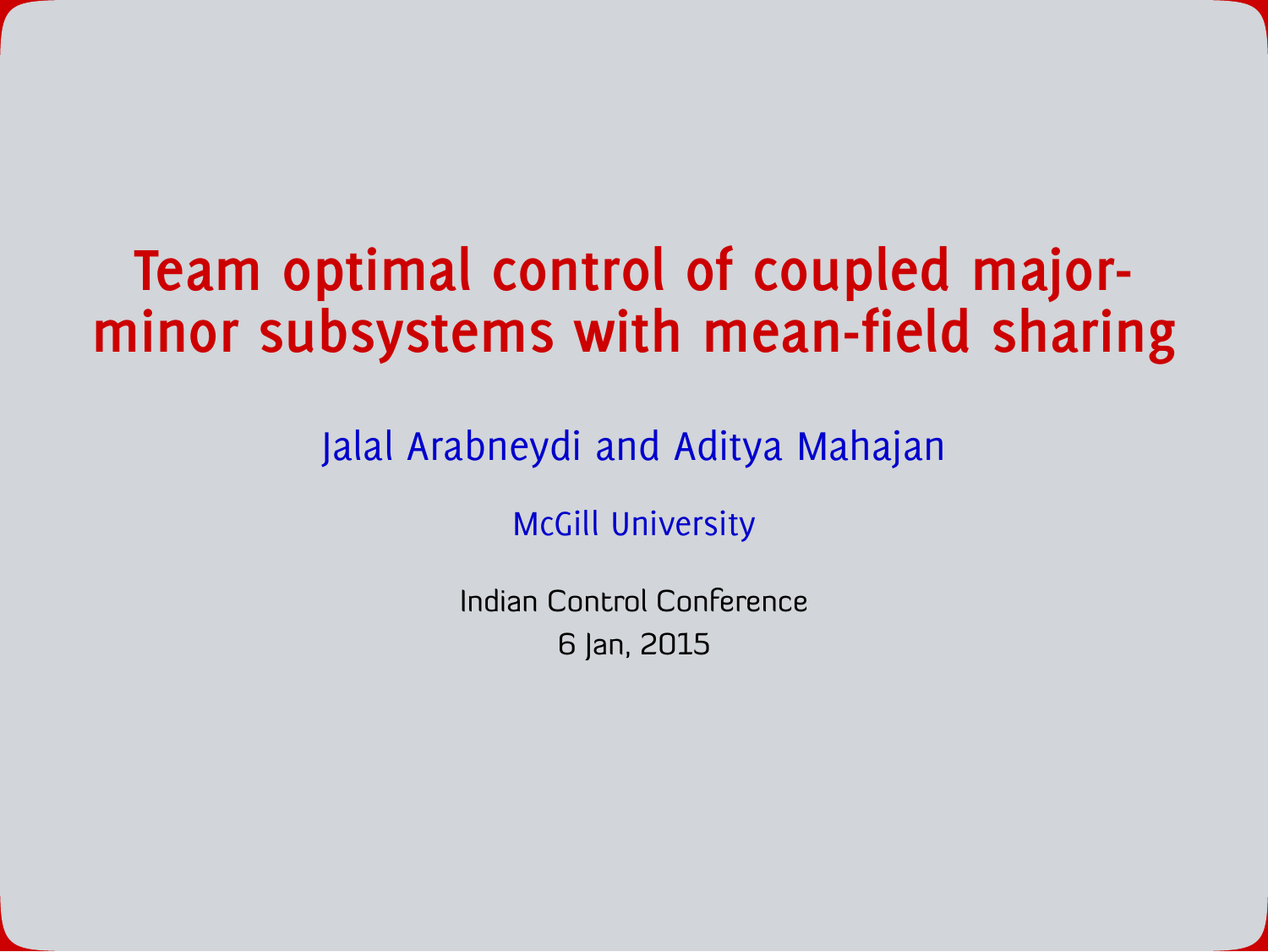



- Multiple controllers with a common  $\blacktriangleright$ optimization objective
- Key feature: information decentralization $\blacktriangleright$

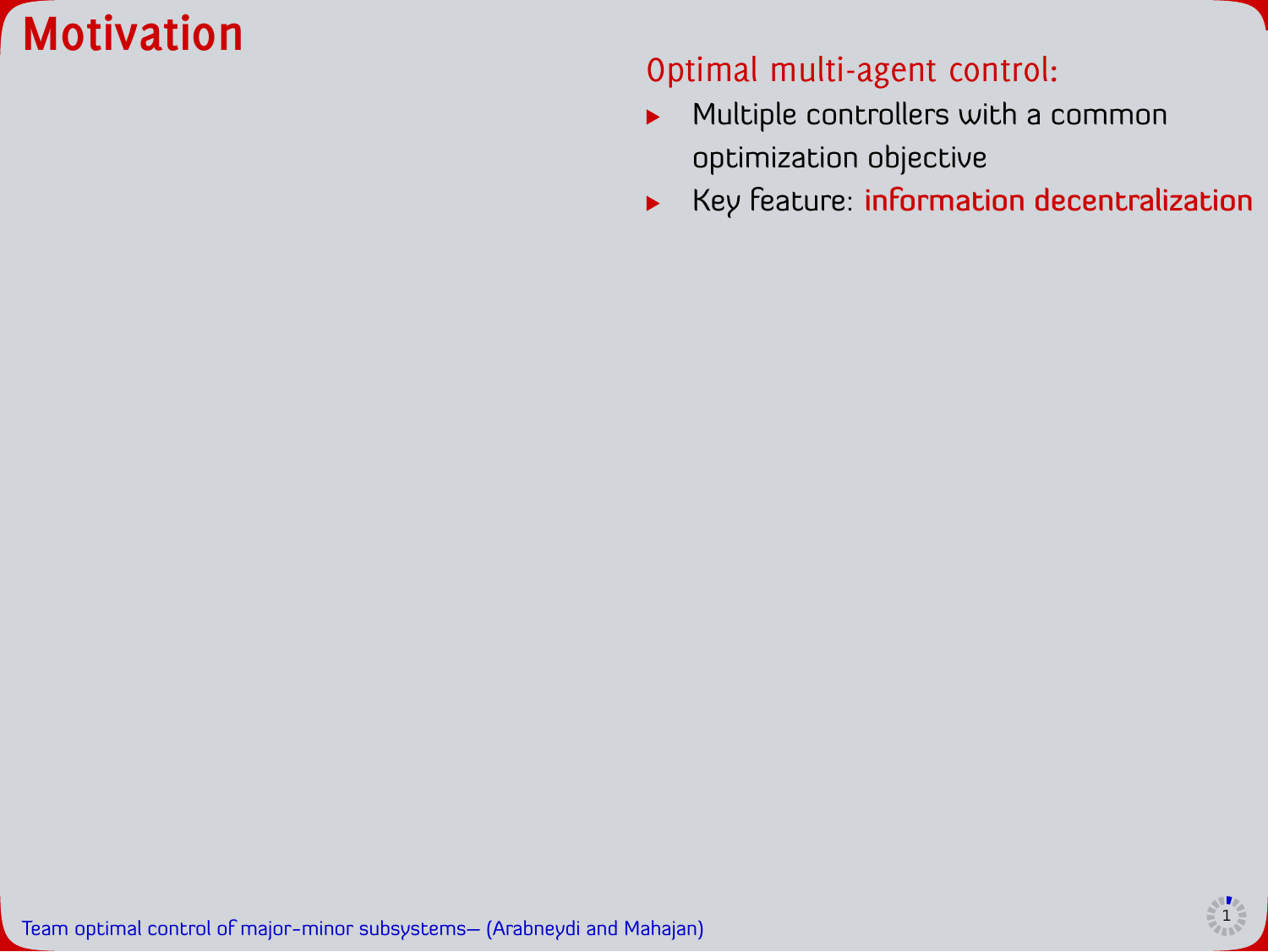



### Smart Grids

#### Optimal multi-agent control:

- Multiple controllers with a common ь optimization objective
	- Key feature: information decentralization

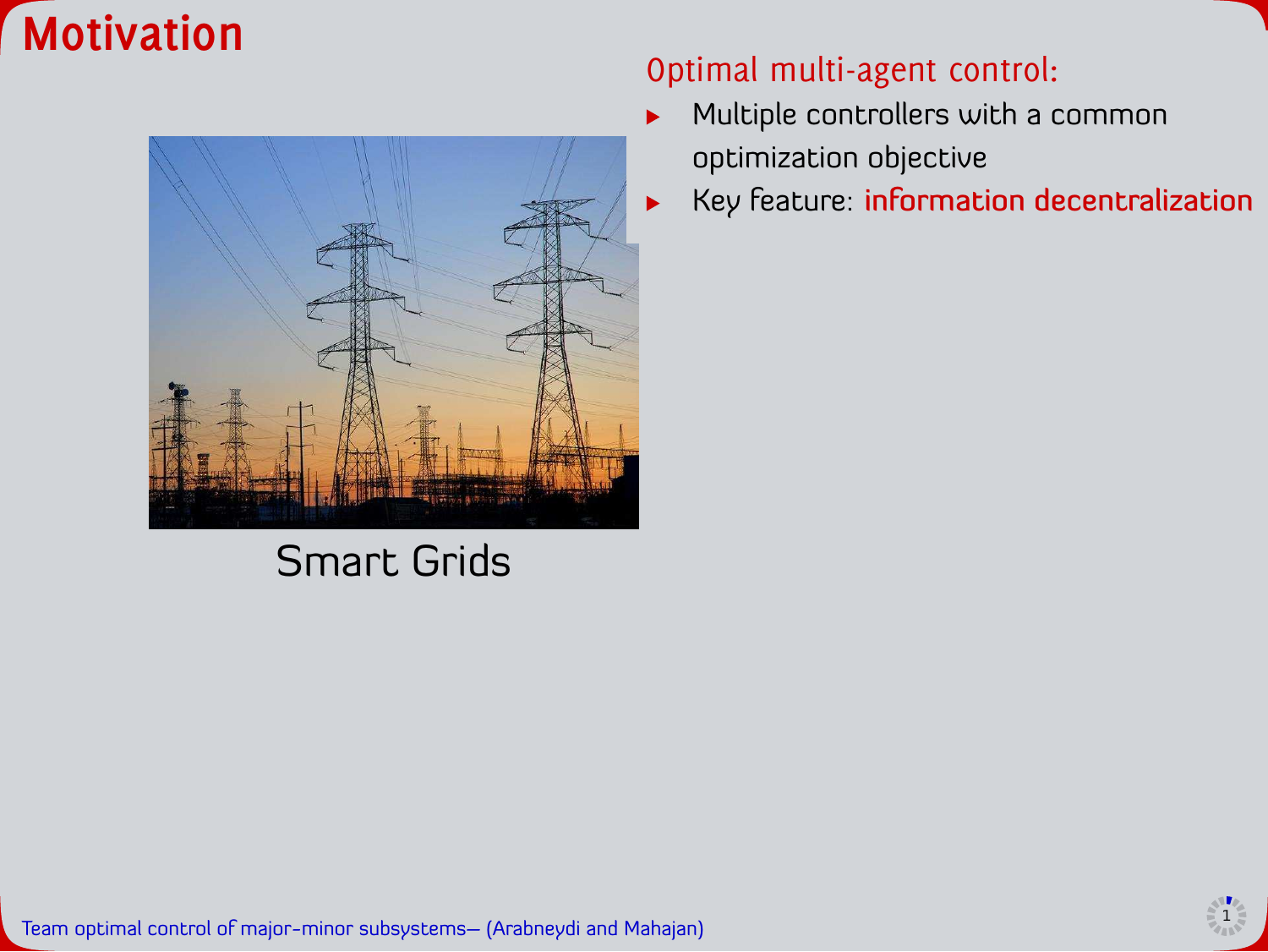



- Multiple controllers with a common ь optimization objective
	- Key feature: information decentralization

### Robotics

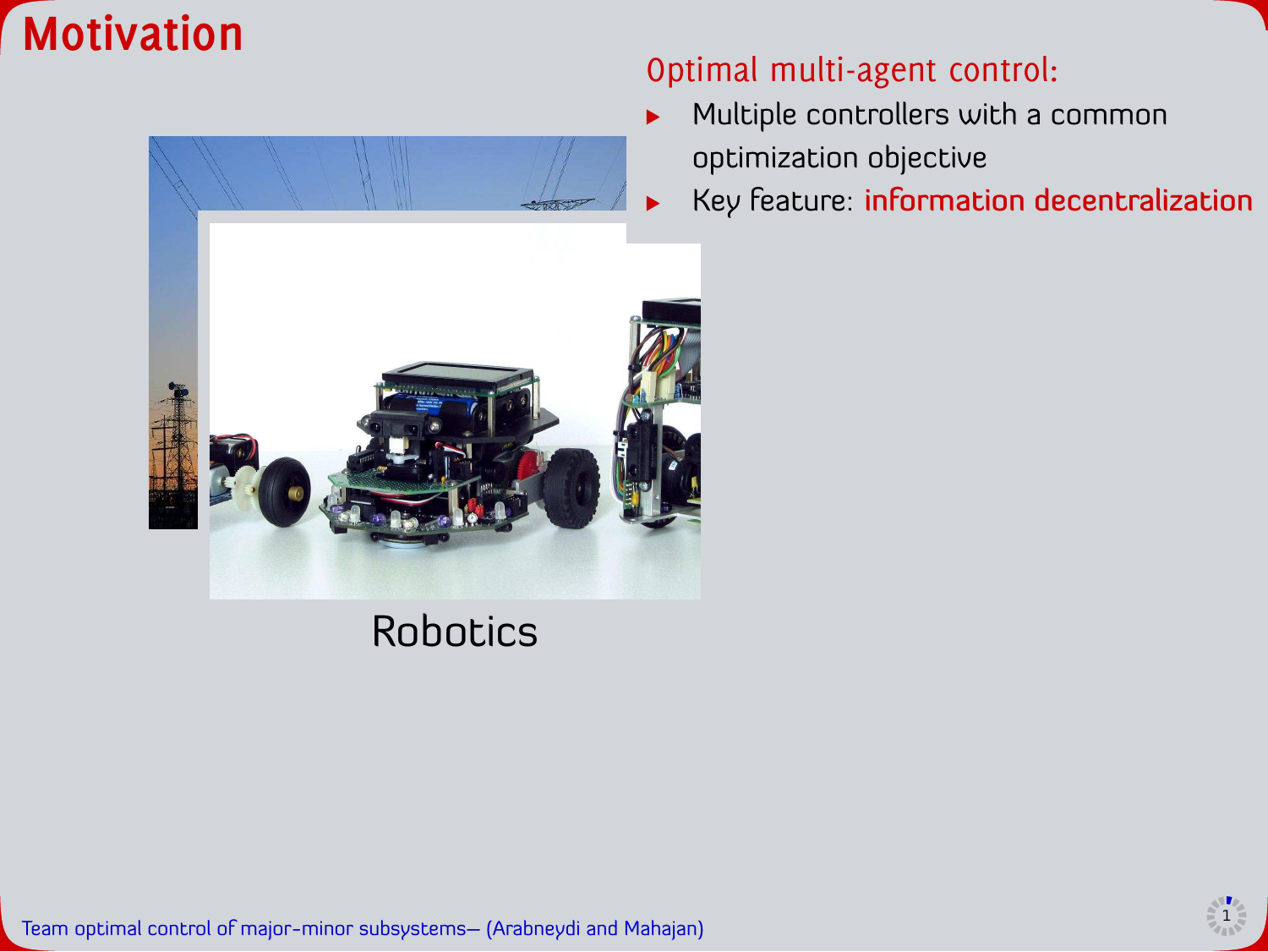



- Multiple controllers with a common ь optimization objective
	- Key feature: information decentralization

### Communication Networks

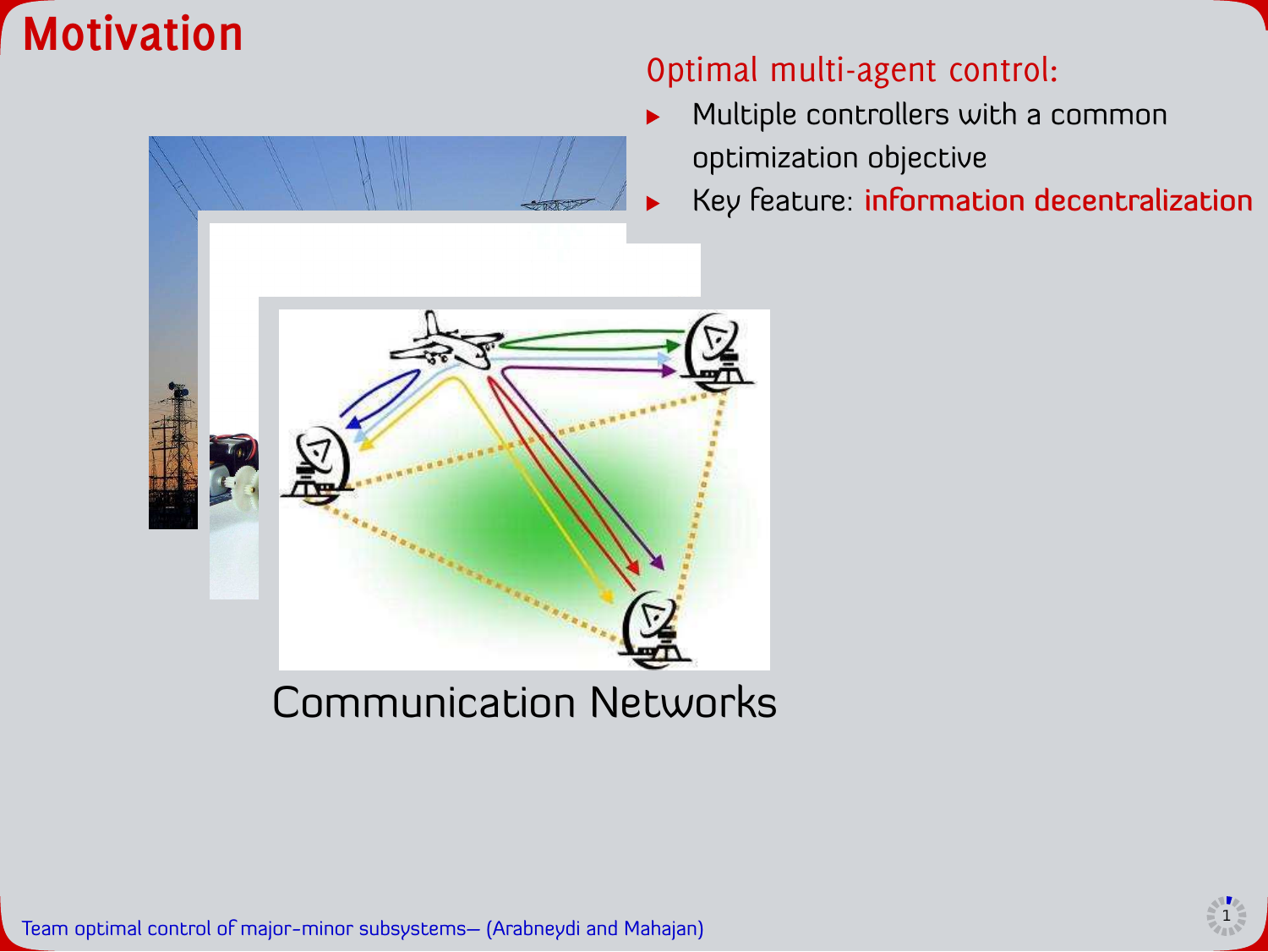



- Multiple controllers with a common ь optimization objective
	- Key feature: information decentralization



### Sensor Networks

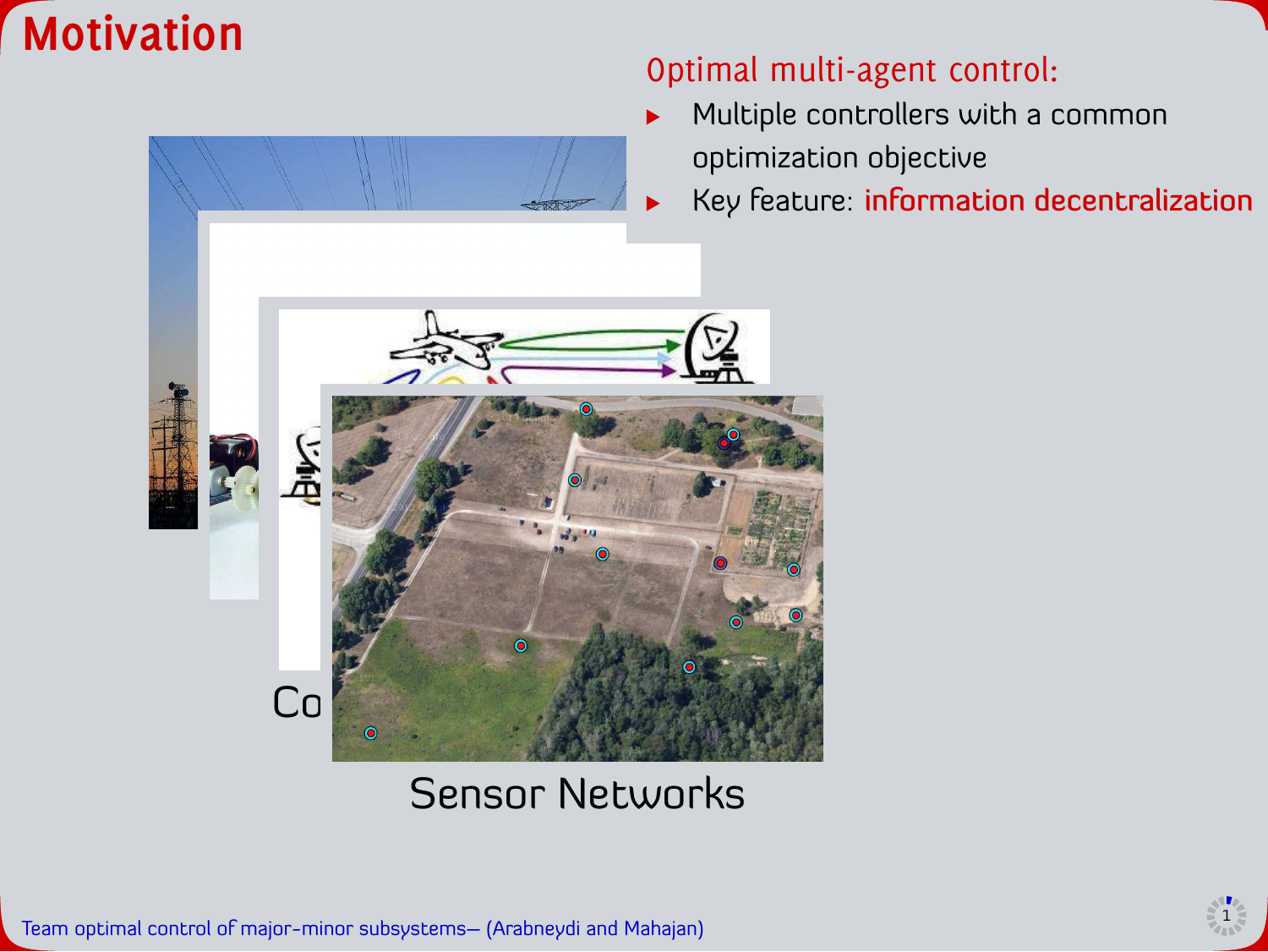



- Multiple controllers with a common optimization objective
	- Key feature: information decentralization

#### Investigated using team theory

- Long literature on solution for specific ▶ information structures
	- . . . Witsenhausen, Ho, Varaiya, and others.
	- But no generic solution approach

### Sensor Networks

▶ ▶

Communication Networks

**Simulation** 

Robotics

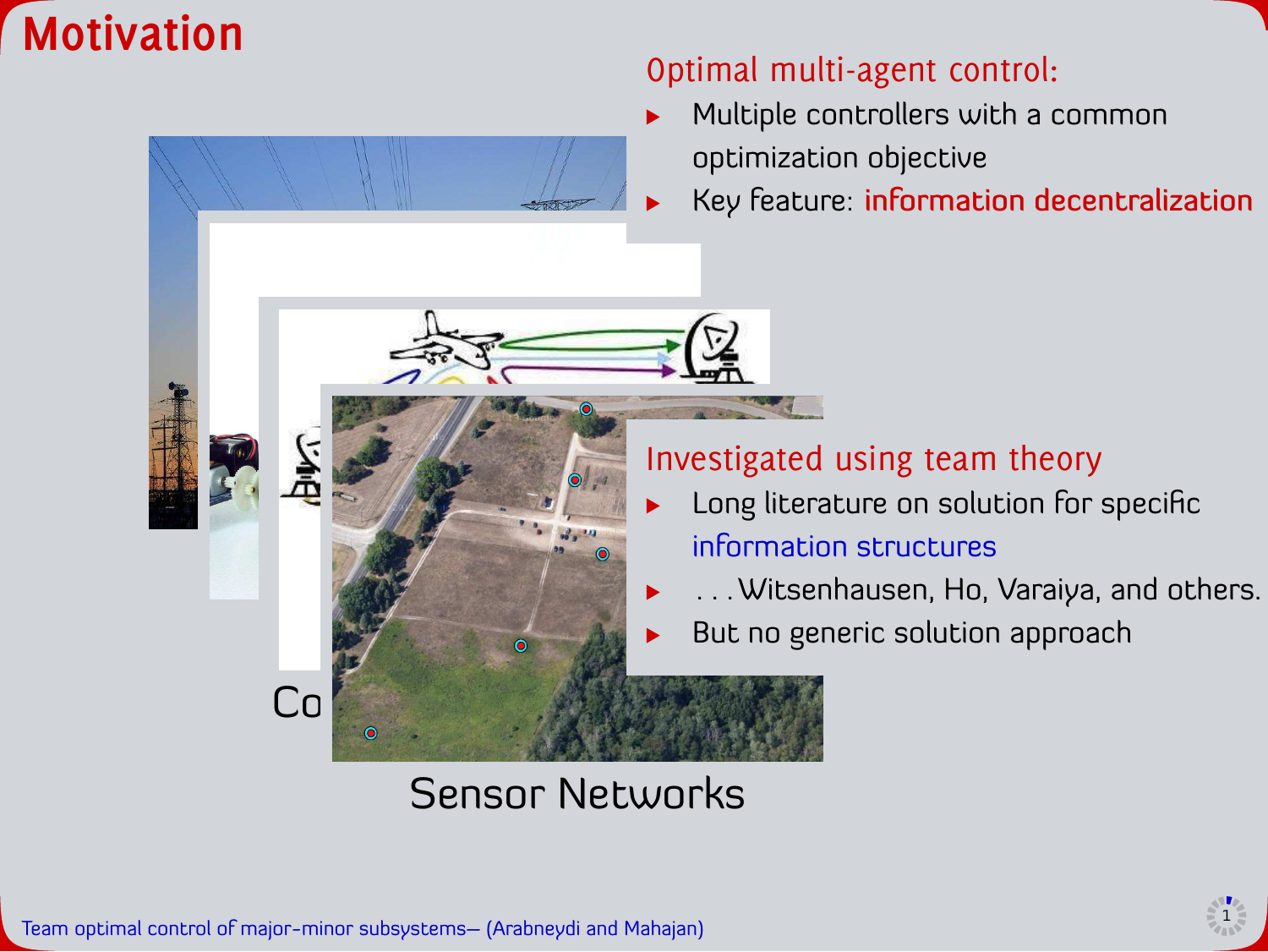



- Multiple controllers with a common optimization objective
	- Key feature: information decentralization

#### Investigated using team theory

- Long literature on solution for specific information structures
- . . . Witsenhausen, Ho, Varaiya, and others.
- But no generic solution approach ь

Analyze and solve a stylized model for large-scale systems

ь



**Simulation** 

Robotics

<u>communication Networks (1989)</u><br>Communication Networks (1989)<br>Communication Networks (1989)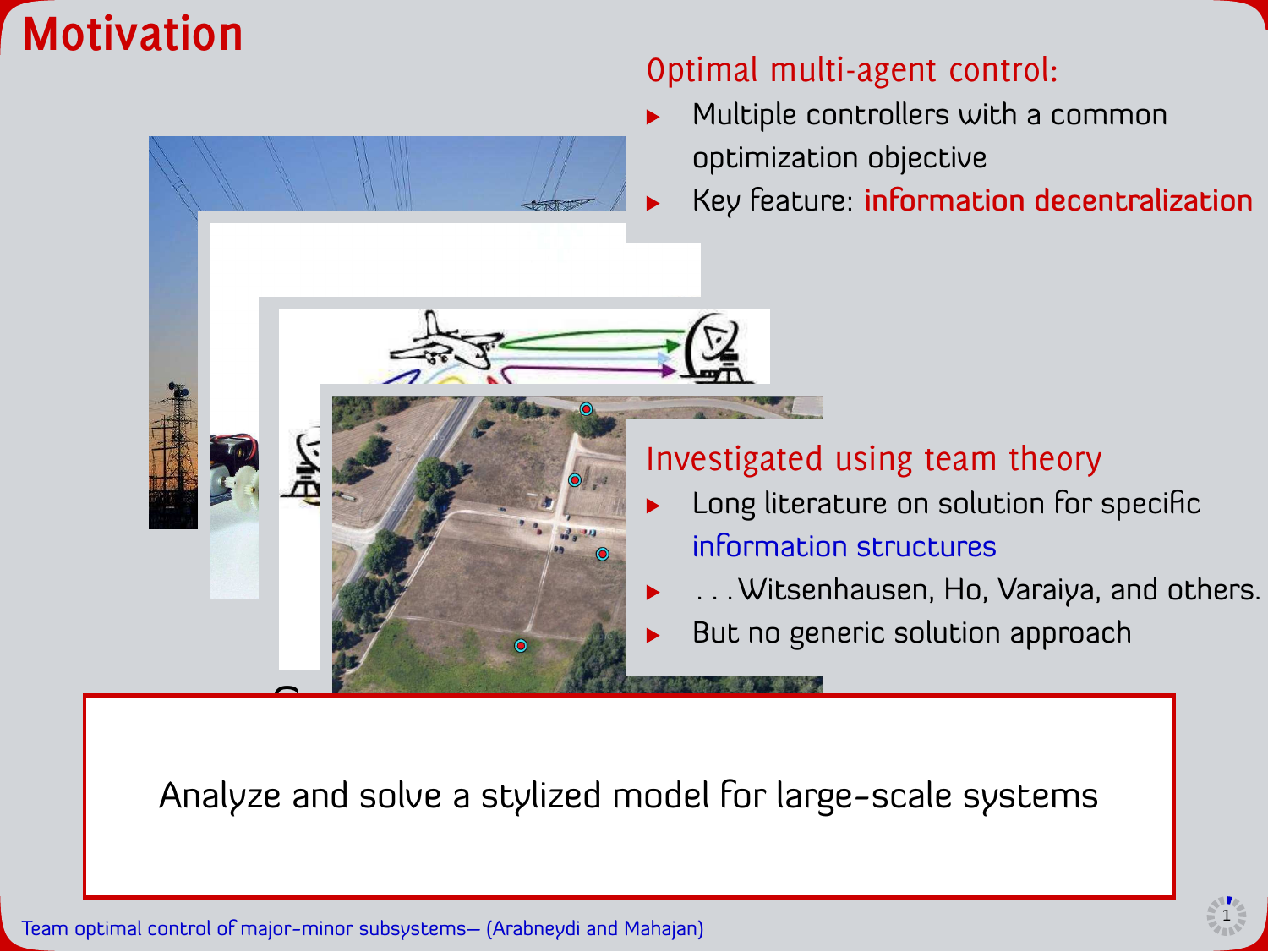# **Motivating setup: System with major and minor subsystems**



### Major-subsystem (e.g., a service provider)

- Controls operating conditions of the system e.g., price, capacity, etc.
- The dynamics of the major-subsystem's state depend on the minorsubsystem's state through their mean-field (or empirical distribution).

#### Minor homogeneous subsystems

- Dynamics are afected by the state of the major-subsystem.
- $\triangleright$  Influence each other only though their mean-field (equivalent to a interacting particle model).

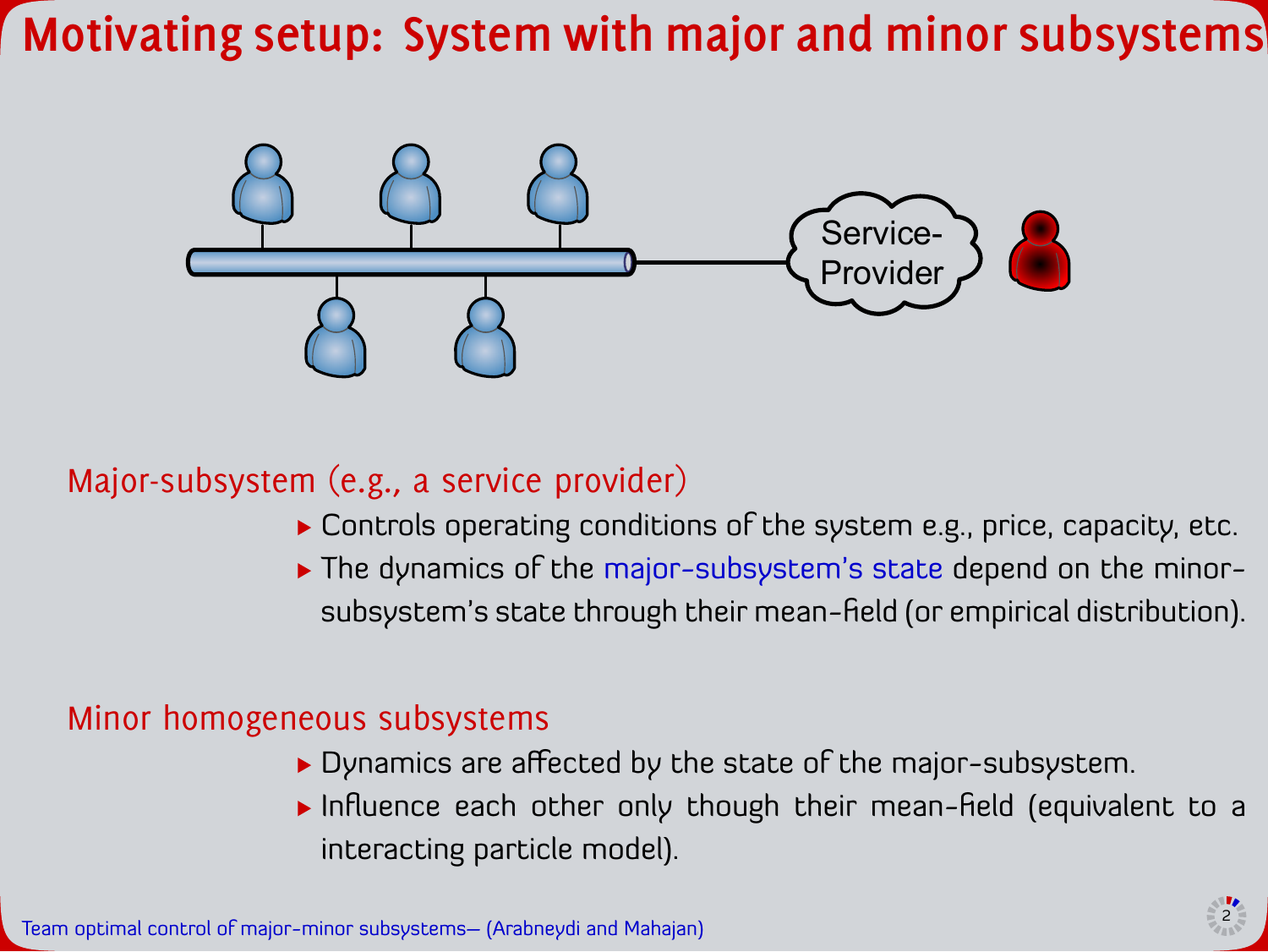Major subsystem  $\blacktriangleright$  State  $X_t^0 \in \mathcal{X}^0$ Indexed by 0. Action  $U_t^0 \in \mathcal{U}^0$ 

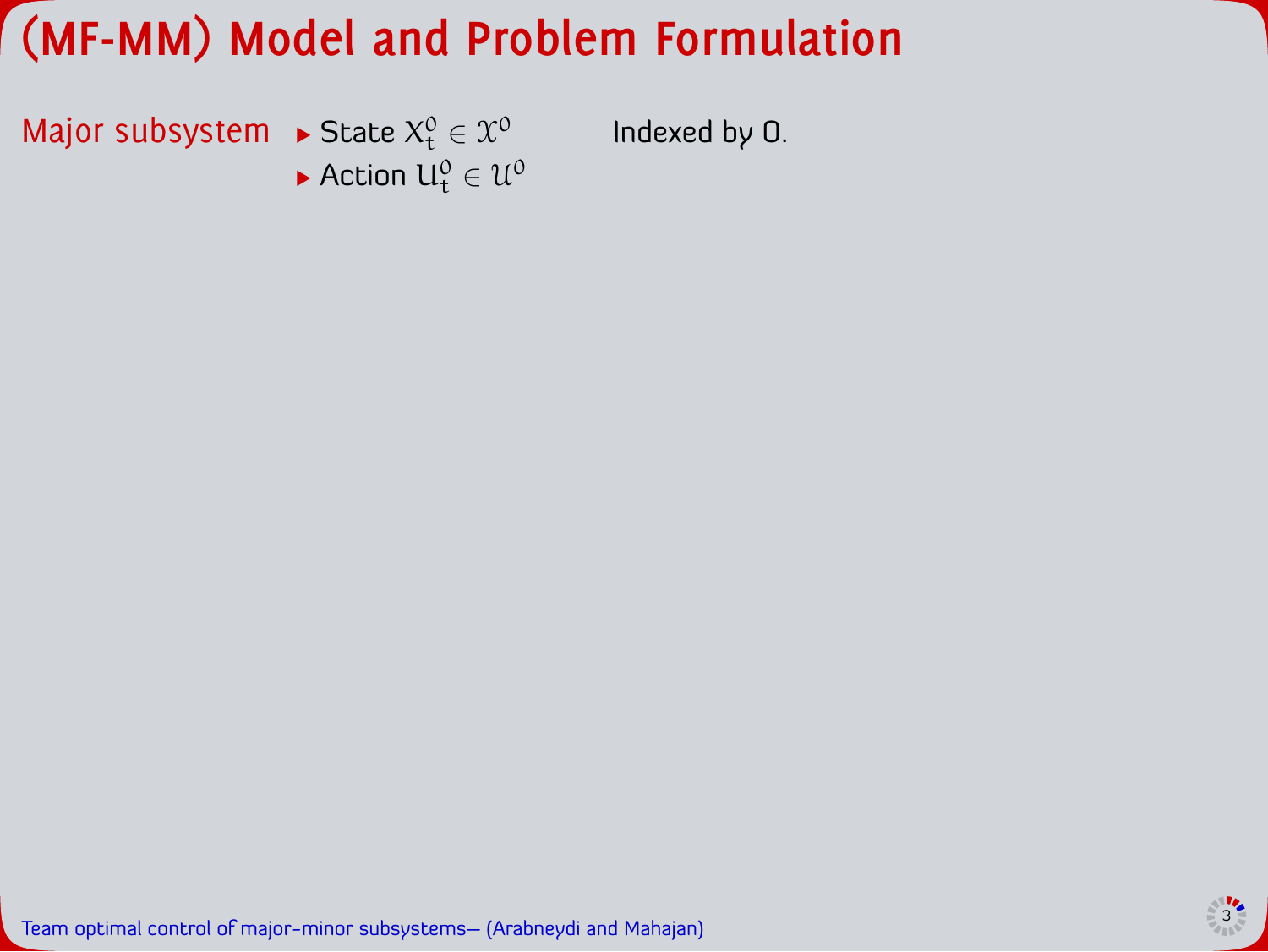Major subsystem  $\blacktriangleright$  State  $X_t^0 \in \mathcal{X}^0$ Action  $U_t^0 \in \mathcal{U}^0$  Indexed by 0.

Minor subsystems  $\blacktriangleright$  State  $X_t^i$ Action  $U_t^i \in \mathcal{U}$  Indexed by  $i \in \{1, \ldots, n\}$ 

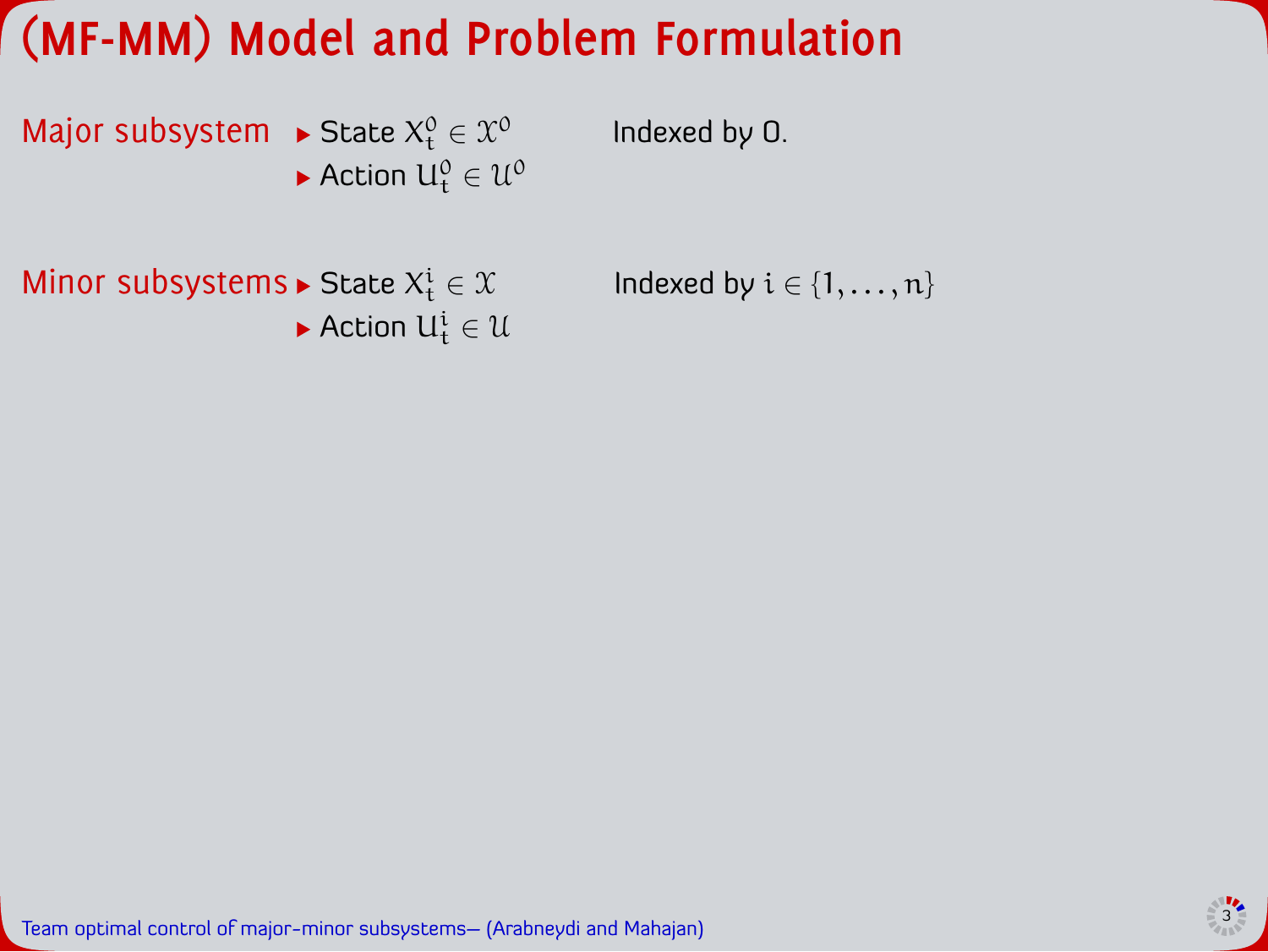Action  $U_t^i \in \mathcal{U}$ 

Major subsystem  $\blacktriangleright$  State  $X_t^0 \in \mathcal{X}^0$ Action  $U_t^0 \in \mathcal{U}^0$  Indexed by 0.

Minor subsystems  $\blacktriangleright$  State  $X_t^i$ 

Indexed by  $i \in \{1, \ldots, n\}$ 

 $\blacktriangleright$  Mean-field of minor subsystems

$$
Z_t(x)=\frac{1}{n}\sum_{i=1}^n\mathbb{1}\{X_t^i=x\}\quad\text{or}\quad Z_t=\frac{1}{n}\sum_{i=1}^n\delta_{X_t^i}
$$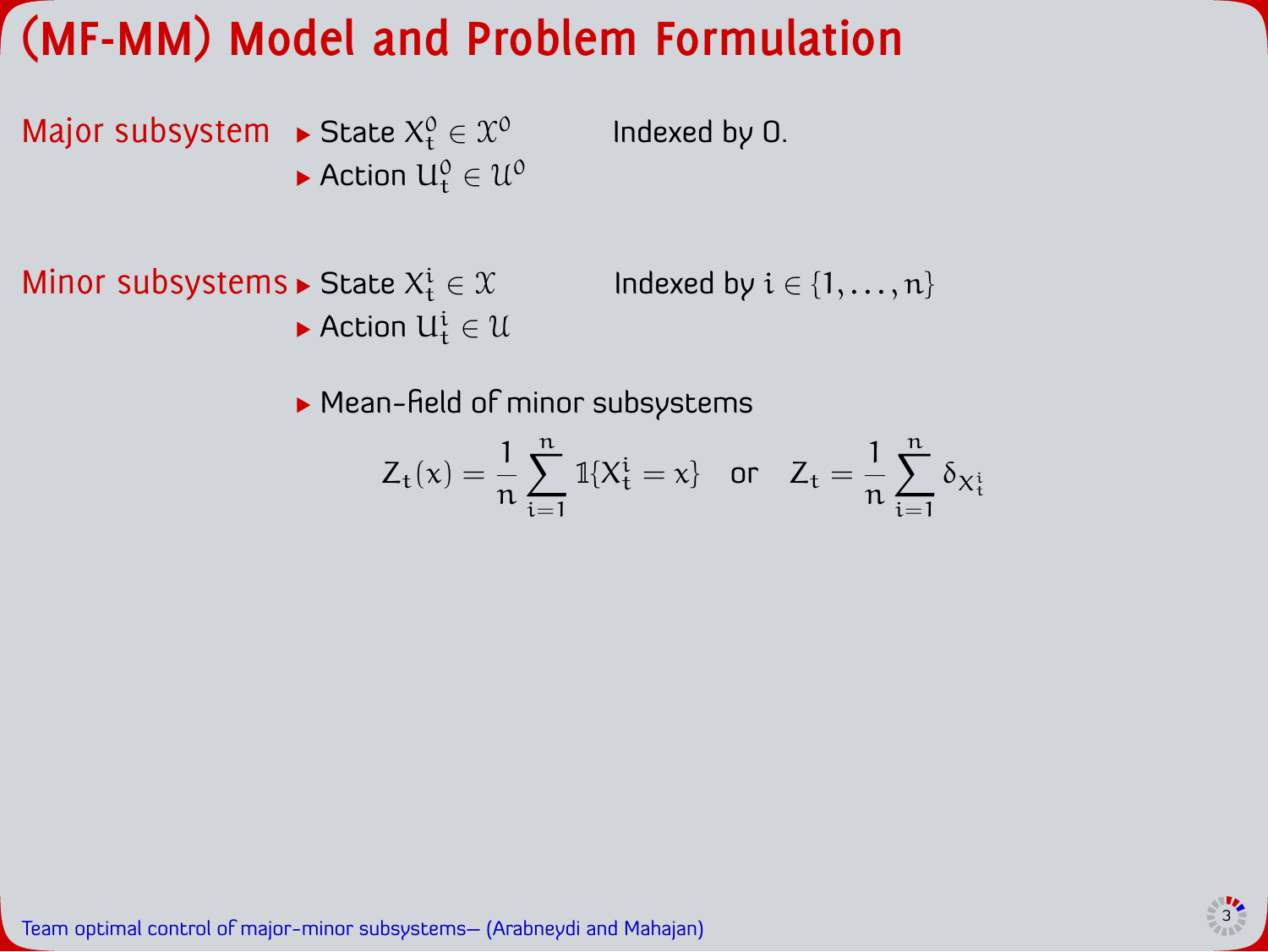Major subsystem  $\blacktriangleright$  State  $X_t^0 \in \mathcal{X}^0$ Action  $U_t^0 \in \mathcal{U}^0$  Indexed by 0.

Minor subsystems  $\blacktriangleright$  State  $X_t^i \in \mathcal{X}$  lndexed by  $i \in \{1, \ldots, n\}$ 

Indeed by 
$$
i \in \{1, \ldots, n\}
$$

 $\blacktriangleright$  Mean-field of minor subsystems

$$
Z_t(x)=\frac{1}{n}\sum_{i=1}^n\mathbb{1}\{X_t^i=x\}\quad\text{or}\quad Z_t=\frac{1}{n}\sum_{i=1}^n\delta_{X_t^i}
$$

#### **Major subsystem**

Action  $U_t^i \in \mathcal{U}$ 

Dynamics  $X_{t+1}^0 = f_t^0(Z_t, X_t^0, U_t^0, W_t^0)$ 

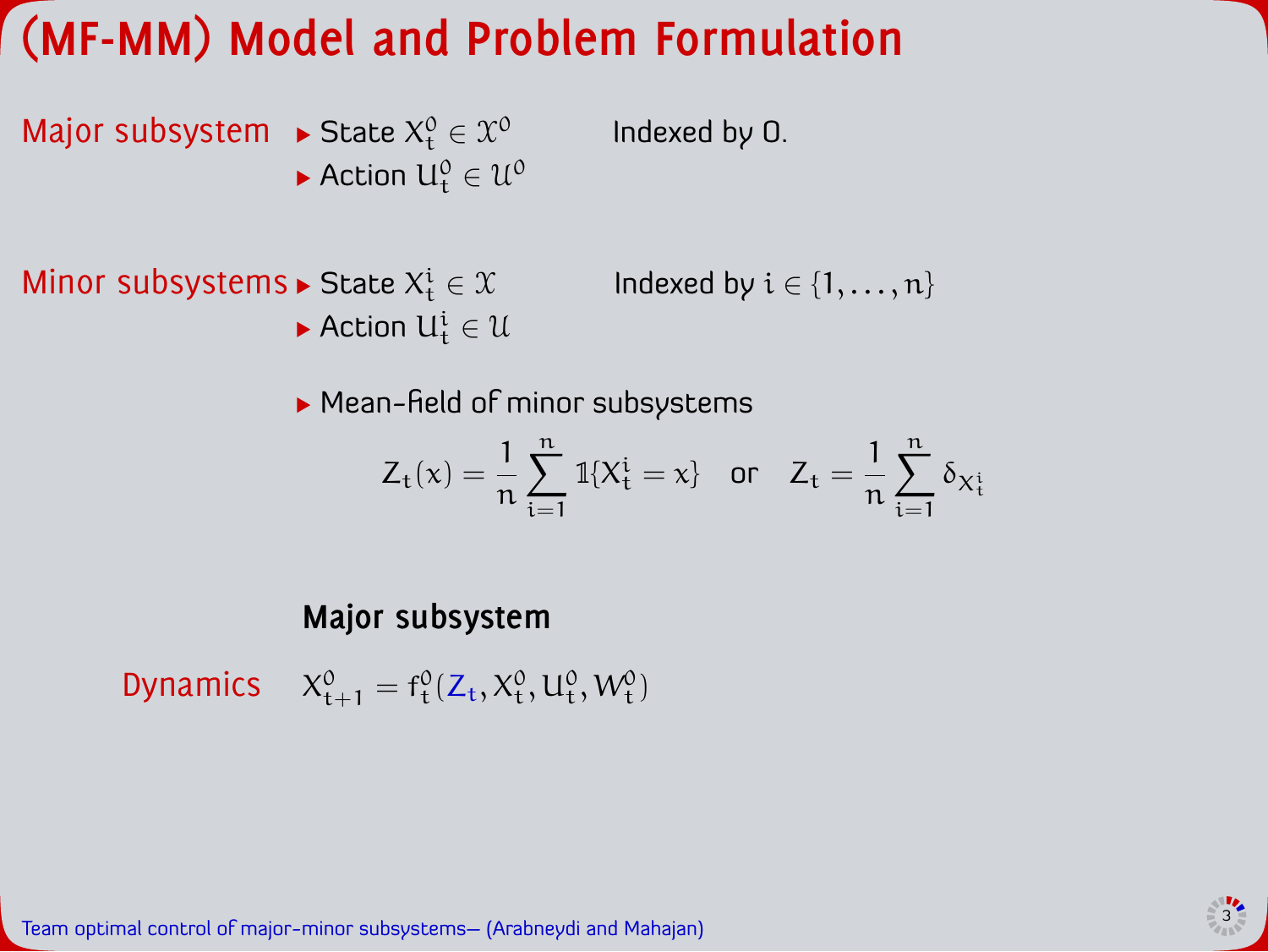Major subsystem  $\blacktriangleright$  State  $X_t^0 \in \mathcal{X}^0$ Action  $U_t^0 \in \mathcal{U}^0$  Indexed by 0.

Minor subsystems  $\blacktriangleright$  State  $X_t^i$ Indexed by  $i \in \{1, \ldots, n\}$ Action  $U_t^i \in \mathcal{U}$ 

• Mean-field of minor subsystems

$$
Z_t(x)=\frac{1}{n}\sum_{i=1}^n\mathbb{1}\{X_t^i=x\}\quad\text{or}\quad Z_t=\frac{1}{n}\sum_{i=1}^n\delta_{X_t^i}
$$

**Major subsystem Minor subsystems**

Dynamics  $X_{t+1}^0 = f_t^0(Z_t, X_t^0, U_t^0, W_t^0)$ 

 $X_{t+1}^i = f_t(Z_t, X_t^0, X_t^i, U_t^i, W_t^i)$ 

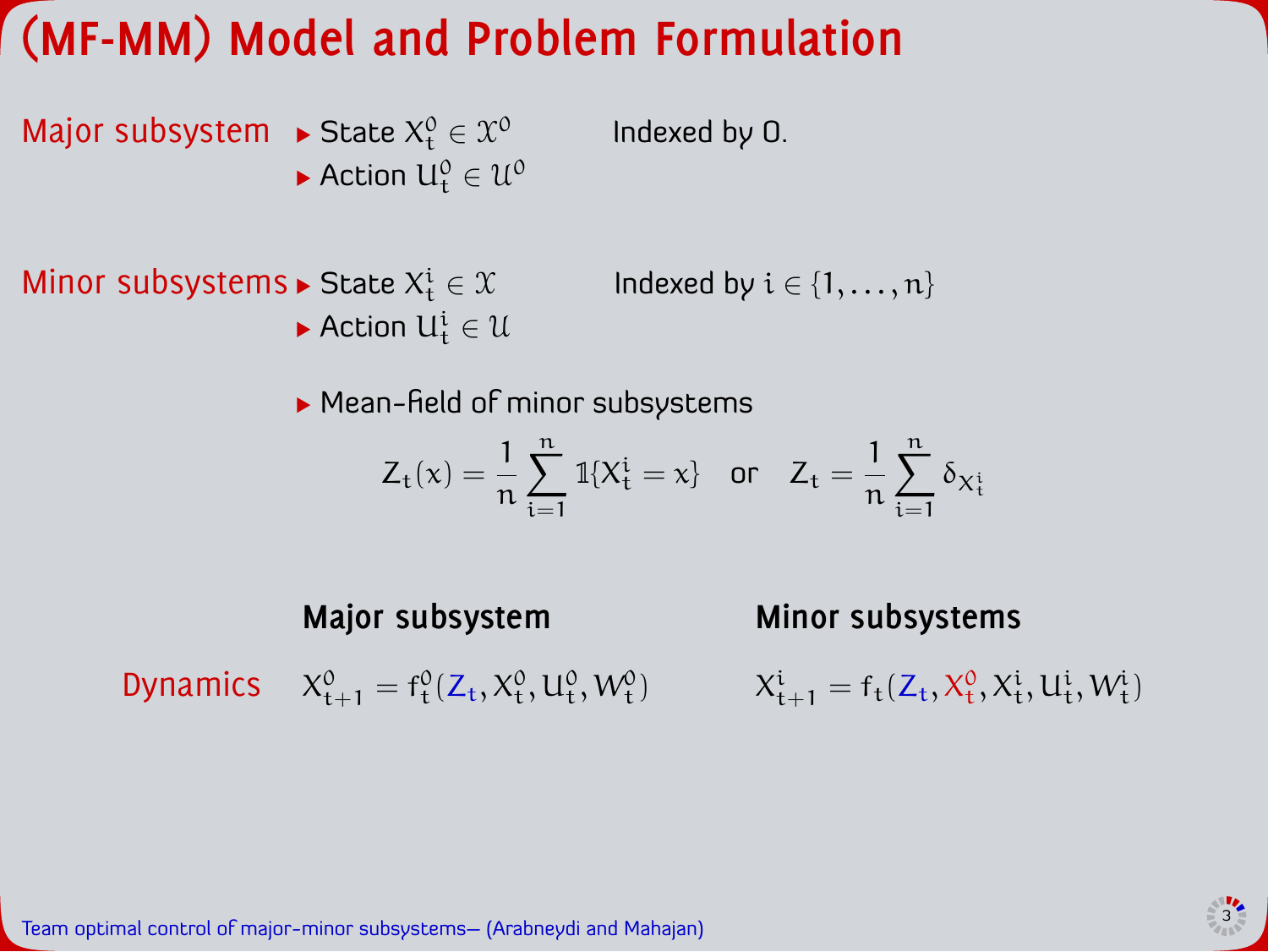Major subsystem  $\blacktriangleright$  State  $X_t^0 \in \mathcal{X}^0$ Action  $U_t^0 \in \mathcal{U}^0$  Indexed by 0.

Minor subsystems  $\blacktriangleright$  State  $X_t^i$ Indexed by  $i \in \{1, \ldots, n\}$ Action  $U_t^i \in \mathcal{U}$ 

• Mean-field of minor subsystems

$$
Z_t(x)=\frac{1}{n}\sum_{i=1}^n\mathbb{1}\{X_t^i=x\}\quad\text{or}\quad Z_t=\frac{1}{n}\sum_{i=1}^n\delta_{X_t^i}
$$

**Major subsystem Minor subsystems** Dynamics  $X_{t+1}^0 = f_t^0(Z_t, X_t^0, U_t^0, W_t^0)$  $X_{t+1}^i = f_t(Z_t, X_t^0, X_t^i, U_t^i, W_t^i)$ Control  $U_t^0 = g_t^0(Z_{1:t}, X_{1:t}^0)$ 

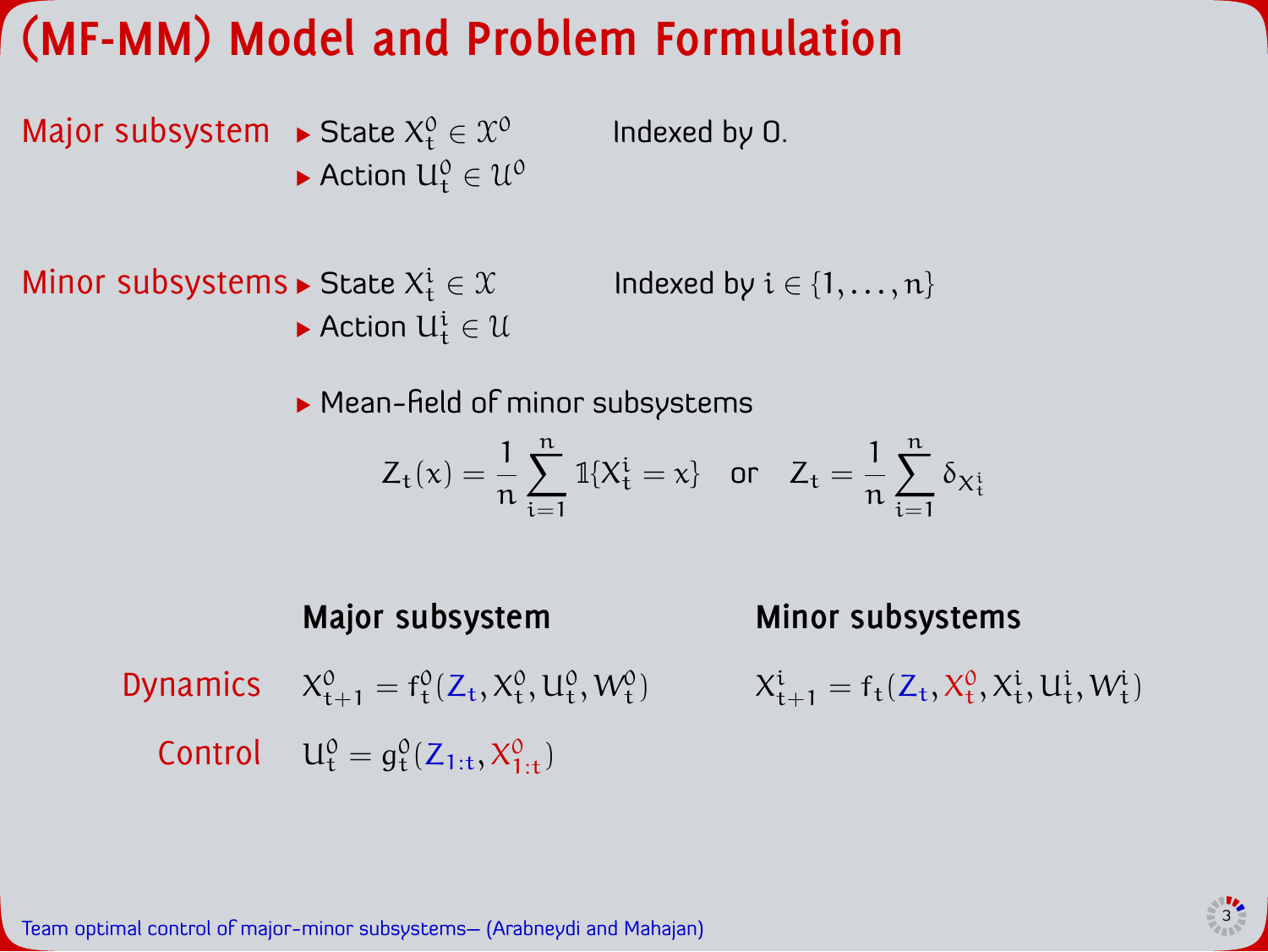Major subsystem  $\blacktriangleright$  State  $X_t^0 \in \mathcal{X}^0$ Action  $U_t^0 \in \mathcal{U}^0$  Indexed by 0.

Minor subsystems  $\blacktriangleright$  State  $X_t^i$ Indexed by  $i \in \{1, \ldots, n\}$ Action  $U_t^i \in \mathcal{U}$ 

• Mean-field of minor subsystems

$$
Z_t(x)=\frac{1}{n}\sum_{i=1}^n\mathbb{1}\{X_t^i=x\}\quad\text{or}\quad Z_t=\frac{1}{n}\sum_{i=1}^n\delta_{X_t^i}
$$

**Major subsystem Minor subsystems** Dynamics  $X_{t+1}^0 = f_t^0(Z_t, X_t^0, U_t^0, W_t^0)$  $X_{t+1}^i = f_t(Z_t, X_t^0, X_t^i, U_t^i, W_t^i)$ Control  $U_t^0 = g_t^0(Z_{1:t}, X_{1:t}^0)$   $U_t^i$  $t_t^i = g_t(Z_{1:t}, X_{1:t}^0, X_t^i)$ 

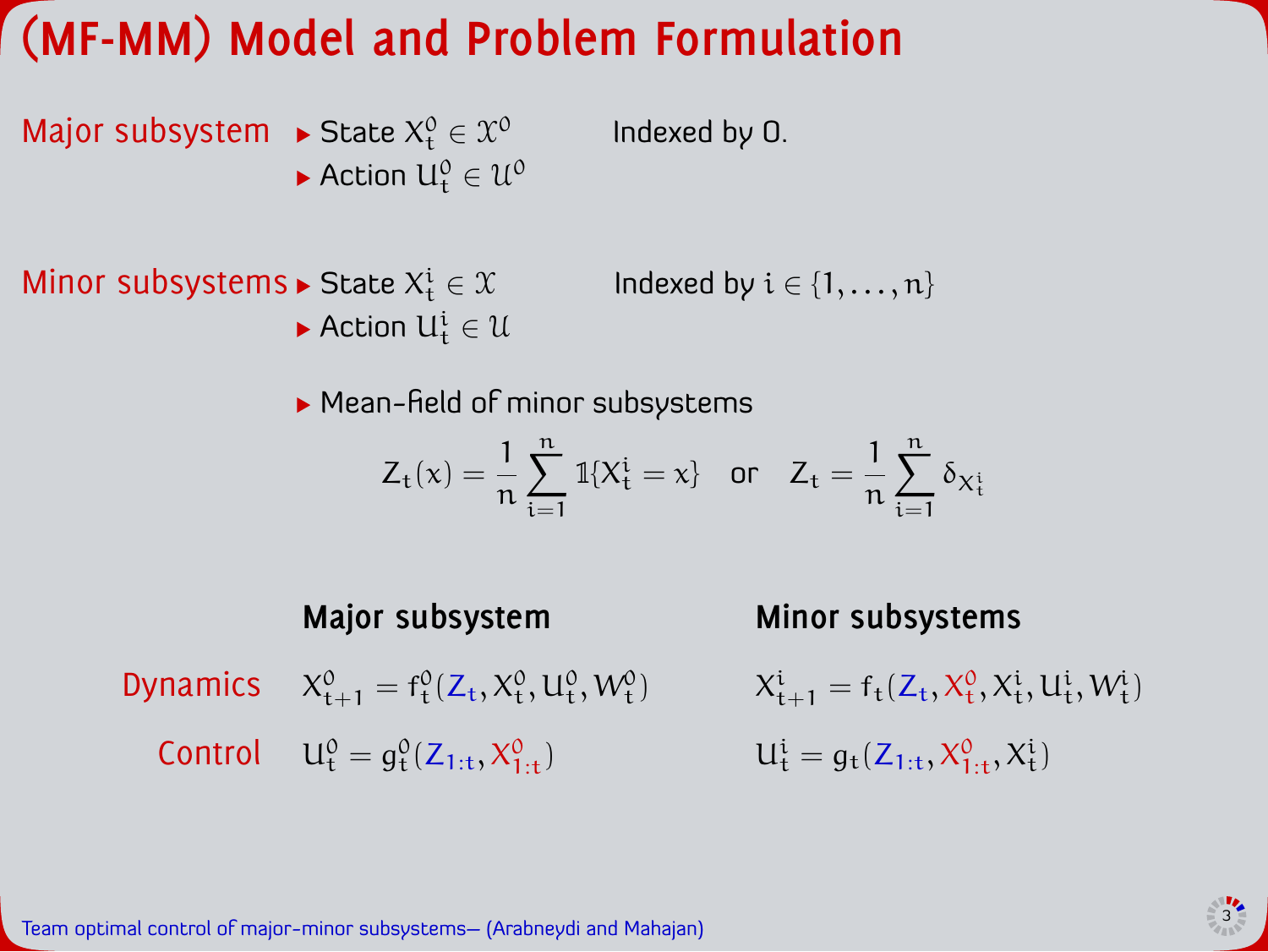Major subsystem  $\blacktriangleright$  State  $X_t^0 \in \mathcal{X}^0$ Action  $U_t^0 \in \mathcal{U}^0$ 

Minor subsystems  $\blacktriangleright$  State  $X_t^i$ Indexed by  $i \in \{1, \ldots, n\}$ Action  $U_t^i \in \mathcal{U}$ 

• Mean-field of minor subsystems

$$
Z_t(x)=\frac{1}{n}\sum_{i=1}^n\mathbb{1}\{X_t^i=x\}\quad\text{or}\quad Z_t=\frac{1}{n}\sum_{i=1}^n\delta_{X_t^i}
$$

Indexed by 0.

**Major subsystem Minor subsystems** Dynamics  $X_{t+1}^0 = f_t^0(Z_t, X_t^0, U_t^0, W_t^0)$  $X_{t+1}^i = f_t(Z_t, X_t^0, X_t^i, U_t^i, W_t^i)$ Control  $U_t^0 = g_t^0(Z_{1:t}, X_{1:t}^0)$   $U_t^i$  $t_t^i = g_t(Z_{1:t}, X_{1:t}^0, X_t^i)$ Objective  $\qquad \mathsf{min} \, \mathbb{E} \, \Big[ \, \sum_{i=1}^N \, \mathsf{min} \, \mathsf{min} \, \mathsf{min} \, \mathsf{max} \, \Big[ \, \sum_{i=1}^N \, \mathsf{min} \, \mathsf{max} \, \Big[ \, \sum_{i=1}^N \, \mathsf{min} \, \mathsf{max} \, \Big[ \, \sum_{i=1}^N \, \mathsf{min} \, \mathsf{max} \, \Big[ \, \sum_{i=1}^N \, \mathsf{max} \, \Big[ \, \sum_{i=1}^N \, \mathsf{max} \$  $\sum$  $t = 1$  $\ell_t(X_t^0, X_t, U_t^0, U_t)$ Arbitrary cost coupling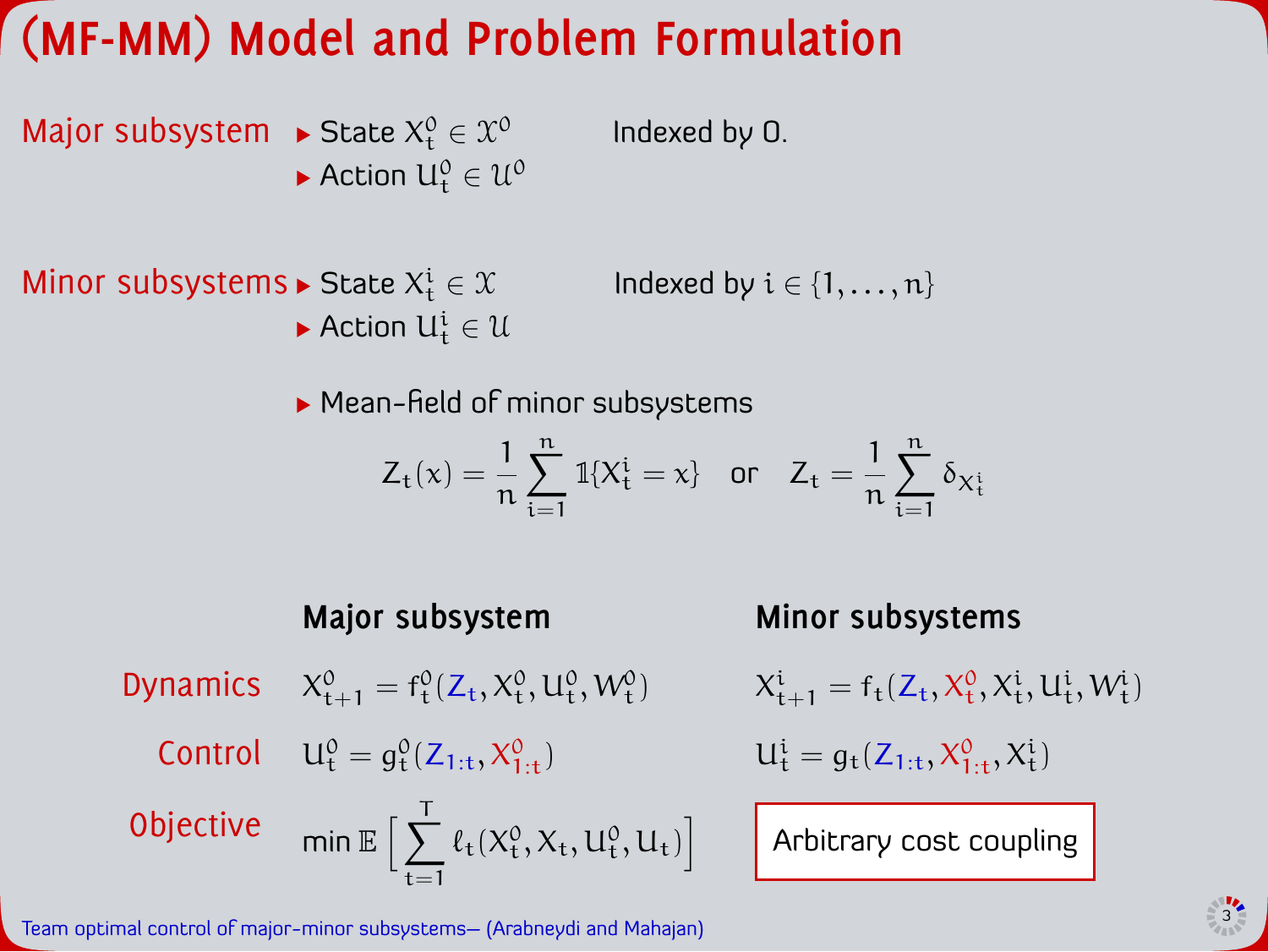## **Assumptions on the model**

Assumption (A1) The primitive random variables:

- initial state  $\mathsf{X}_1^\mathsf{0}$  of the major subsystem
- initial states  $(X^1_1,\ldots,X^n_1)$  of the minor subsystems
- process noises  $\{(W_t^0, \ldots, W_t^n)\}_{t=1}^T$

are indepedent

Furthermore the initial states  $(X_1^1, \ldots, X_1^n)$  and the process noise  $(W_t^1,\ldots,W_t^n)$  of the minor subsystem are identically distributed

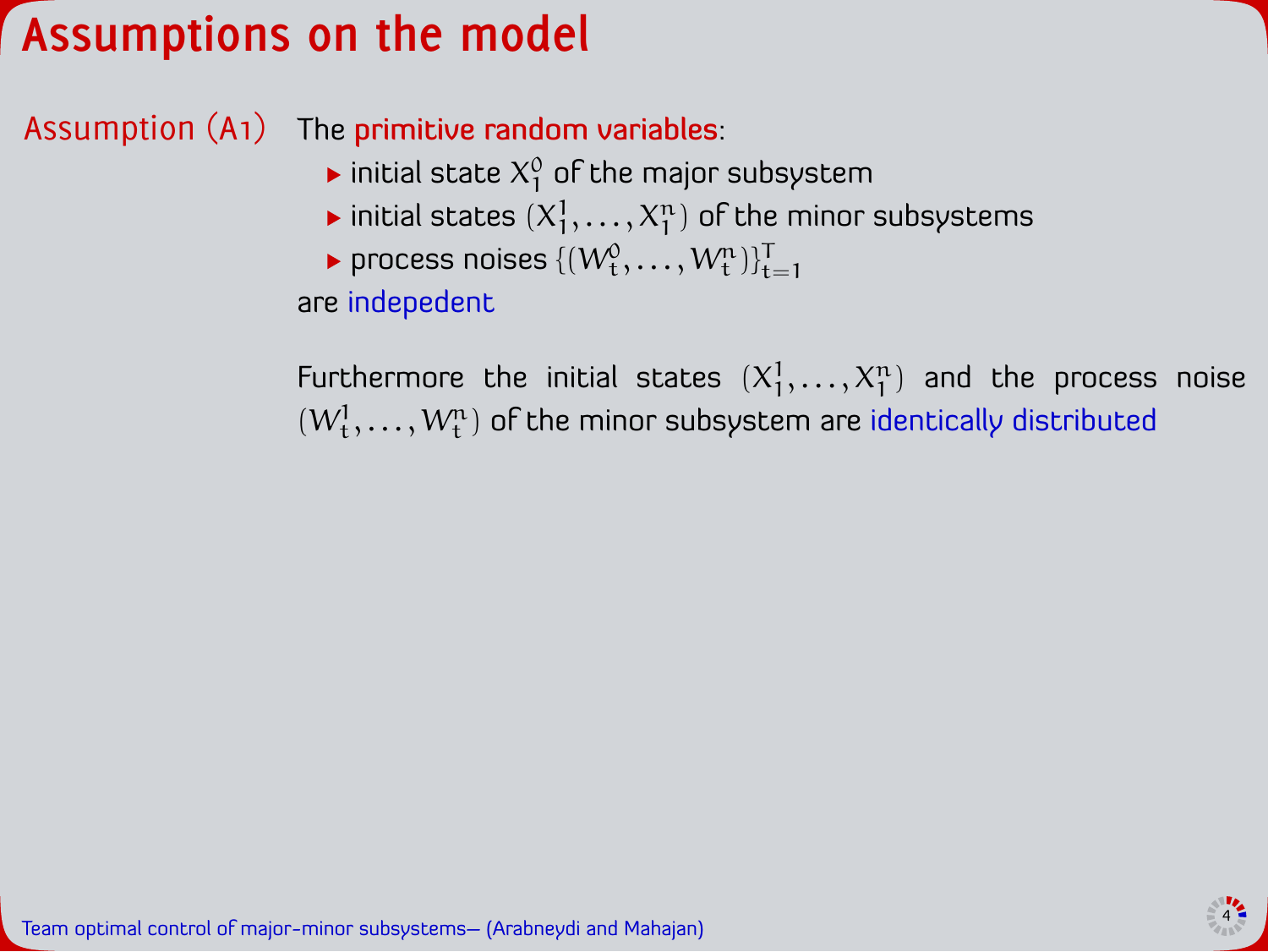## **Assumptions on the model**

Assumption (A1) The primitive random variables:

- initial state  $\mathsf{X}_1^\mathsf{0}$  of the major subsystem
- initial states  $(X^1_1,\ldots,X^n_1)$  of the minor subsystems
- process noises  $\{(W_t^0, \ldots, W_t^n)\}_{t=1}^T$

are indepedent

Furthermore the initial states  $(X_1^1, \ldots, X_1^n)$  and the process noise  $(W_t^1,\ldots,W_t^n)$  of the minor subsystem are identically distributed

Assumption (A2) All minor subsystems use identical control laws

- Standard assumption to ensure simplicity, fairness, and robustness.
- **Leads to loss in performance**

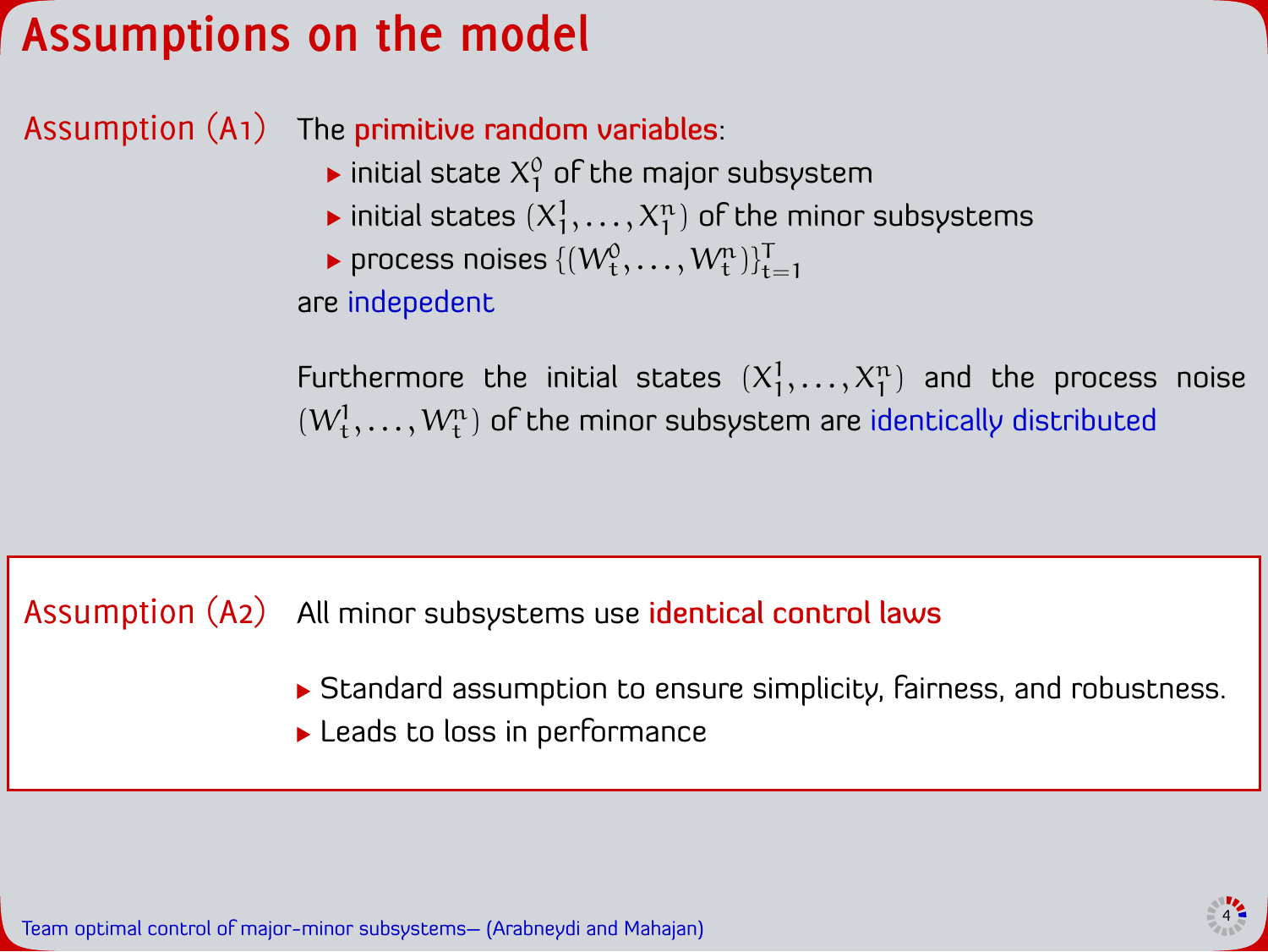## **Salient features and main results**

### Features of the model

- ▶ Decentralized control system with non-classical information structure
- $\blacktriangleright$  Mean-field coupled dynamics and arbitrarily coupled cost.
- $\triangleright$  Seek globally optimal solution for arbitrary # of minor controllers

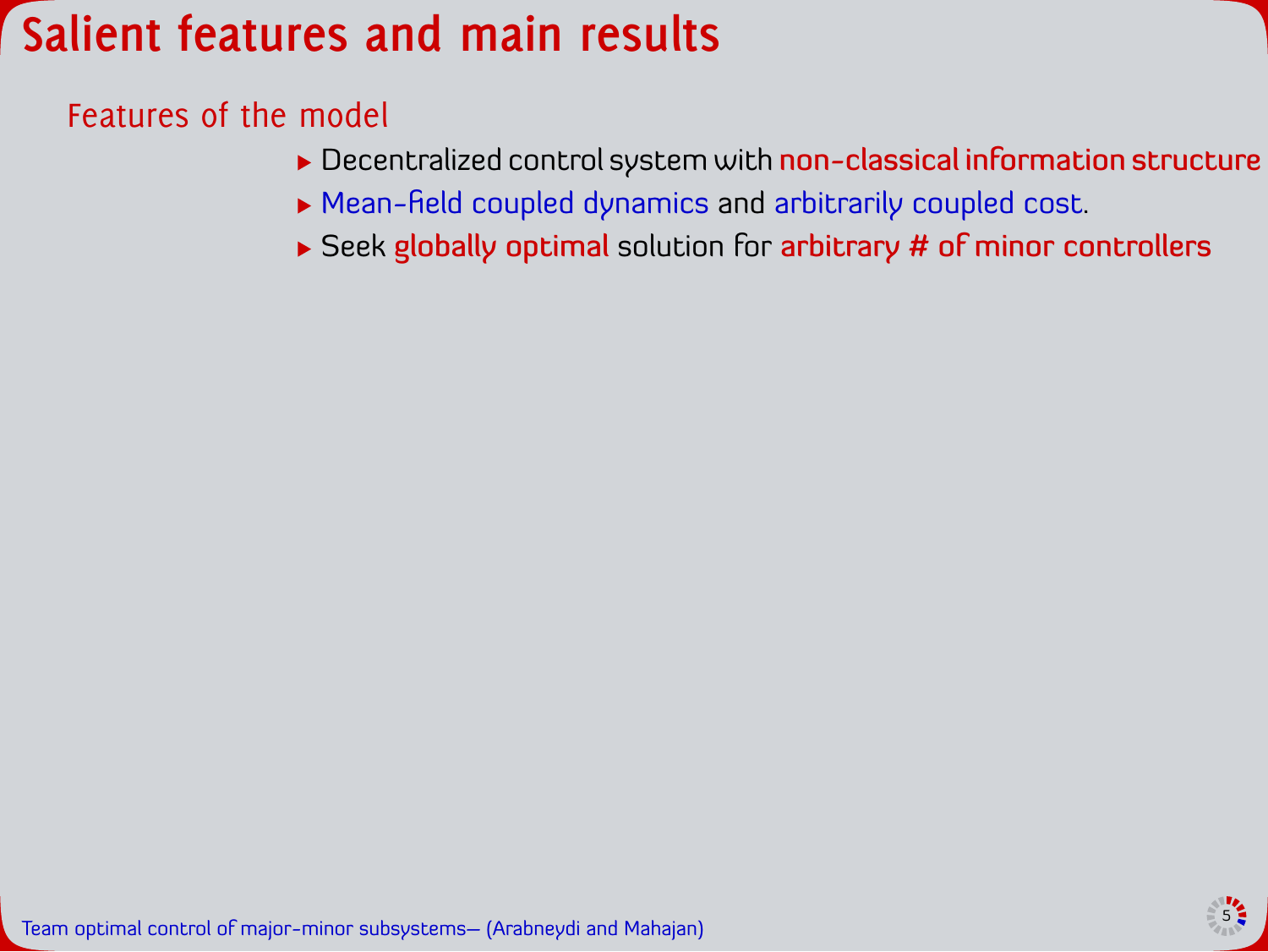## **Salient features and main results**

### Features of the model

- ▶ Decentralized control system with non-classical information structure
- $\triangleright$  Mean-field coupled dynamics and arbitrarily coupled cost.
- $\triangleright$  Seek globally optimal solution for arbitrary # of minor controllers

### Main results  $\rightarrow$  Indetify the structure of optimal control strategies.

 $\triangleright$  Obtain a dynamic program that determines optimal control strategies at all controllers.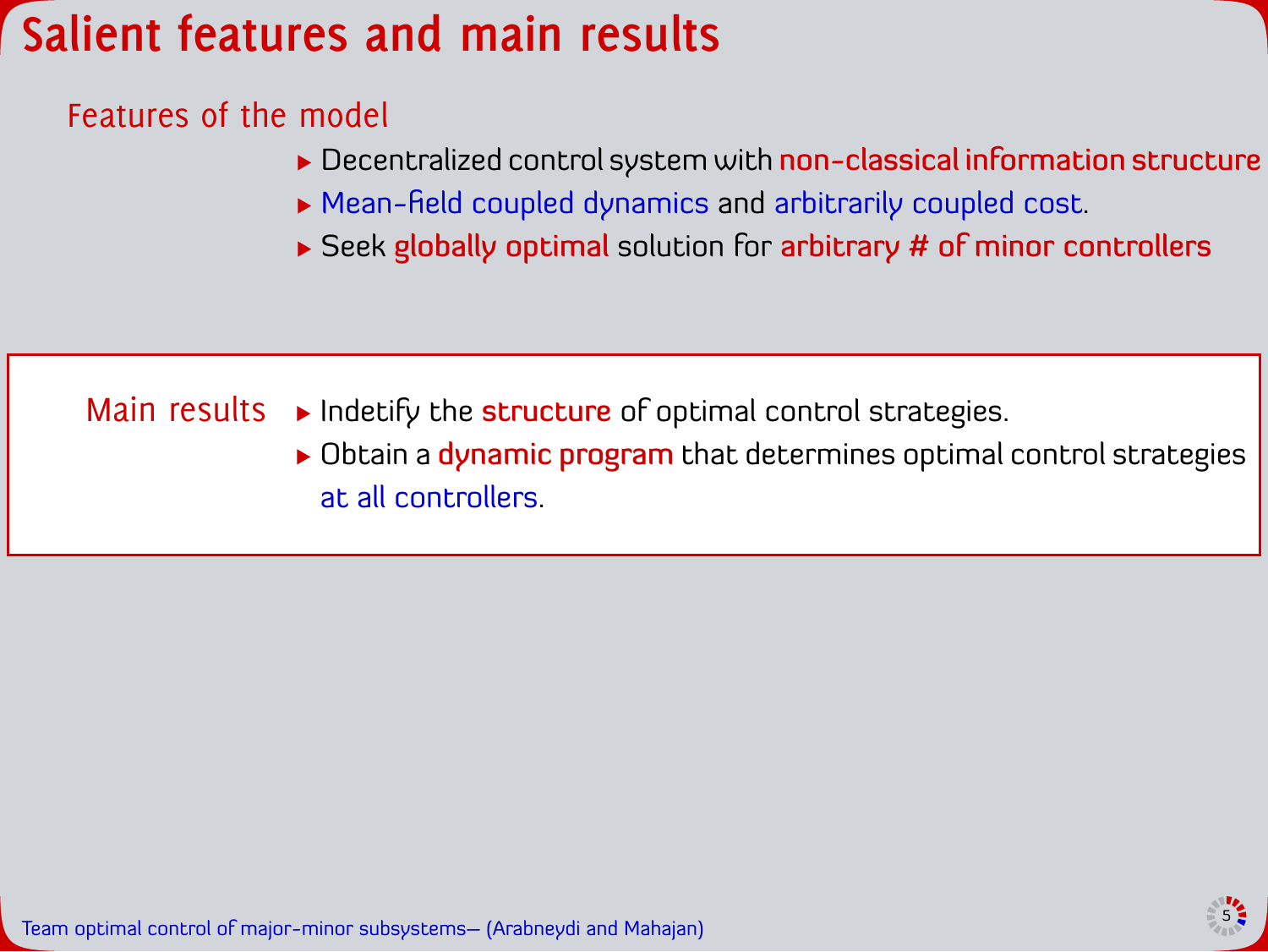# **Salient features and main results**

### Features of the model

- ▶ Decentralized control system with non-classical information structure
- $\blacktriangleright$  Mean-field coupled dynamics and arbitrarily coupled cost.
- $\triangleright$  Seek globally optimal solution for arbitrary # of minor controllers

### Main results  $\rightarrow$  Indetify the structure of optimal control strategies.

 $\triangleright$  Obtain a dynamic program that determines optimal control strategies at all controllers.

### Features of the solution

- State space of the DP increases polynomially (rather than exponentially) with the number of minor subsystems.
- Action space of DP does not depend on the # of minor subsystems.
- State and action spaces do not depend on time; hence, the results extend naturally to infinite horizon

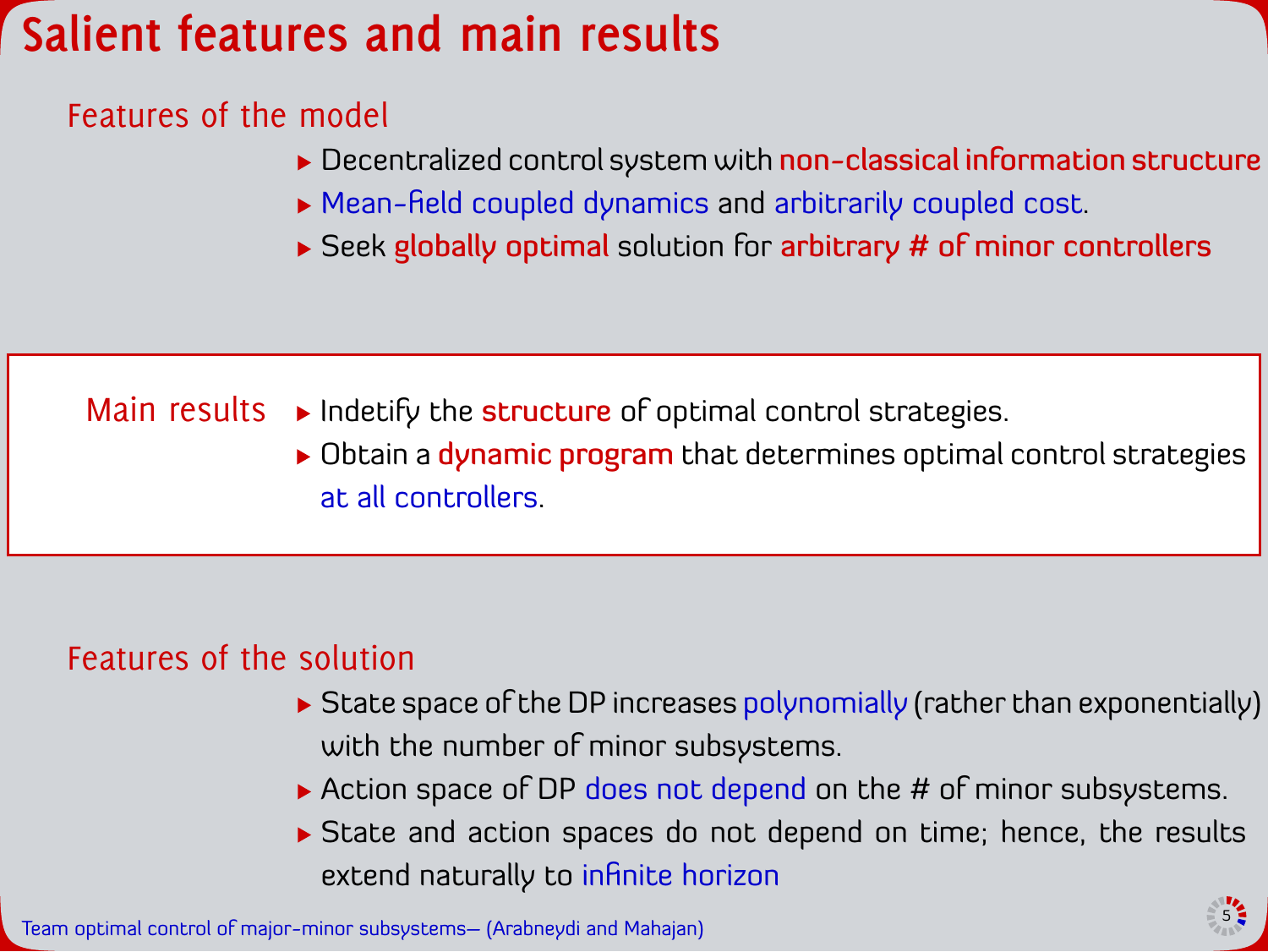

Multiple types of minor subsystems but no major subsystem.

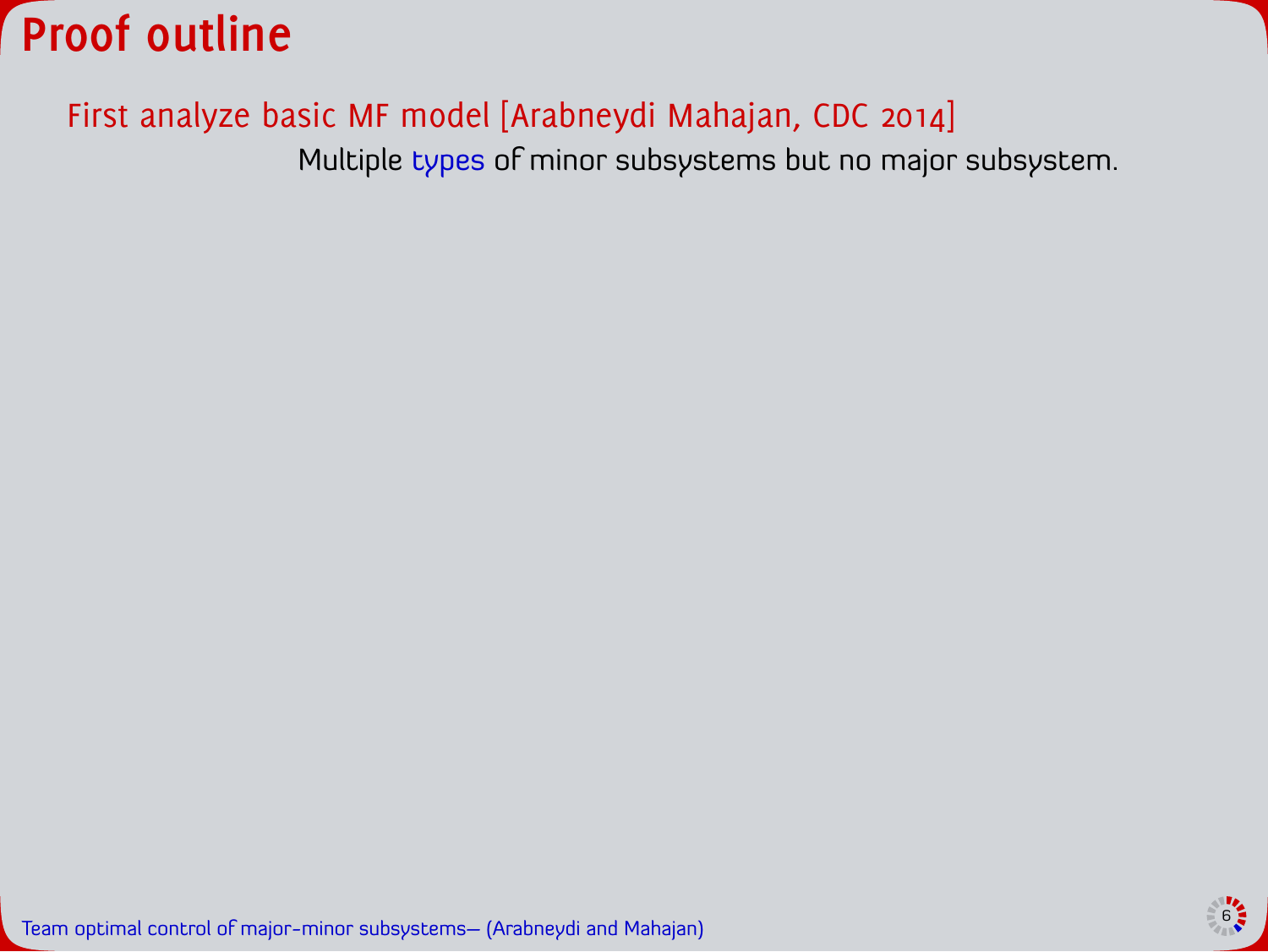

Multiple types of minor subsystems but no major subsystem.

Step 1 Follow the common information approach [NMT13] to convert the decentralized control problem into a centralized control problem

> ▶ Nayyar, Mahajan, Teneketzis, "Decentralized stochastic control with partial history sharing: A common information approach," IEEE TAC 2013.

Step 2 Exploit symmetry of the system (with respect to the controllers) to show that the mean-field is an information state.

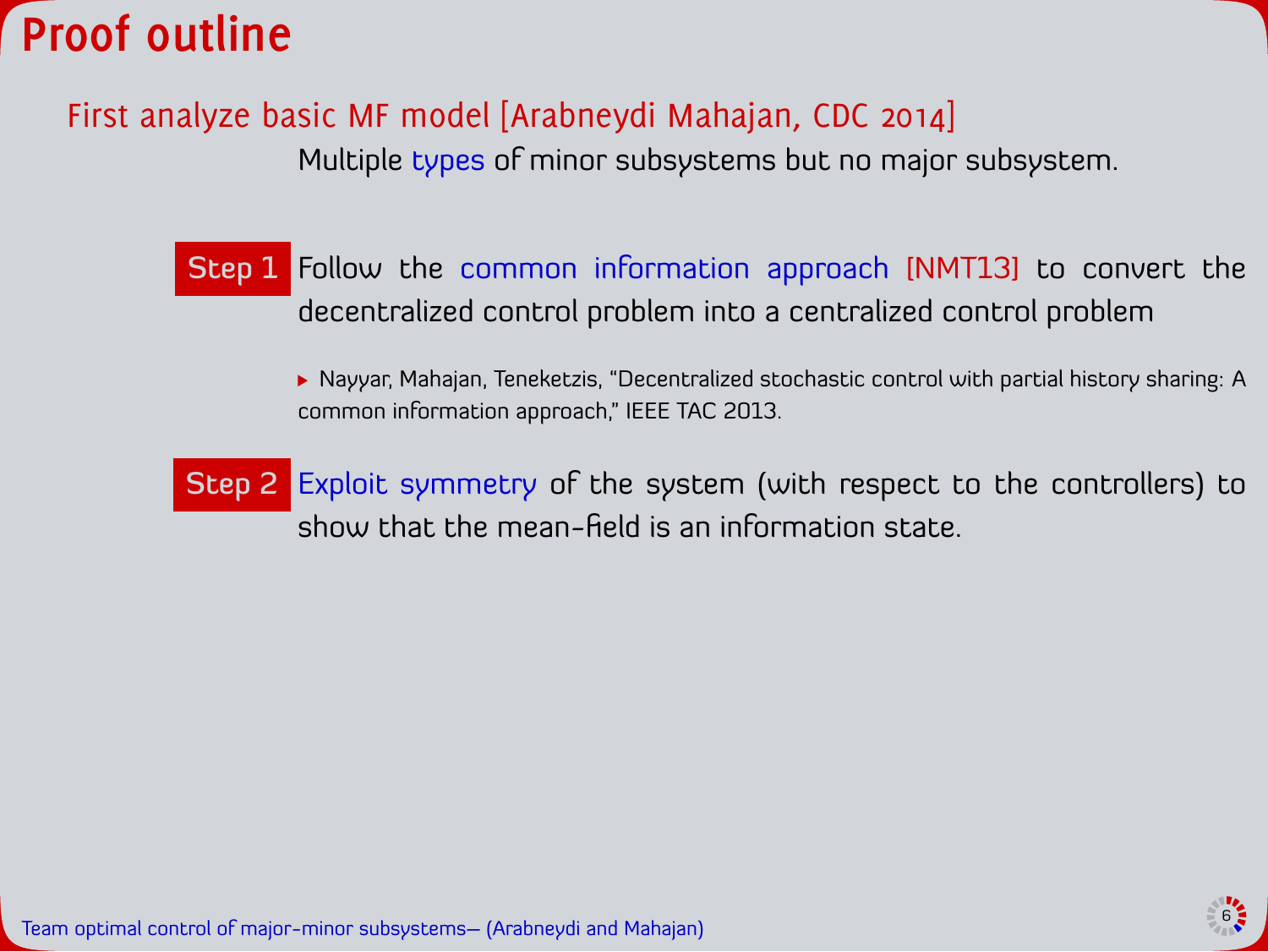

Multiple types of minor subsystems but no major subsystem.

Step 1 Follow the common information approach [NMT13] to convert the decentralized control problem into a centralized control problem

> ▶ Nayyar, Mahajan, Teneketzis, "Decentralized stochastic control with partial history sharing: A common information approach," IEEE TAC 2013.

Step 2 Exploit symmetry of the system (with respect to the controllers) to show that the mean-field is an information state.

### Note that MF-MM model is a special case of basic MF model

The major-minor model corresponds to a basic MF system with 1-subsystem of type 0 and n-subsystems of type 1.

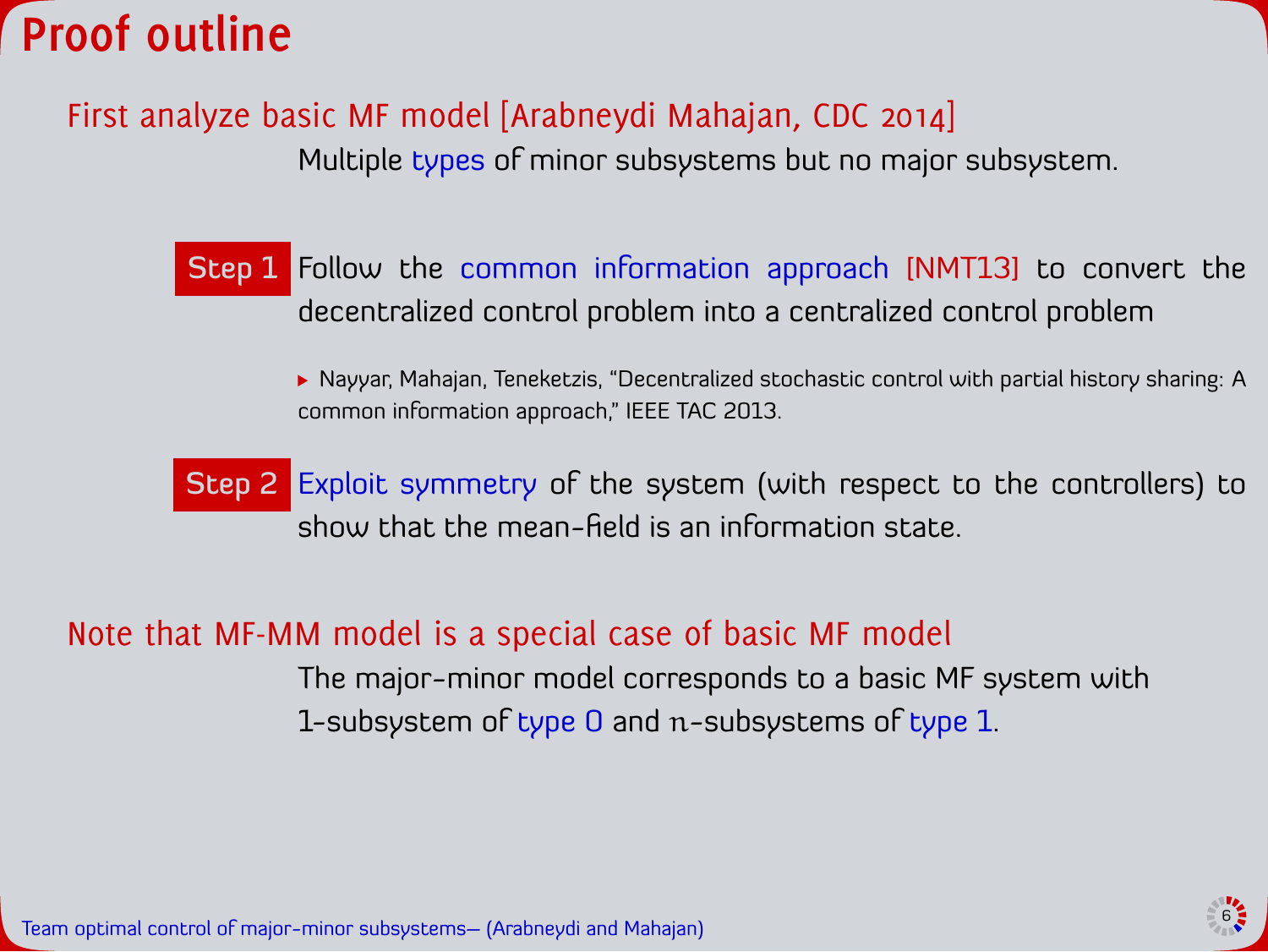

Multiple types of minor subsystems but no major subsystem.

Step 1 Follow the common information approach [NMT13] to convert the decentralized control problem into a centralized control problem

> ▶ Nayyar, Mahajan, Teneketzis, "Decentralized stochastic control with partial history sharing: A common information approach," IEEE TAC 2013.

Step 2 Exploit symmetry of the system (with respect to the controllers) to show that the mean-field is an information state.

#### Note that MF-MM model is a special case of basic MF model

The major-minor model corresponds to a basic MF system with 1-subsystem of type 0 and n-subsystems of type 1.

### Translate the results of basic MF model to the MF-MM model

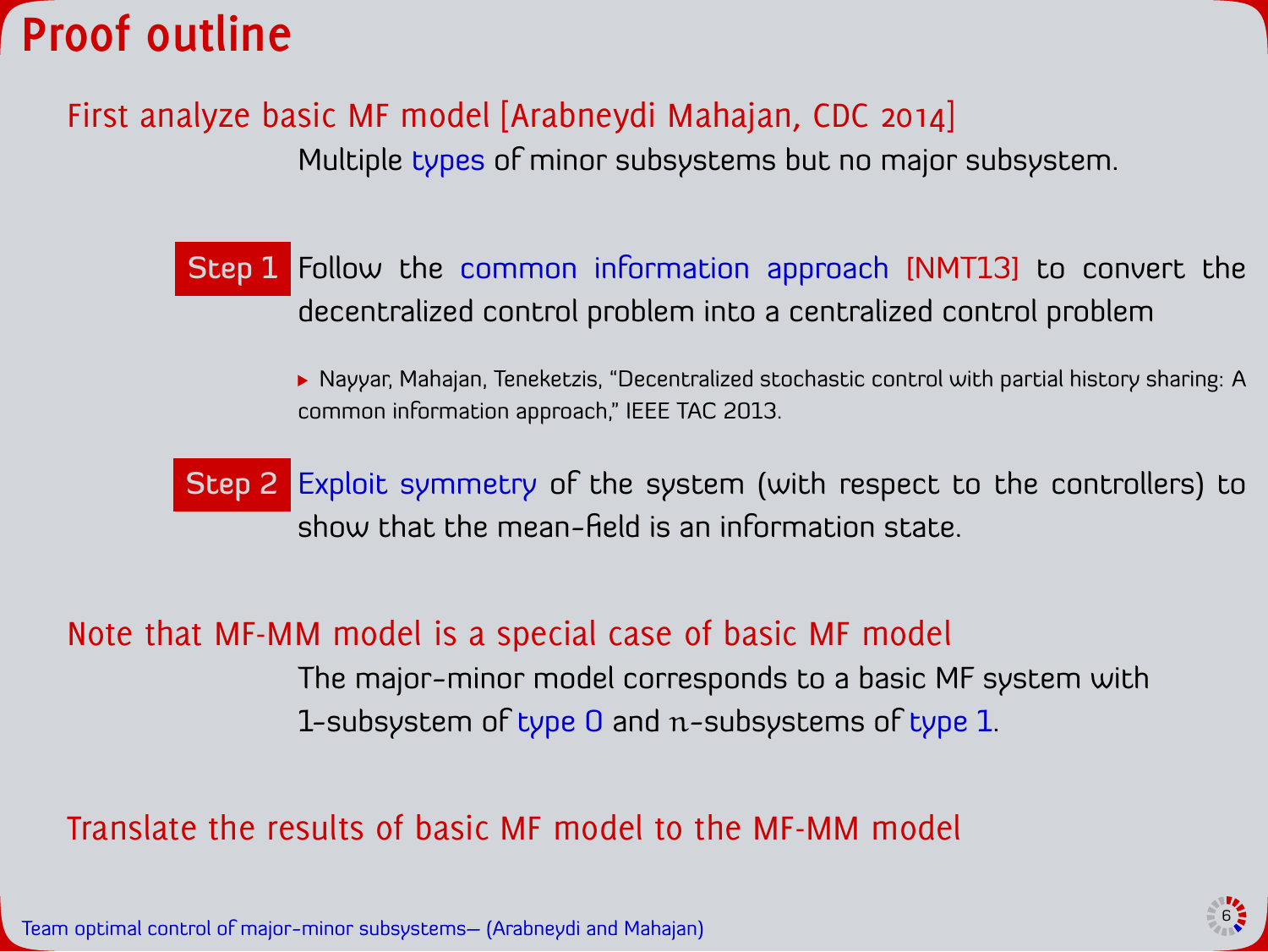Minor subsystems  $\blacktriangleright$  Type  $k \in \{1, ..., m\}$ .  $\mathcal{N}^k = \{$  subsystems of type-k}.  $|\mathcal{N}^k| = n^k$ .

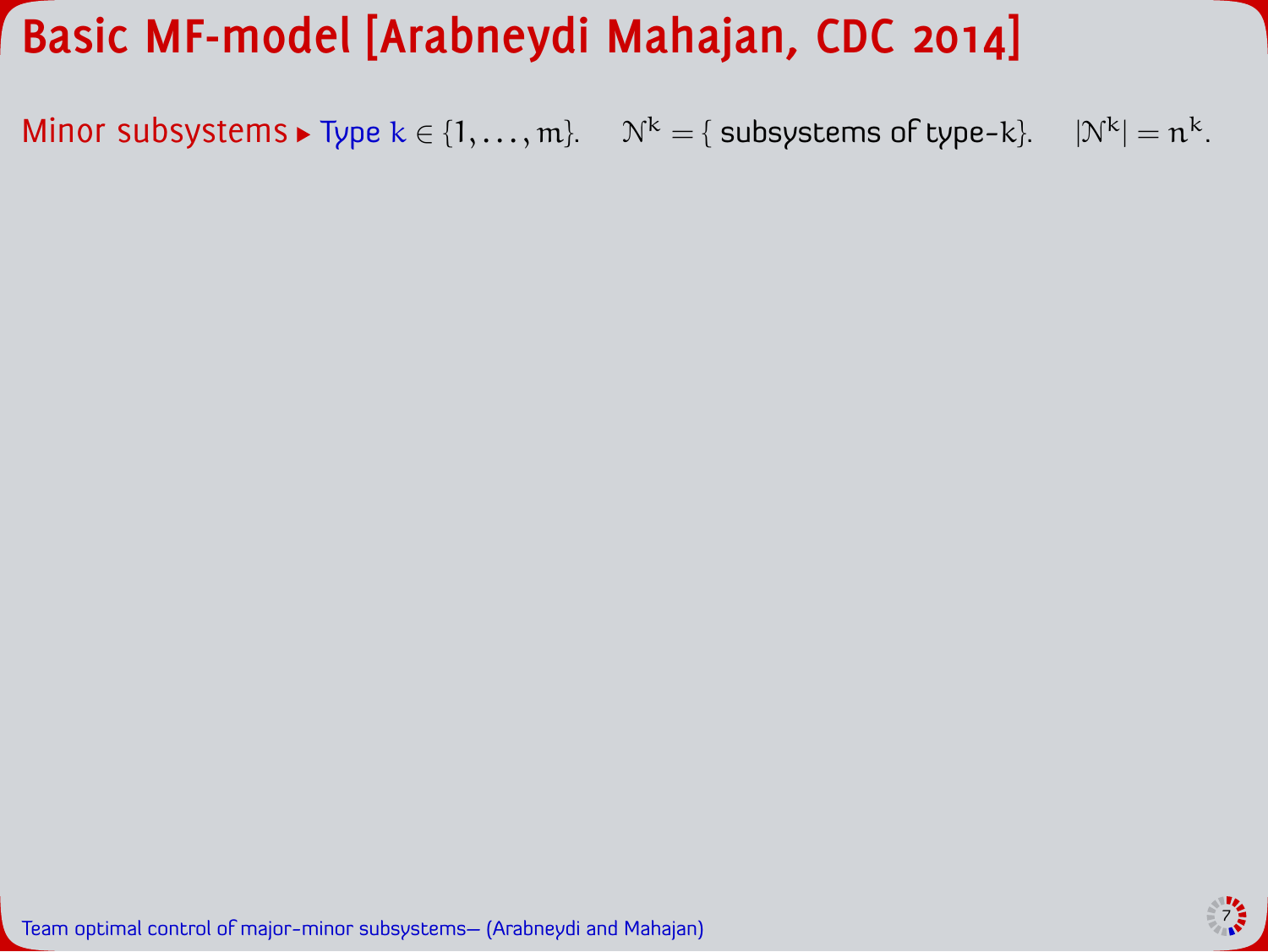Minor subsystems  $\blacktriangleright$  Type  $k \in \{1, \ldots, m\}$ .  $=$   $n^k$ .

State  $X_t^i \in \mathcal{X}^k$ 

Indexed by  $i \in \mathcal{N}^k$ 

Action  $U_t^i \in \mathcal{U}^k$ 

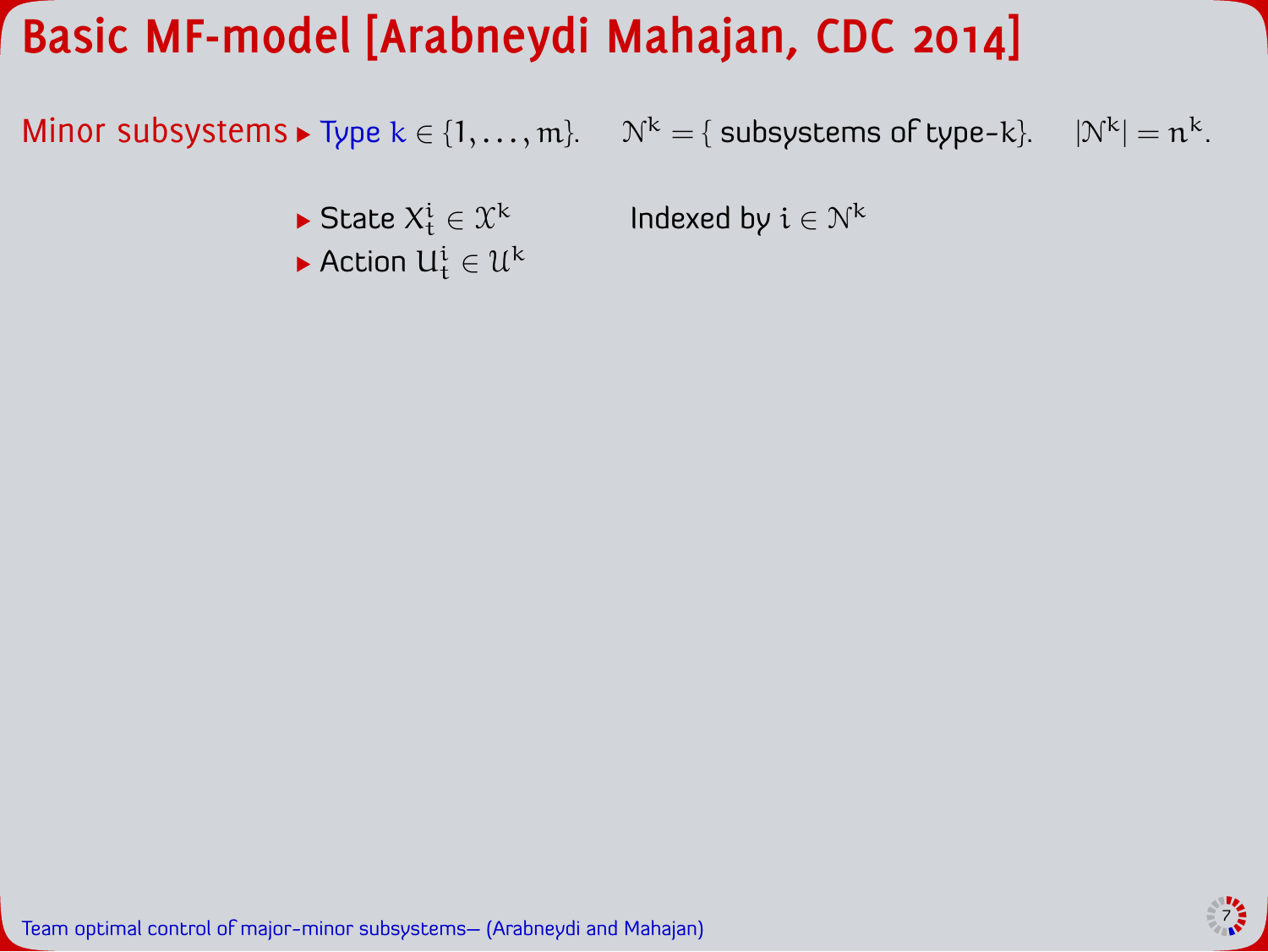Minor subsystems  $\blacktriangleright$  Type  $k \in \{1, \ldots, m\}$ .  $=$   $n^k$ .

- State  $X_t^i \in \mathcal{X}^k$ Indexed by  $i \in \mathcal{N}^k$
- Action  $U_t^i \in \mathcal{U}^k$
- $\blacktriangleright$  Mean-field of minor subsystems

$$
Z_t^k(x) = \frac{1}{n^k} \sum_{\mathfrak{i} \in \mathcal{N}^k} \mathbb{1}\{X_t^{\mathfrak{i}} = x\} \quad \text{and} \quad Z_t = (Z_t^1, \ldots, Z_t^m)
$$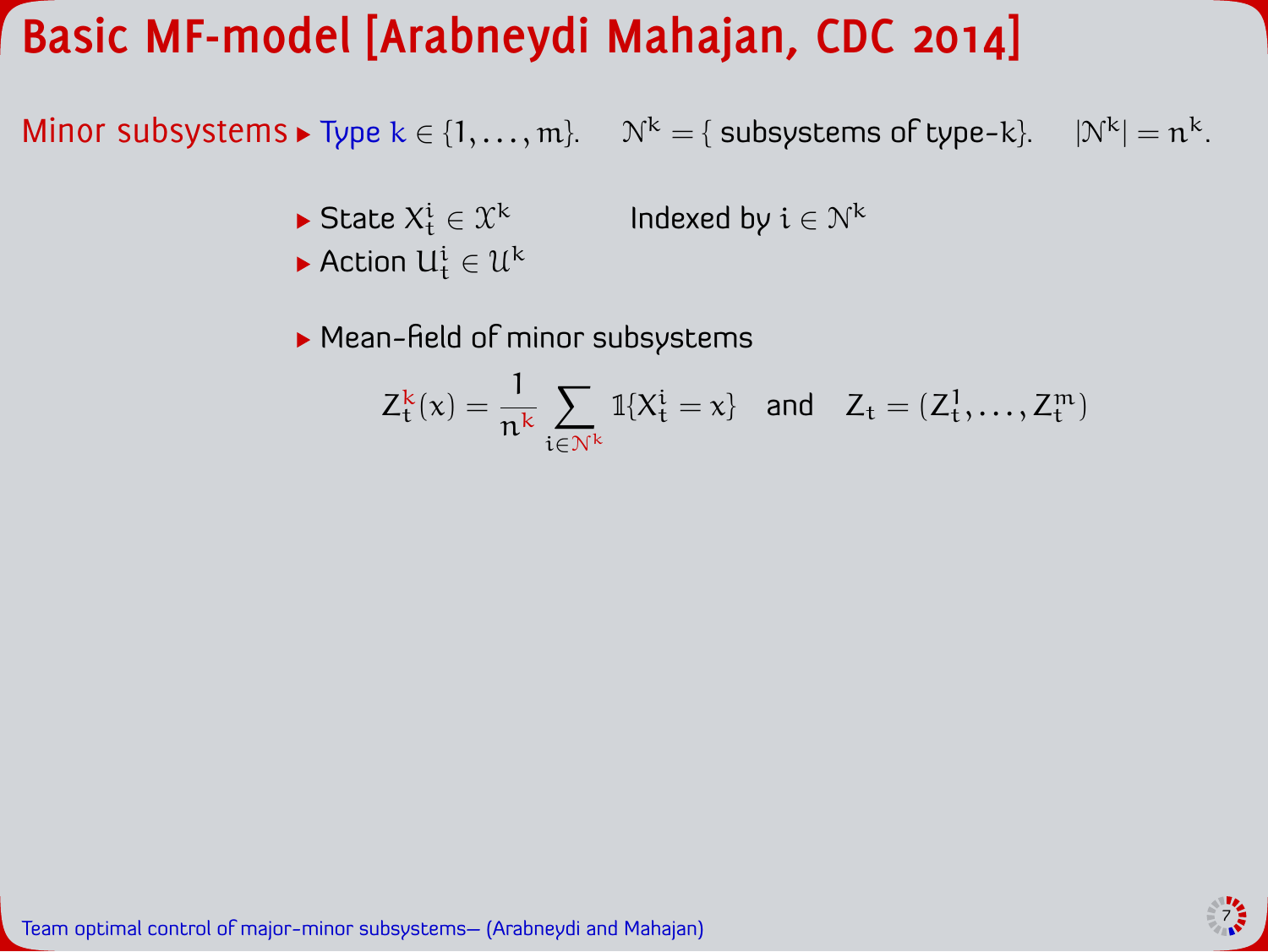Minor subsystems  $\blacktriangleright$  Type  $k \in \{1, ..., m\}$ .  $\mathcal{N}^k = \{$  subsystems of type-k}.  $|\mathcal{N}^k| = n^k$ .

- State  $X_t^i \in \mathcal{X}^k$ Indexed by  $i \in \mathcal{N}^k$
- Action  $U_t^i \in \mathcal{U}^k$
- $\blacktriangleright$  Mean-field of minor subsystems

$$
Z_t^k(x) = \frac{1}{n^k} \sum_{\mathfrak{i} \in \mathcal{N}^k} \mathbb{1}\{X_t^{\mathfrak{i}} = x\} \quad \text{and} \quad Z_t = (Z_t^1, \ldots, Z_t^m)
$$

Dynamics  $X_{t+1}^i = f_t^k(Z_t, X_t^i, U_t^i, W_t^i)$ ,  $i \in \mathbb{N}^k$ .

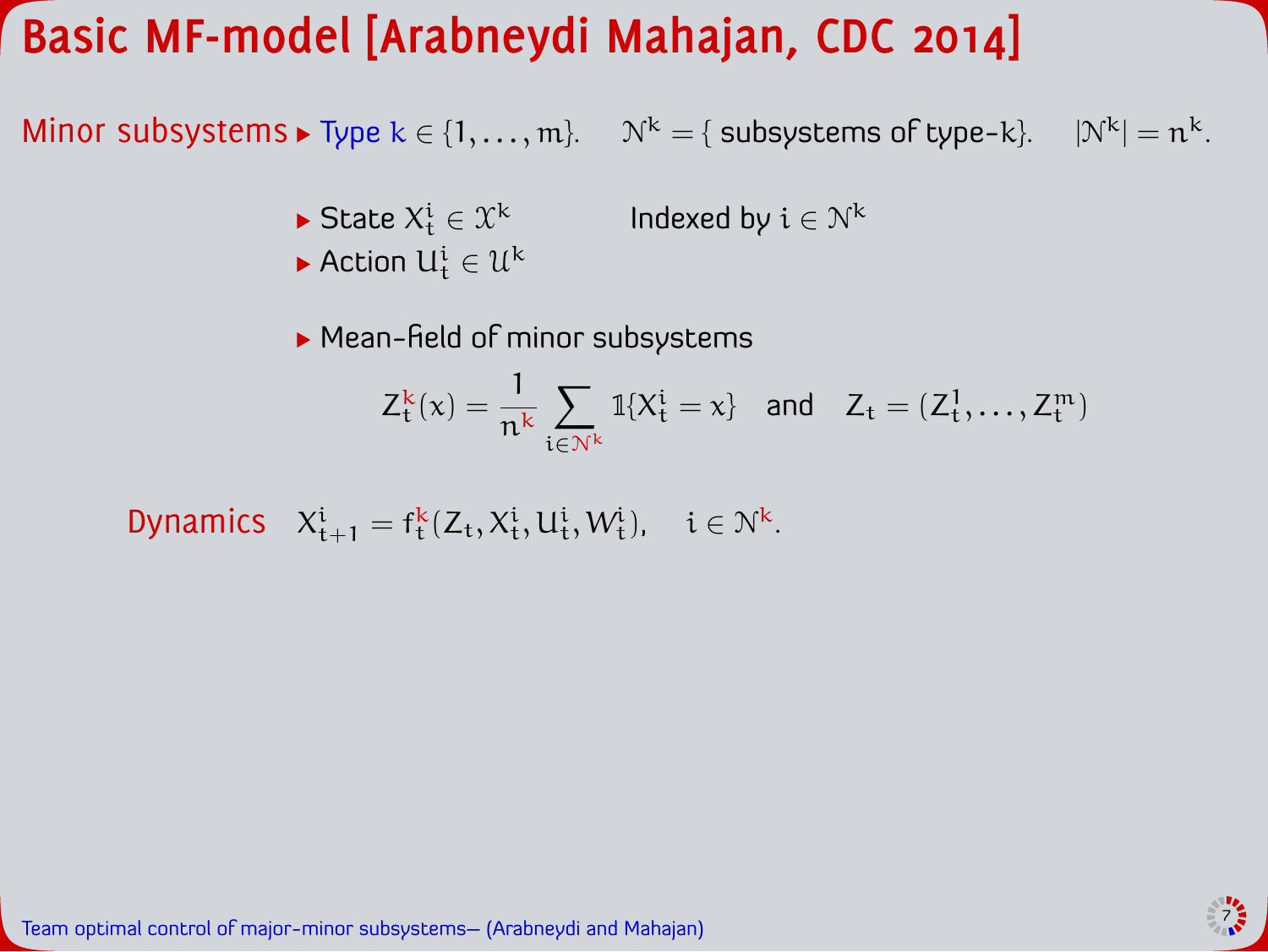Minor subsystems  $\blacktriangleright$  Type  $k \in \{1, ..., m\}$ .  $\mathcal{N}^k = \{$  subsystems of type-k}.  $|\mathcal{N}^k| = n^k$ .

- State  $X_t^i \in \mathcal{X}^k$ Indexed by  $i \in \mathcal{N}^k$
- Action  $U_t^i \in \mathcal{U}^k$
- $\blacktriangleright$  Mean-field of minor subsystems

$$
Z_t^k(x)=\frac{1}{n^k}\sum_{\mathfrak{t}\in\mathcal{N}^k}\mathbb{1}\{X_t^{\mathfrak{i}}=x\}\quad\text{and}\quad Z_{\mathfrak{t}}=(Z_t^1,\ldots,Z_t^m)
$$

$$
\text{Dynamics} \quad X^i_{t+1} = f^k_t(Z_t,X^i_t,U^i_t,W^i_t), \quad i \in \mathbb{N}^k.
$$

$$
\text{Controls} \quad U^i_t = g^k_t(Z_{1:t}, X^i_t), \quad i \in \mathcal{N}^k.
$$

Equiv. to (A2) All subsystems of the same type use identical control laws

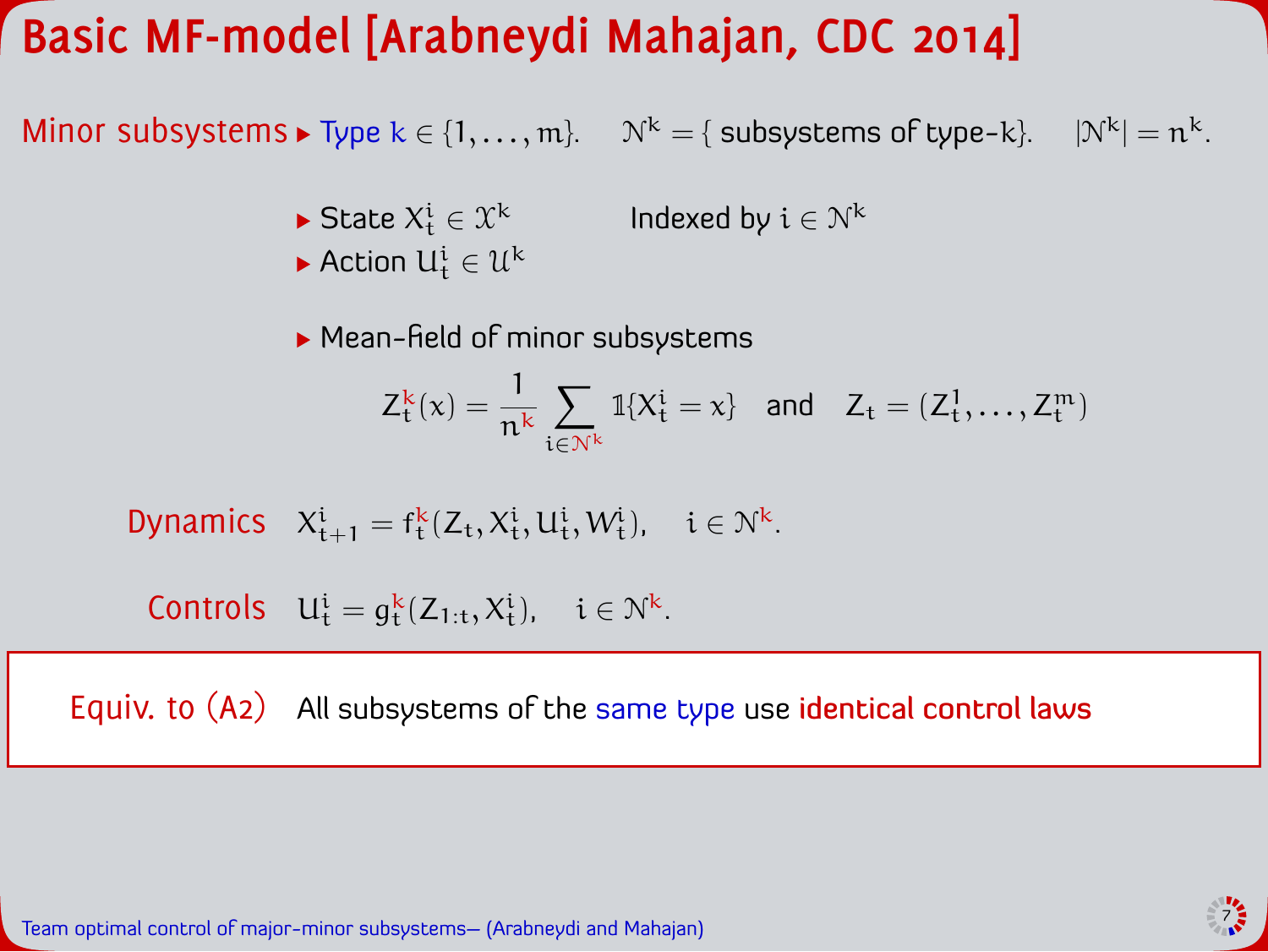Minor subsystems  $\blacktriangleright$  Type  $k \in \{1, ..., m\}$ .  $\mathcal{N}^k = \{$  subsystems of type-k}.  $|\mathcal{N}^k| = n^k$ .

- State  $X_t^i \in \mathcal{X}^k$ Indexed by  $i \in \mathcal{N}^k$
- Action  $U_t^i \in \mathcal{U}^k$
- $\blacktriangleright$  Mean-field of minor subsystems

$$
Z_t^k(x)=\frac{1}{n^k}\sum_{\mathfrak{t}\in\mathcal{N}^k}\mathbb{1}\{X_t^{\mathfrak{i}}=x\}\quad\text{and}\quad Z_{\mathfrak{t}}=(Z_t^1,\ldots,Z_t^m)
$$

$$
\text{Dynamics} \quad X^i_{t+1} = f^k_t(Z_t,X^i_t,U^i_t,W^i_t), \quad i \in \mathbb{N}^k.
$$

$$
\text{Controls}\quad U^i_t=g^k_t(Z_{1:t},X^i_t),\quad i\in\mathcal{N}^k.
$$

Equiv. to (A2) All subsystems of the same type use identical control laws

$$
\text{Objective} \quad \text{min}\ \mathbb{E}\ \Big[\sum_{t=1}^T \ell_t(X_t, U_t)\Big], \quad \text{where}\ X_t=(X^1_t, \dots, X^n_t); \ U_t=(U^1_t, \dots, U^n_t)
$$

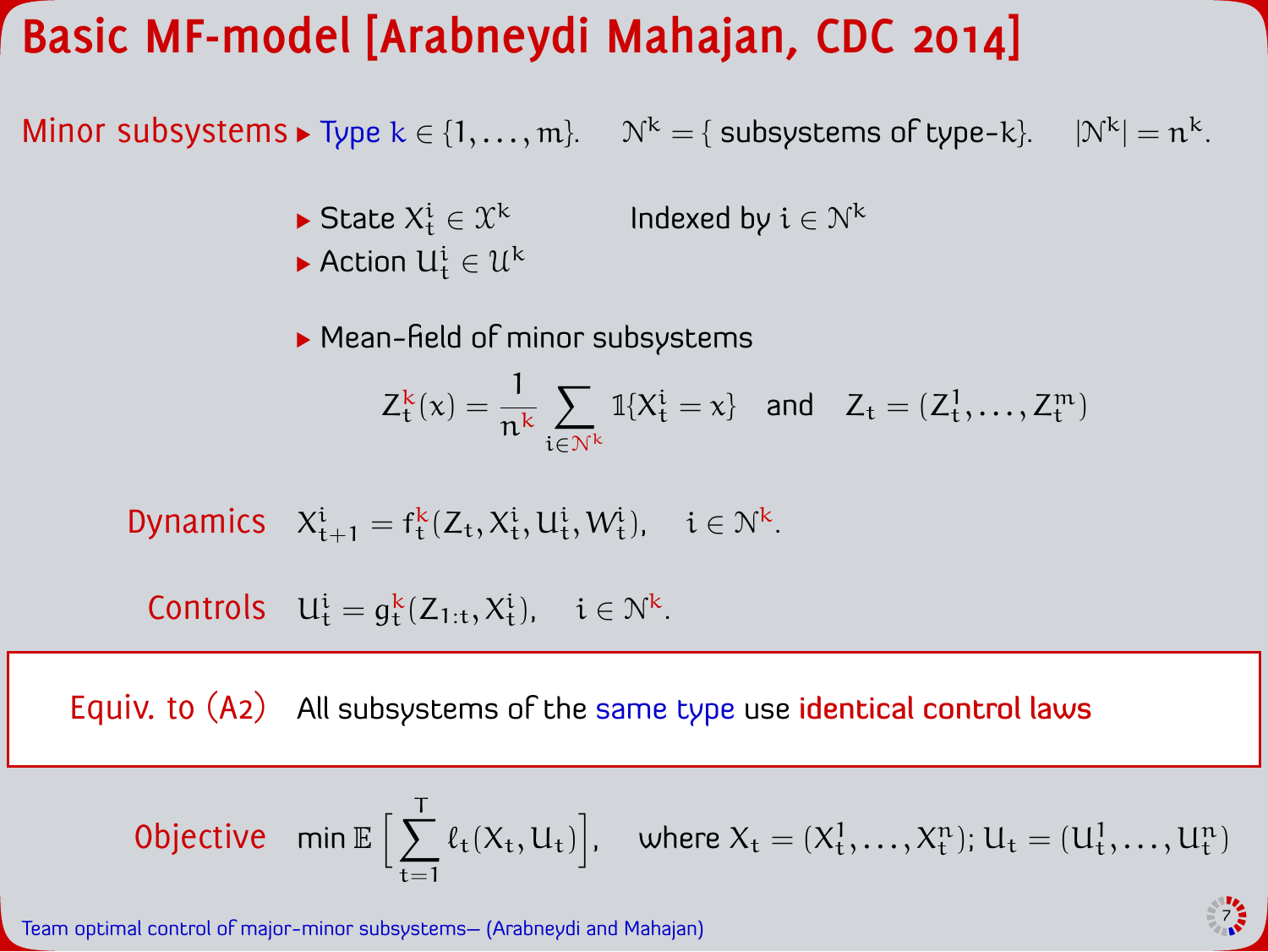### **From decentralized to centralized control: the common information approach**



<sup>▶</sup> Nayyar, Mahajan, Teneketzis, "Decentralized stochastic control with partial history sharing: A common information approach," IEEE TAC 2013.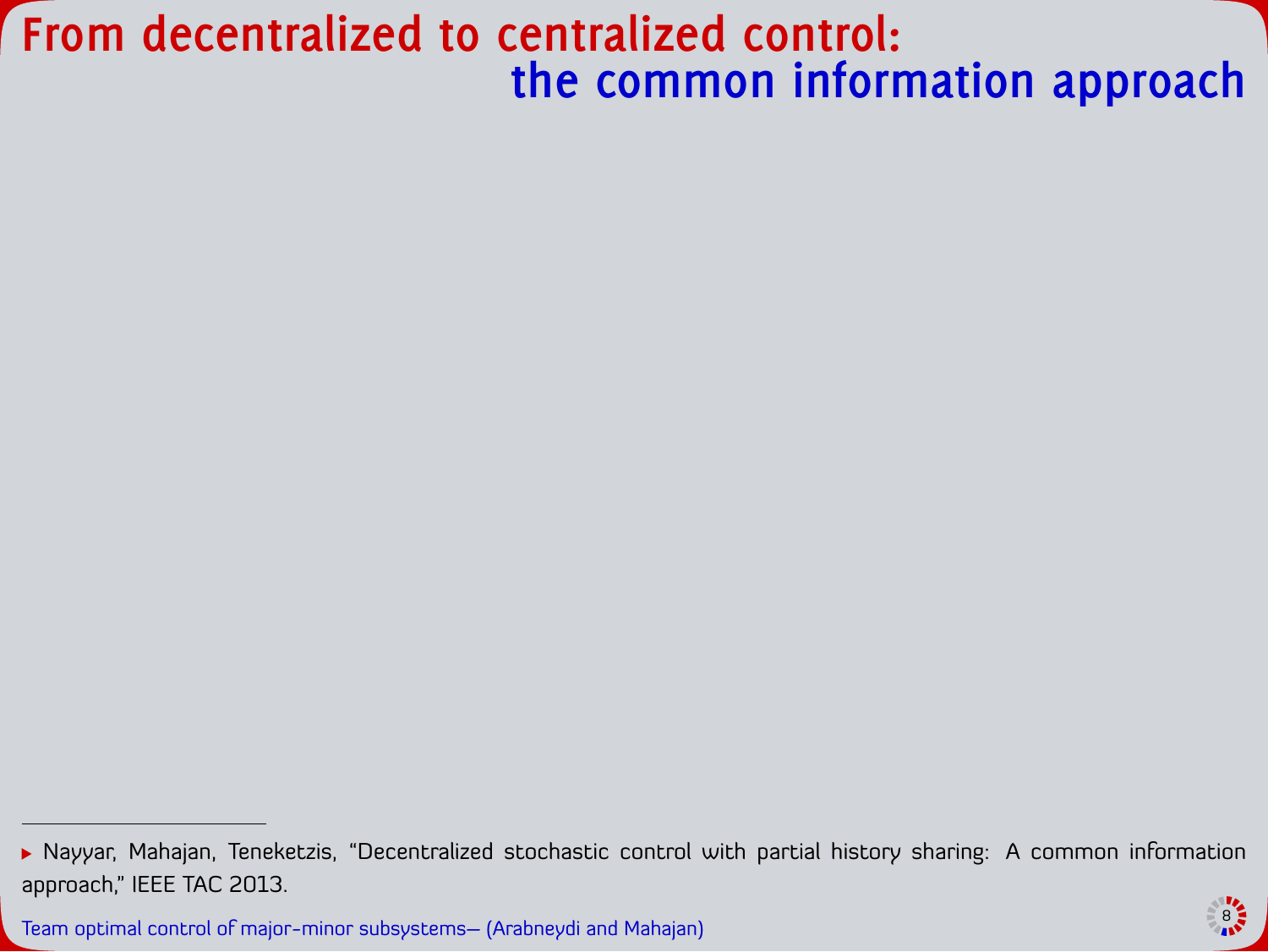### **From decentralized to centralized control: the common information approach**

$$
f_t\left[\begin{array}{c}g_t^{k^1}\begin{array}{c}X_t^1,Z_{1:t}\end{array}\end{array}\right]U_t^1\\
$$

$$
g_t^{k^i}\begin{array}{c}X_t^i,Z_{1:t}\end{array}\Big]U_t^i\\
$$

$$
g_t^{k^n}\begin{array}{c}X_t^n,Z_{1:t}\end{array}\Big]U_t^n\\
$$



<sup>▶</sup> Nayyar, Mahajan, Teneketzis, "Decentralized stochastic control with partial history sharing: A common information approach," IEEE TAC 2013.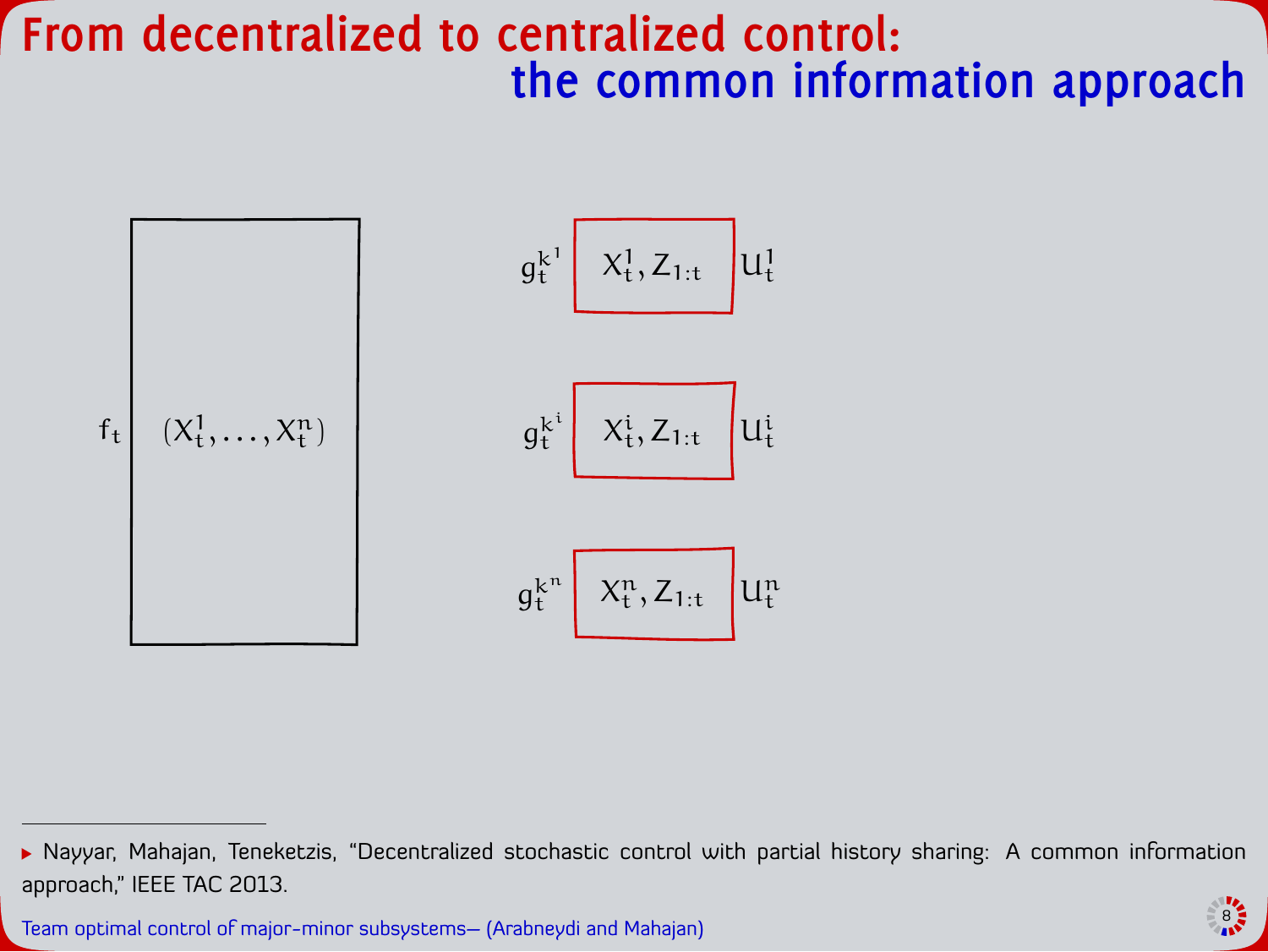

<sup>▶</sup> Nayyar, Mahajan, Teneketzis, "Decentralized stochastic control with partial history sharing: A common information approach," IEEE TAC 2013.



Team optimal control of major-minor subsystems– (Arabneydi and Mahajan) <sup>8</sup>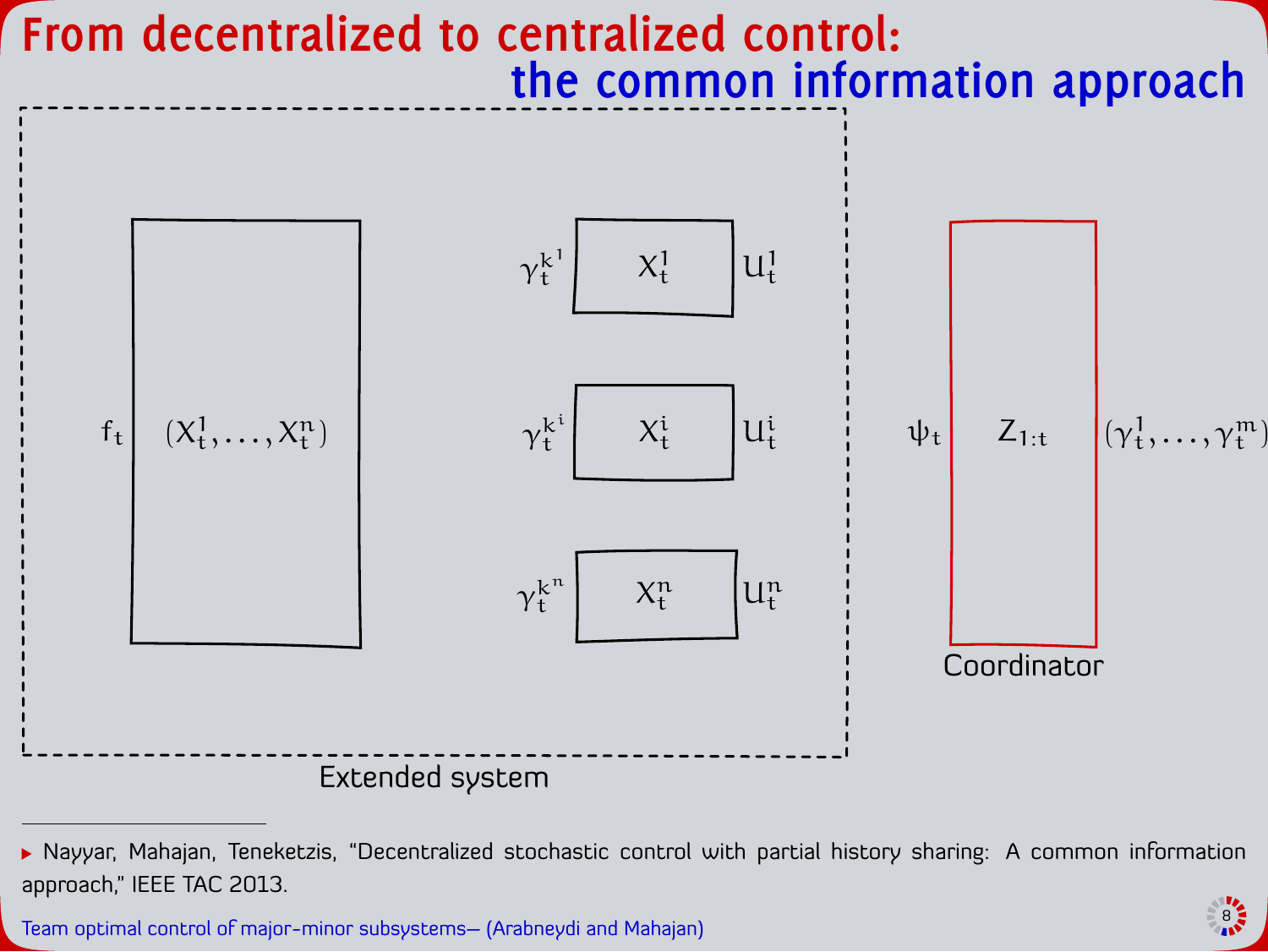

<sup>▶</sup> Nayyar, Mahajan, Teneketzis, "Decentralized stochastic control with partial history sharing: A common information approach," IEEE TAC 2013.



Team optimal control of major-minor subsystems– (Arabneydi and Mahajan) <sup>8</sup>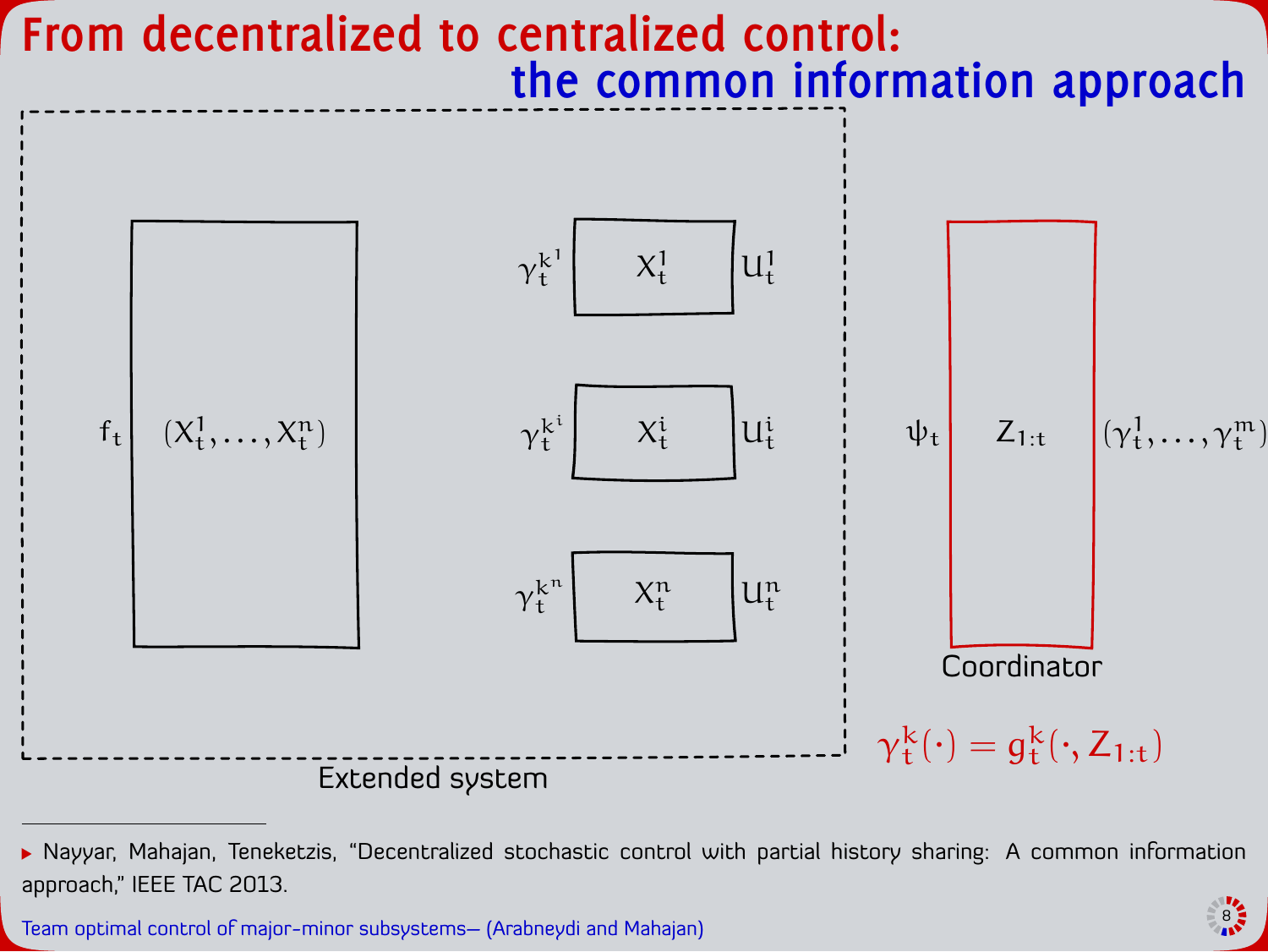**Dynamical** State :  $(X_t^1, \ldots, X_t^n)$ system Observations :  $Z_t$ Control actions:  $(\gamma^1_t, ..., \gamma^m_t)$ , where  $\gamma^k_t : \mathfrak{X}^k \mapsto \mathfrak{U}^k$ . Control law :

 $(\gamma_t^1, \ldots, \gamma_t^m) = \psi_t(Z_{1:t})$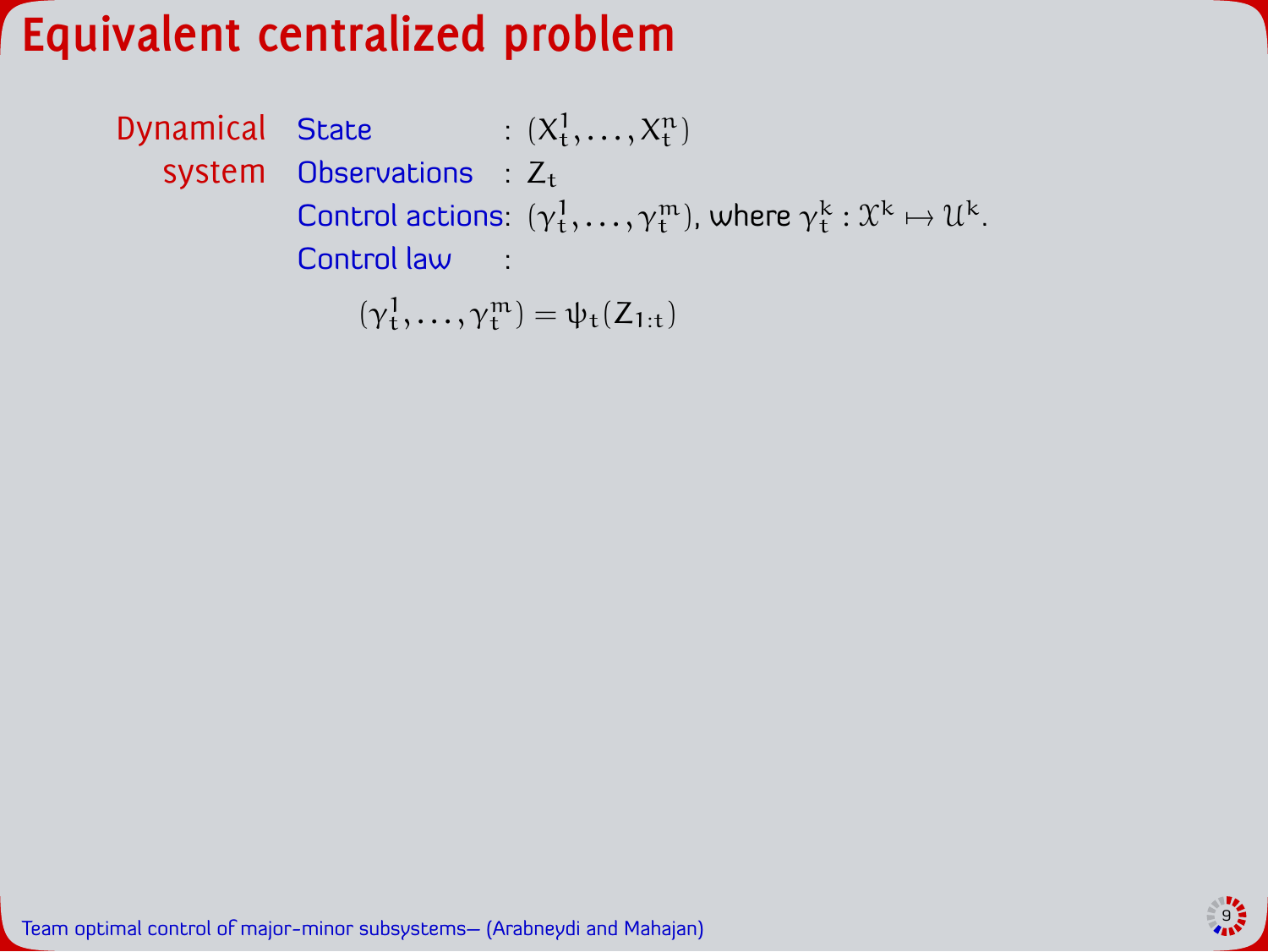**Dynamical** State :  $(X_t^1, \ldots, X_t^n)$ system Observations :  $Z_t$ Control actions:  $(\gamma^1_t, ..., \gamma^m_t)$ , where  $\gamma^k_t : \mathfrak{X}^k \mapsto \mathfrak{U}^k$ . Control law :

 $(\gamma_t^1,\ldots,\gamma_t^m)=\psi_t(Z_{1:t})$  "Standard" centralized POMDP

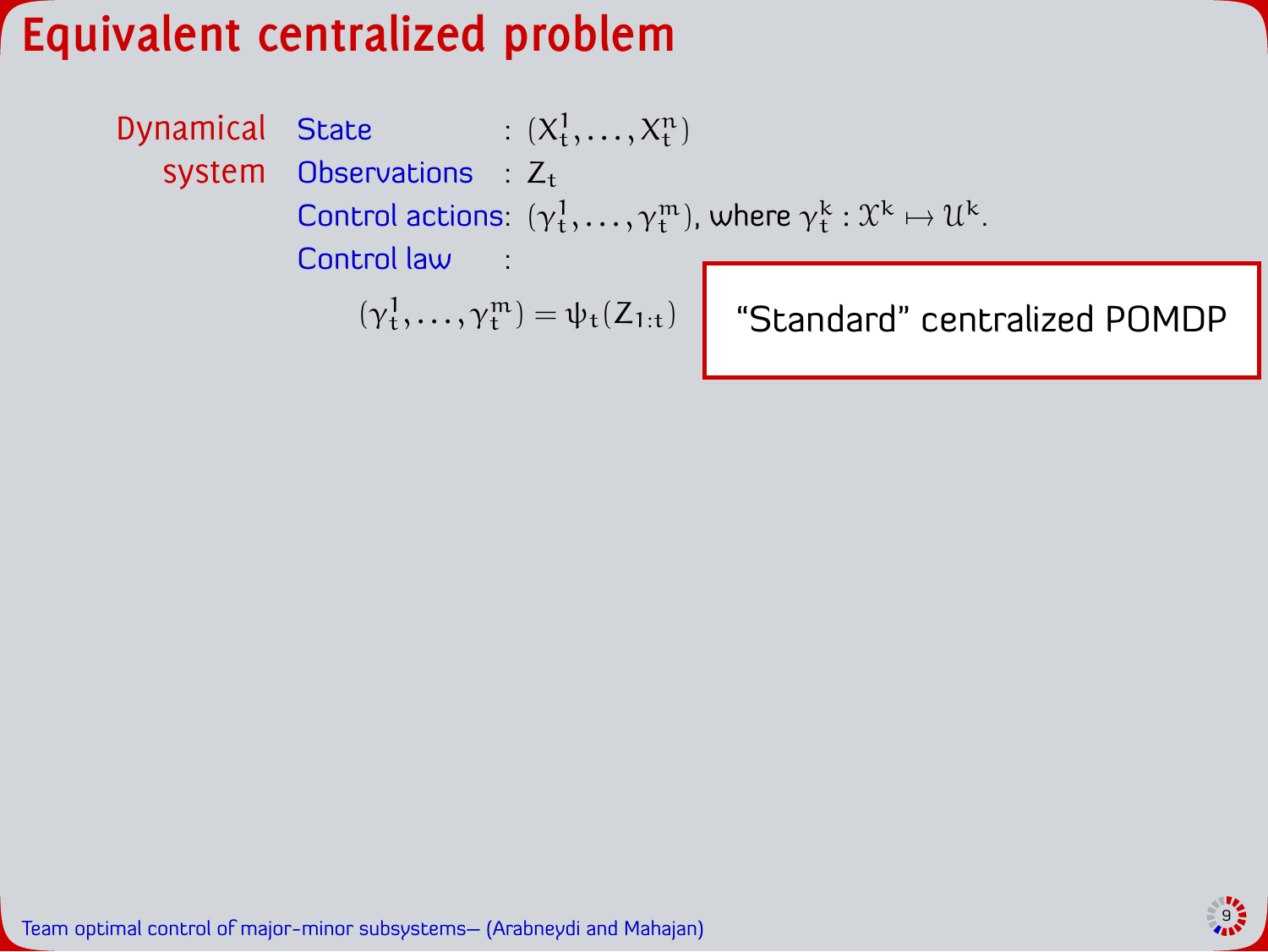**Dynamical** State :  $(X_t^1, \ldots, X_t^n)$ system Observations :  $Z_t$ Control actions:  $(\gamma^1_t, ..., \gamma^m_t)$ , where  $\gamma^k_t : \mathfrak{X}^k \mapsto \mathfrak{U}^k$ . Control law :

$$
(\gamma_t^1,\ldots,\gamma_t^m)=\psi_t(Z_{1:t})
$$

"Standard" centralized POMDP

#### Information state

Belief state:  $\mathbb{P}(\text{state} \mid \text{observations}) = \mathbb{P}(X_t^1, \dots, X_t^n \mid Z_{1:t})$ 

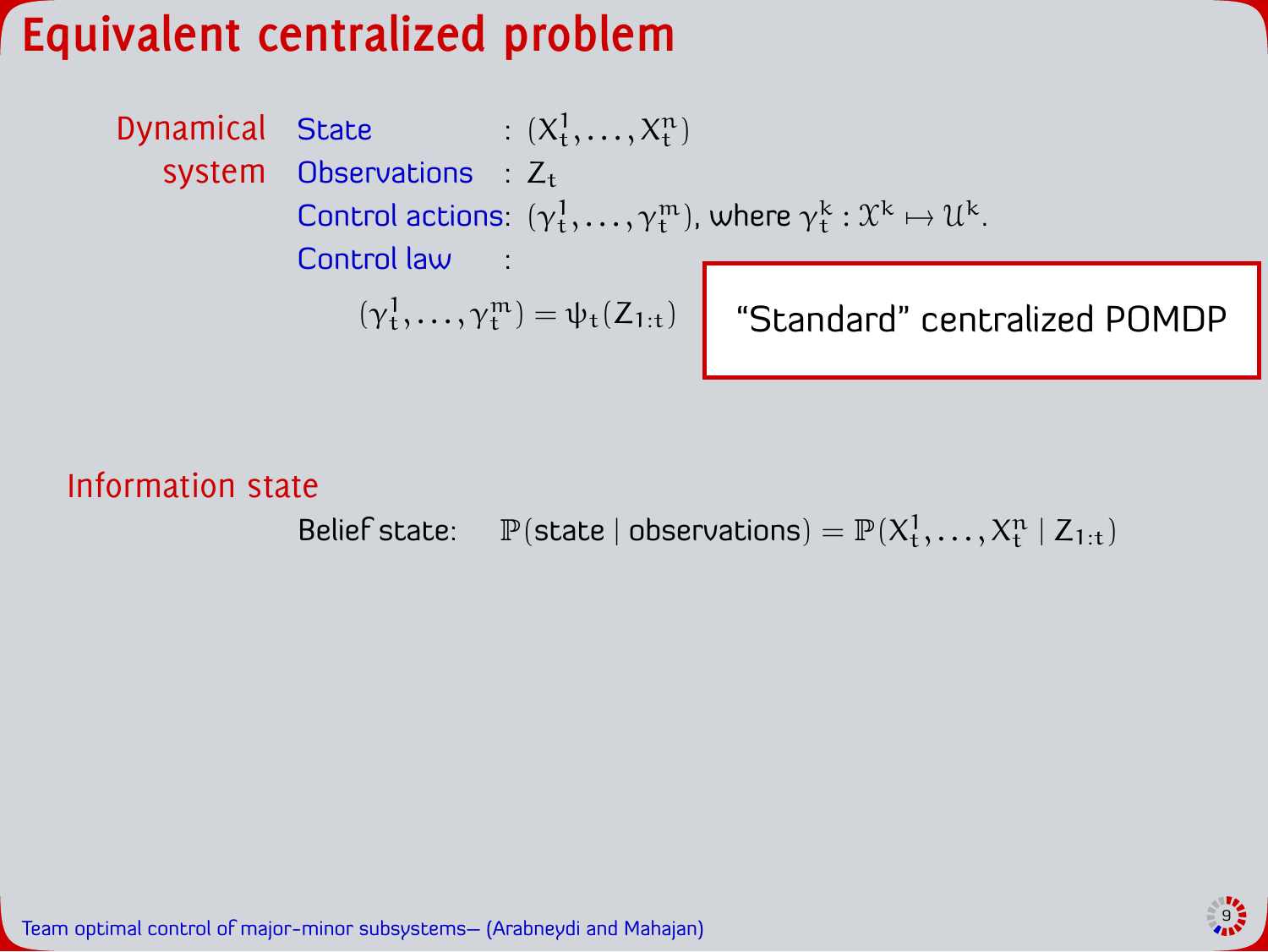**Dynamical** State :  $(X_t^1, \ldots, X_t^n)$ system Observations :  $Z_t$ Control actions:  $(\gamma^1_t, ..., \gamma^m_t)$ , where  $\gamma^k_t : \mathfrak{X}^k \mapsto \mathfrak{U}^k$ . Control law :

 $(\gamma_t^1,\ldots,\gamma_t^m)=\psi_t(Z_{1:t})$  "Standard" centralized POMDP

#### Information state

Belief state:  $\mathbb{P}(\text{state} \mid \text{observations}) = \mathbb{P}(X_t^1, \dots, X_t^n \mid Z_{1:t})$ 

Because of the symmetry in the problem,  $Z_t$  is also an information state.

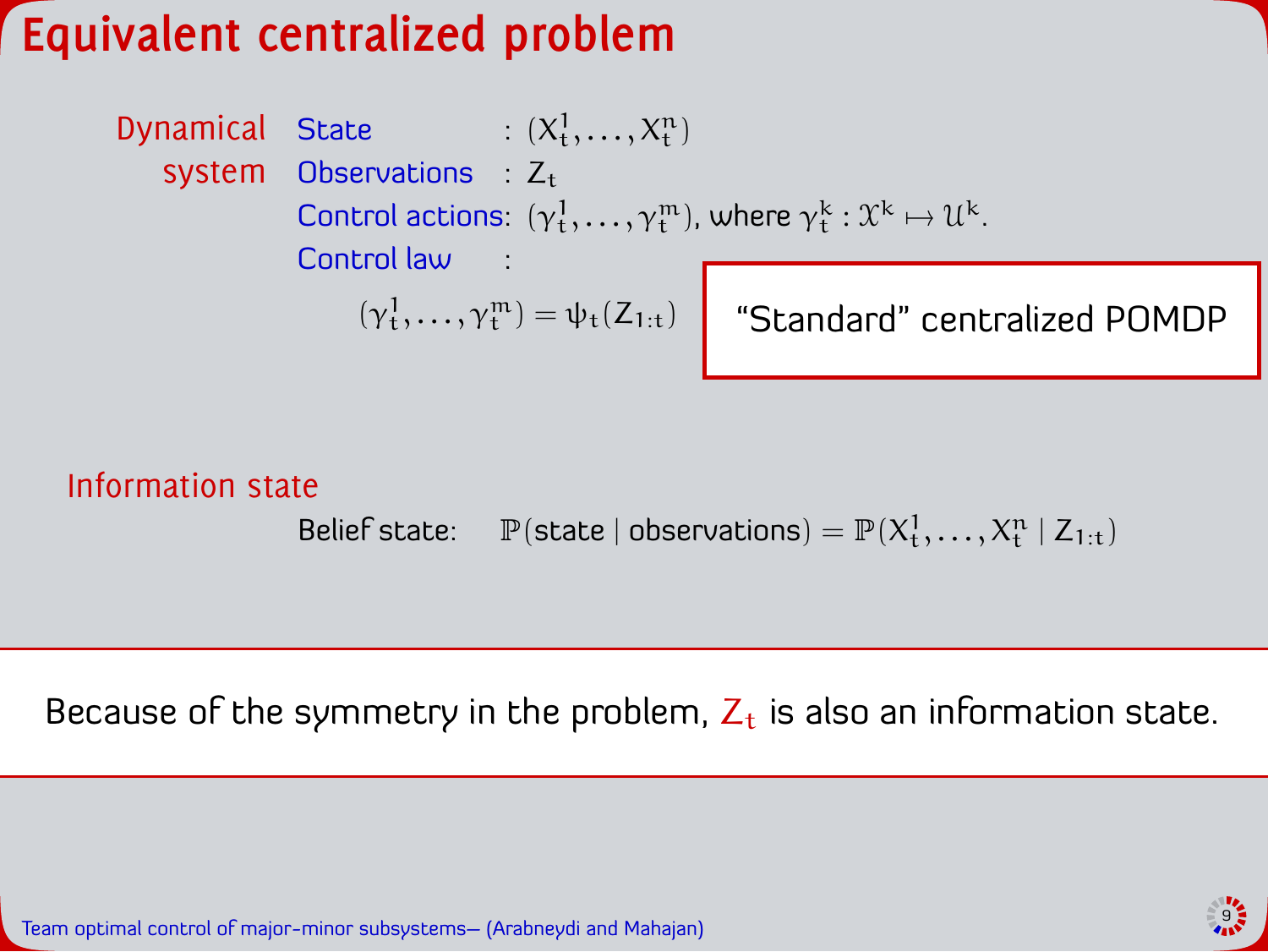#### Controlled Markov property

$$
\mathbb{P}(Z_{t+1} = z \:|\: Z_{1:t} = z_{1:t}, \Gamma_{1:t} = \gamma_{1:t}) = \mathbb{P}(Z_{t+1} = z \:|\: Z_t = z_t)
$$

#### Sufficient for performance evaluation

 $\mathbb{E}[\ell_t(X_t, U_t) | Z_{1:t}, \Gamma_{1:t}] = \hat{\ell}_t(Z_t, \Gamma_t).$ 

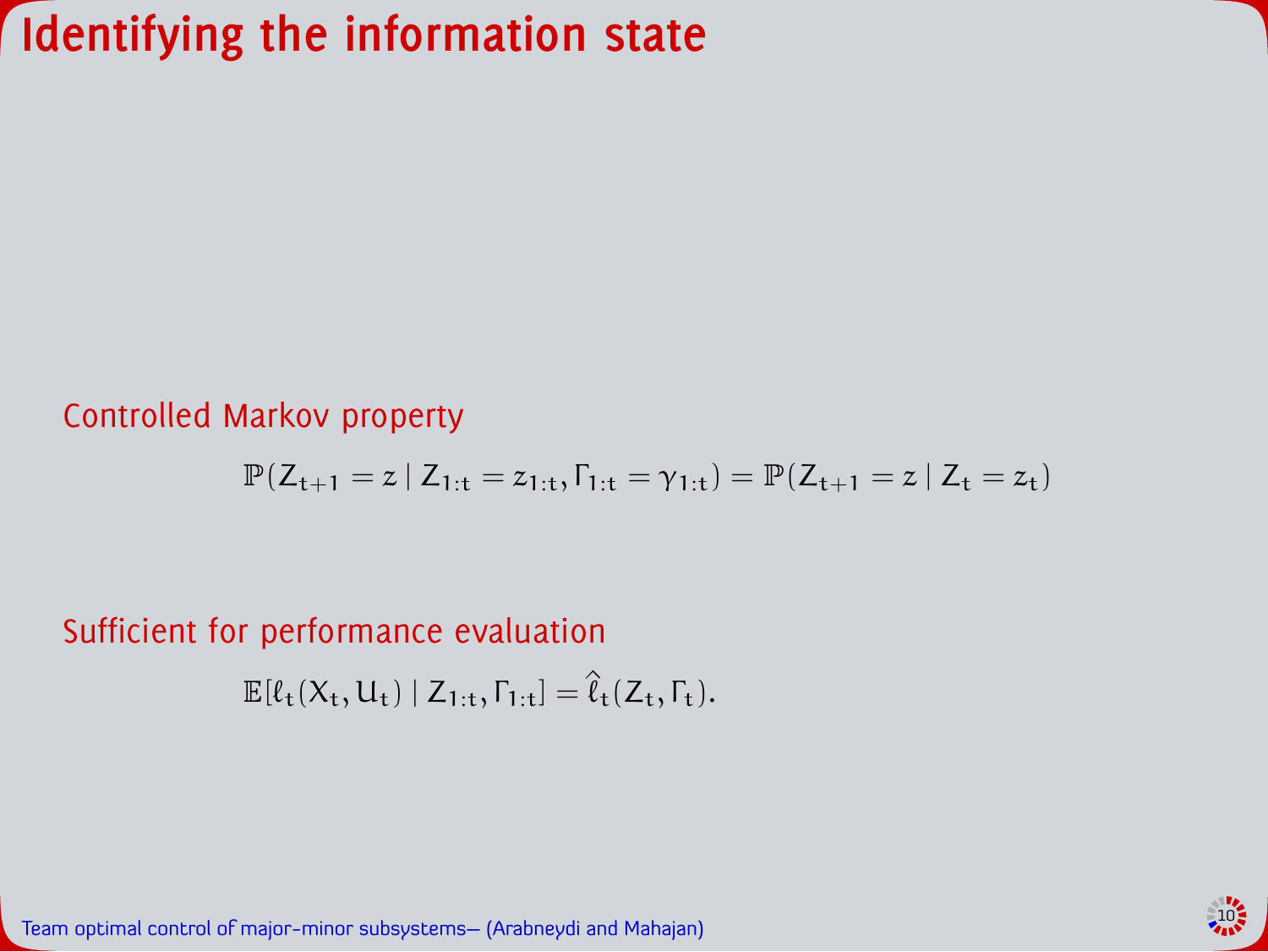Key Lemma

$$
\begin{aligned} \mathbb{P}(X_t = x \mid Z_{1:t} = z_{1:t}, \Gamma_{1:t} = \gamma_{1:t}) &= \mathbb{P}(X_t = x \mid Z_t = z_t, \Gamma_t = \gamma_t) \\ &= \frac{\mathbb{1}\{x \in H(z_t)\}}{|H(z_t)|} \\ \text{where } H(z) &= \{ (x^1, \dots, x^n) \in \mathcal{X}^n \text{ :}{\sf empirical}\ \text{dist}(x^1, \dots, x^n) = z \} \end{aligned}
$$

#### Controlled Markov property

$$
\mathbb{P}(Z_{t+1} = z \:|\: Z_{1:t} = z_{1:t}, \Gamma_{1:t} = \gamma_{1:t}) = \mathbb{P}(Z_{t+1} = z \:|\: Z_t = z_t)
$$

Sufficient for performance evaluation

 $\mathbb{E}[\ell_{+}(X_{t}, U_{t}) | Z_{1:t}, \Gamma_{1:t}] = \hat{\ell}_{+}(Z_{t}, \Gamma_{t}).$ 

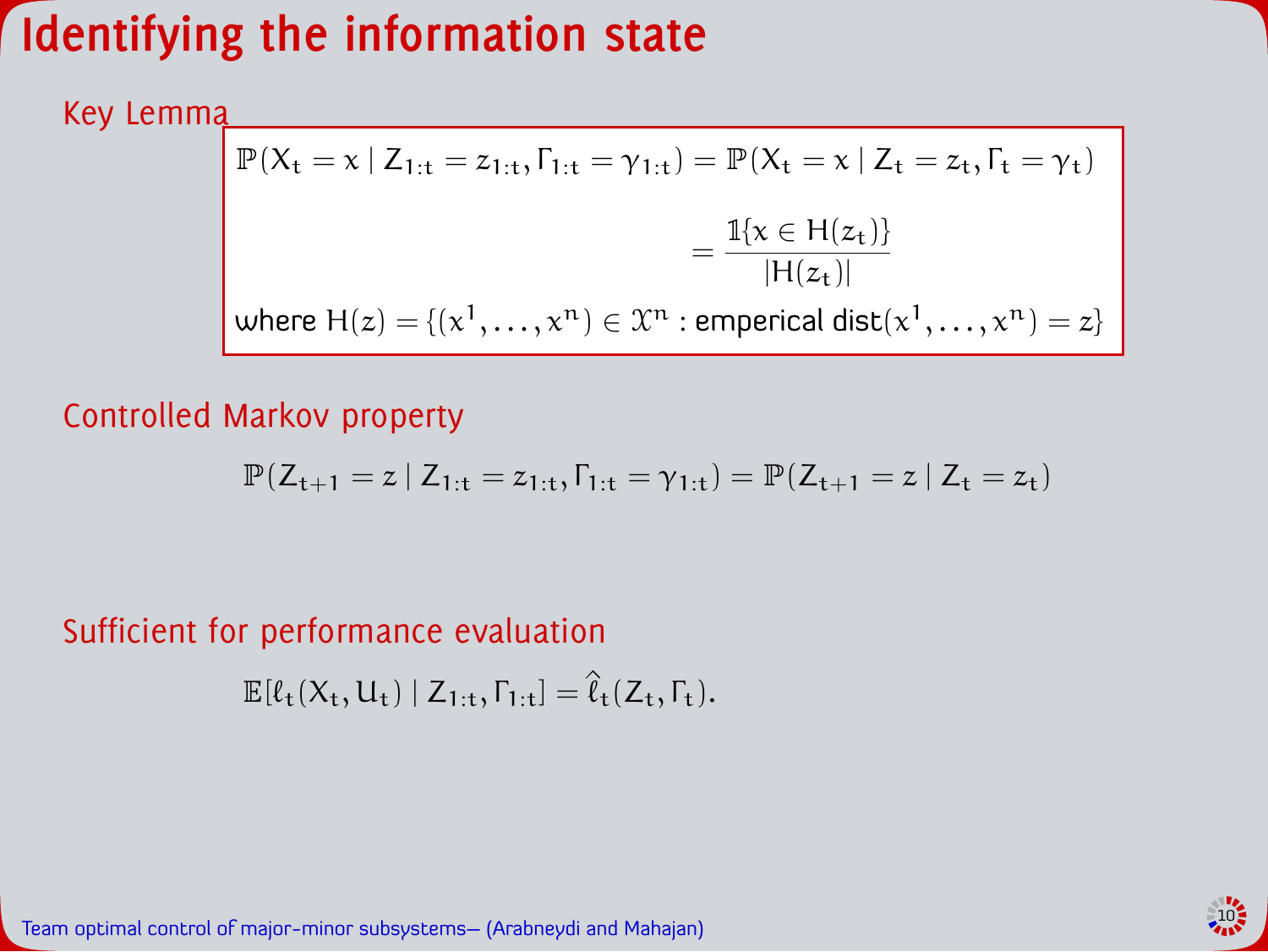Key Lemma

$$
\begin{aligned} \mathbb{P}(X_t = x \mid Z_{1:t} = z_{1:t}, \Gamma_{1:t} = \gamma_{1:t}) &= \mathbb{P}(X_t = x \mid Z_t = z_t, \Gamma_t = \gamma_t) \\ &= \frac{\mathbb{1}\{x \in H(z_t)\}}{|H(z_t)|} \\ \text{where } H(z) &= \{ (x^1, \dots, x^n) \in \mathcal{X}^n \text{ :}{\sf empirical}\ \text{dist}(x^1, \dots, x^n) = z \} \end{aligned}
$$

#### Controlled Markov property

$$
\mathbb{P}(Z_{t+1} = z \mid Z_{1:t} = z_{1:t}, \Gamma_{1:t} = \gamma_{1:t}) = \mathbb{P}(Z_{t+1} = z \mid Z_t = z_t)
$$

Follows from Lemma and (A1)

### Sufficient for performance evaluation

 $\mathbb{E}[\ell_{+}(X_{t}, U_{t}) | Z_{1:t}, \Gamma_{1:t}] = \hat{\ell}_{+}(Z_{t}, \Gamma_{t}).$ 

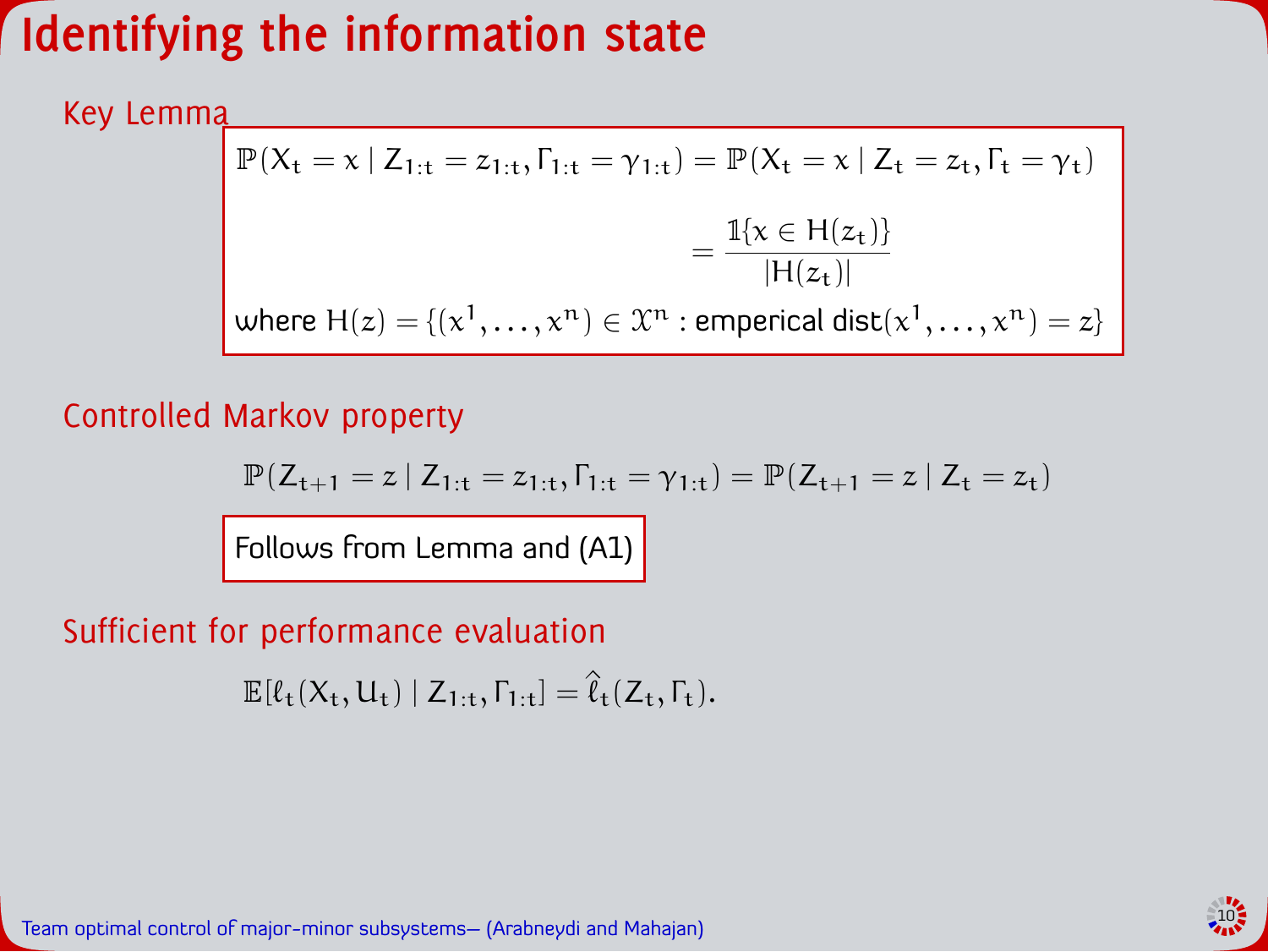Key Lemma

$$
\begin{aligned} \mathbb{P}(X_t = x \mid Z_{1:t} = z_{1:t}, \Gamma_{1:t} = \gamma_{1:t}) &= \mathbb{P}(X_t = x \mid Z_t = z_t, \Gamma_t = \gamma_t) \\ &= \frac{\mathbb{1}\{x \in H(z_t)\}}{|H(z_t)|} \\ \text{where } H(z) &= \{(x^1, \dots, x^n) \in \mathcal{X}^n \text{ :} \text{emperial dist}(x^1, \dots, x^n) = z\} \end{aligned}
$$

#### Controlled Markov property

$$
\mathbb{P}(Z_{t+1} = z \:|\: Z_{1:t} = z_{1:t}, \Gamma_{1:t} = \gamma_{1:t}) = \mathbb{P}(Z_{t+1} = z \:|\: Z_t = z_t)
$$

Follows from Lemma and (A1)

#### Sufficient for performance evaluation

 $\mathbb{E}[\ell_t(X_t, U_t) | Z_{1:t}, \Gamma_{1:t}] = \hat{\ell}_t(Z_t, \Gamma_t).$ 

Follows from Lemma and the coordinated system:  $U_t = \gamma_t(X_t)$ 

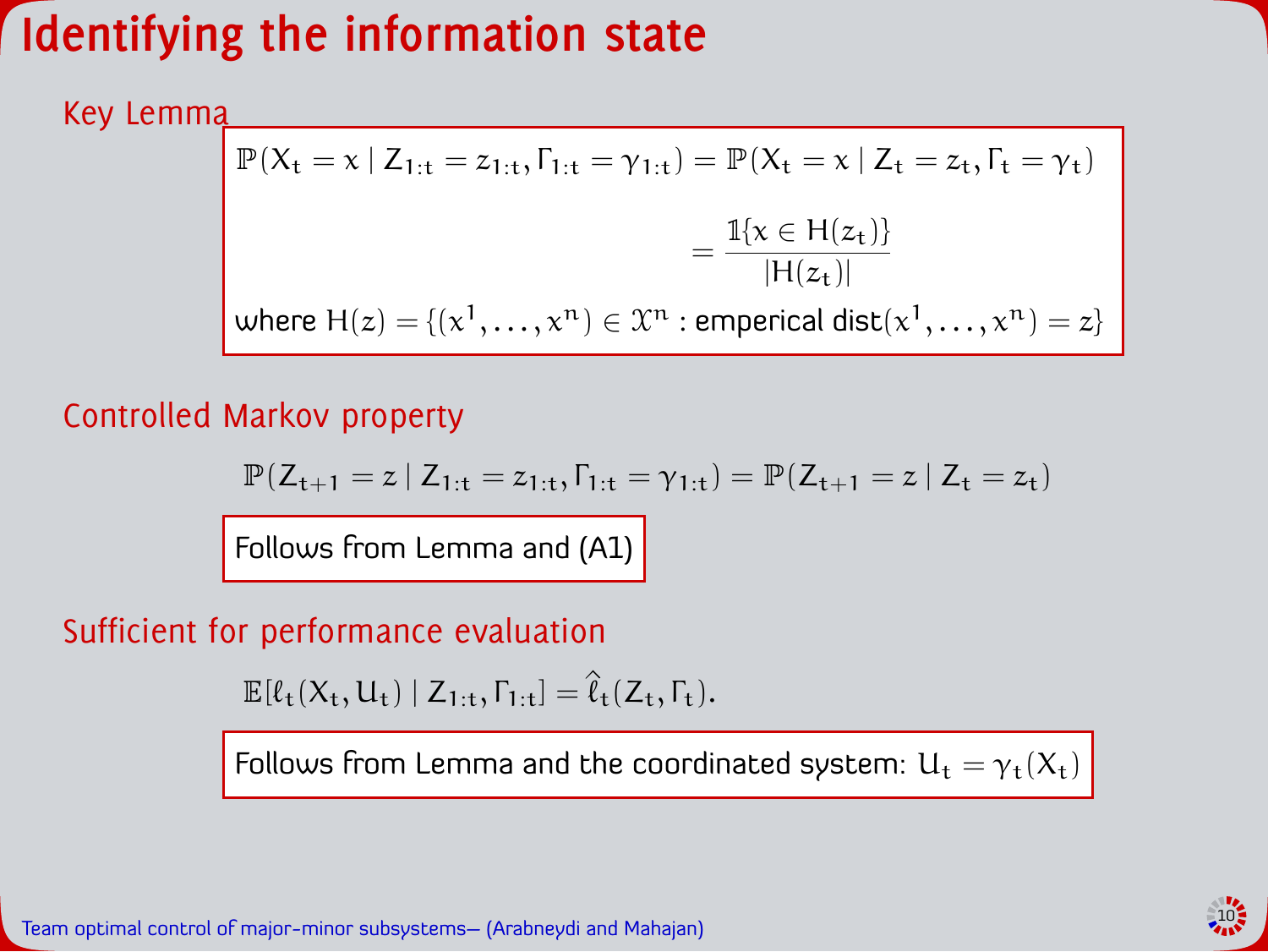### **Basic MF model: Main results**

Theorem 1 In the equivalent centralized system, there is no loss of optimality in restricting attention to coordination strategies of the form

 $(\gamma_t^1, \ldots, \gamma_t^m) = \psi_t(z_t).$ 

Equivalently, in the original decentralized system, there is no loss of optimality in restricting attention to control strategies of the form

 $U_t^i = g_t^k(X_t^i, Z_t), \quad i \in \mathbb{N}^k.$ 

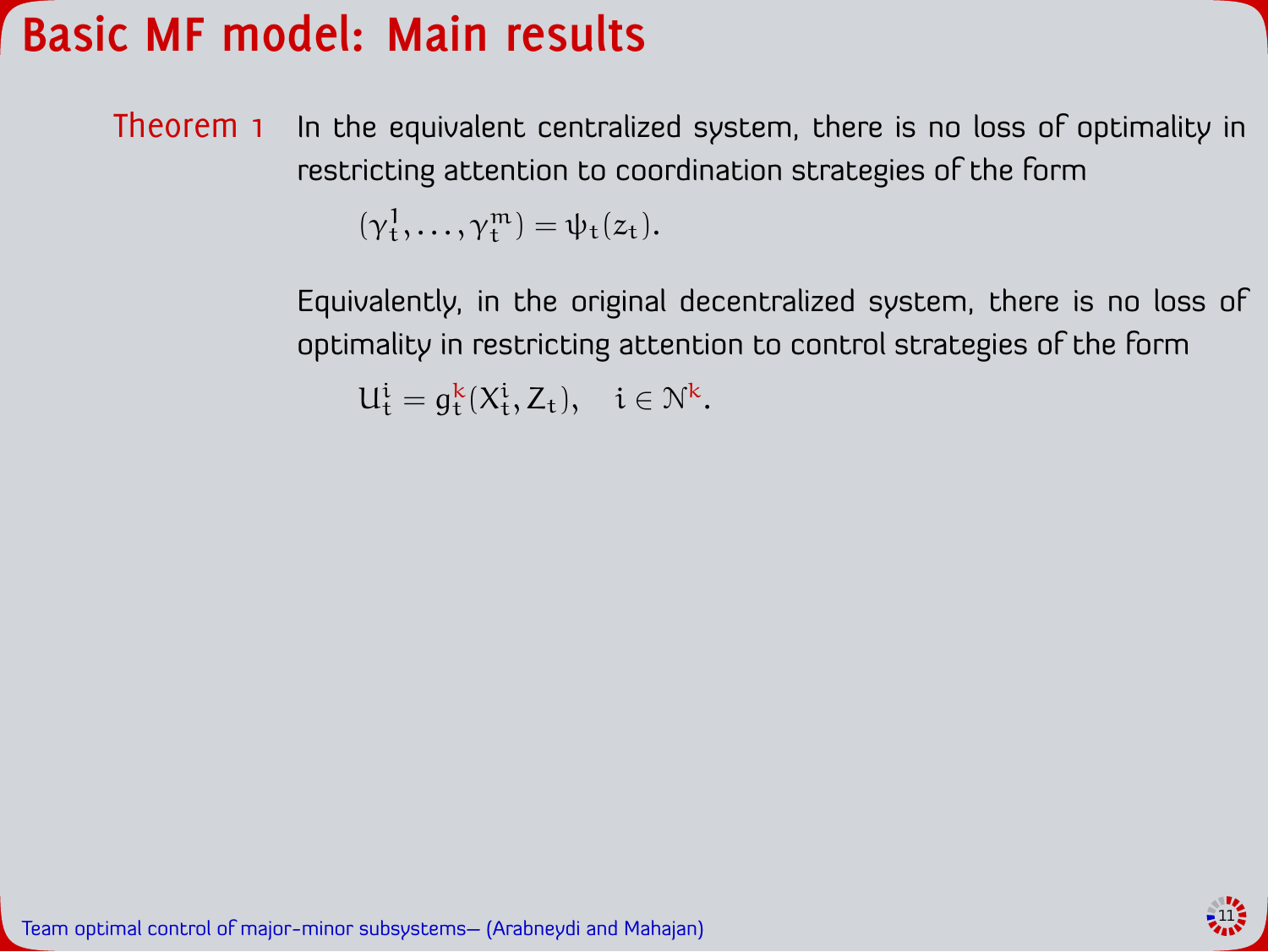### **Basic MF model: Main results**

Theorem 1 In the equivalent centralized system, there is no loss of optimality in restricting attention to coordination strategies of the form

 $(\gamma_t^1, \ldots, \gamma_t^m) = \psi_t(z_t).$ 

Equivalently, in the original decentralized system, there is no loss of optimality in restricting attention to control strategies of the form  $U_t^i = g_t^k(X_t^i, Z_t), \quad i \in \mathbb{N}^k.$ 

Theorem 2 Let  $(V_t,\psi_t^*)$ , where  $V_t:\mathcal{Z}\to\mathbb{R}$ ,  $\psi_t^*:\mathcal{Z}\mapsto (\gamma^1,\ldots,\gamma^m)$ , and  $\gamma^k:\mathcal{X}^k\to$  $\mathfrak{U}^{\mathsf{k}}$ , be the solution to the following dynamic program:  $V_t(z) = \min_{(\gamma^1,...,\gamma^m)} \mathbb{E}[l_t(X_t, U_t) + V_{t+1}(Z_{t+1}) | Z_t = z, \Gamma_t = \gamma]$ 

Then,  $g^{*,{\rm k}}_{\rm t}$  $\mathfrak{t}^{*,\mathsf{k}}_{{\mathsf{t}}}(\mathsf{z},\mathsf{x}) = \psi^{*,\mathsf{k}}(\mathsf{z})(\mathsf{x}),$  is an optimal strategy for controller of type  $\mathsf{k}.$ 

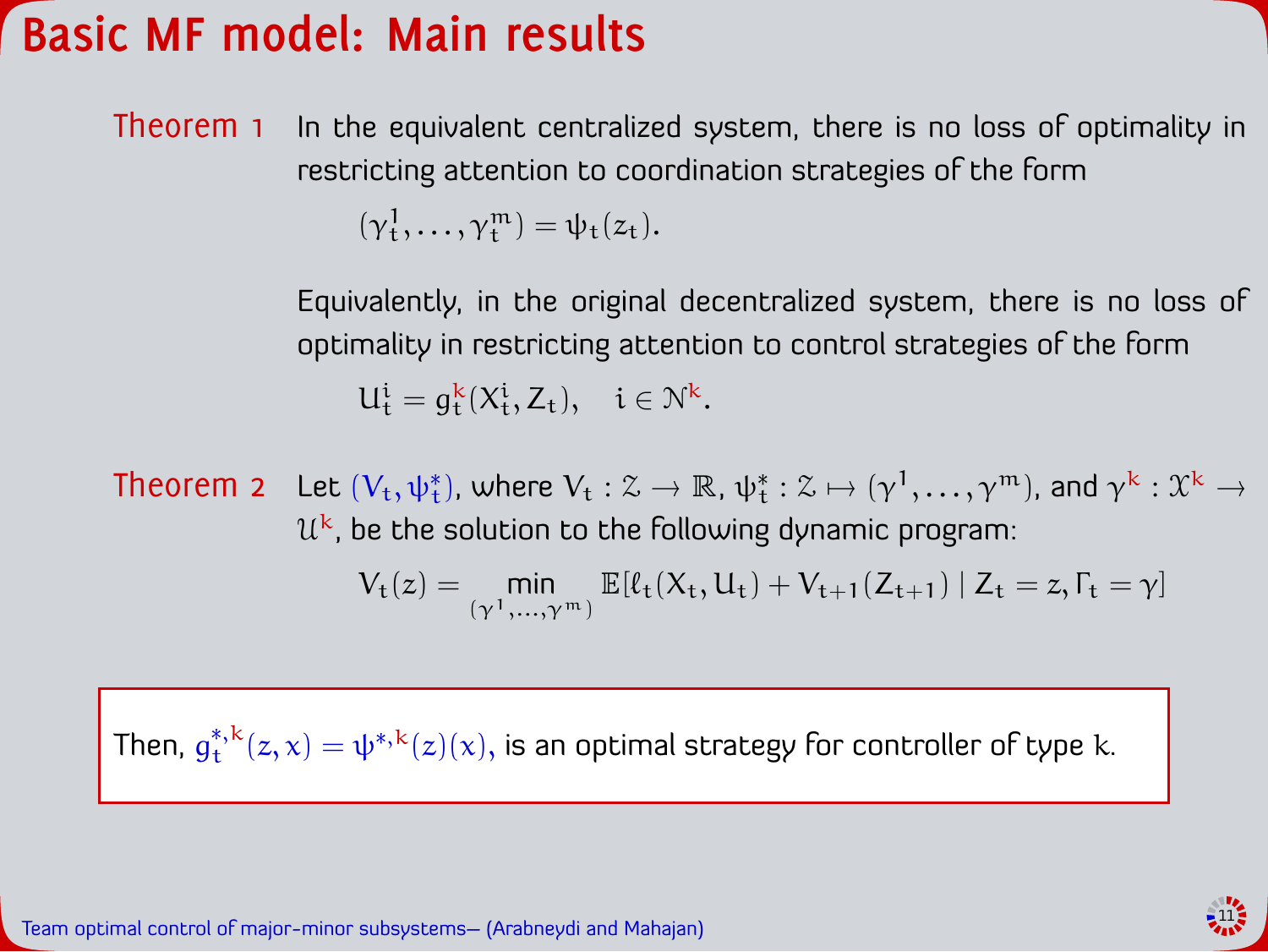### Note that MF-MM model is a special case of basic MF model

The major-minor model corresponds to a basic MF system with 1-subsystem of type 0 and n-subsystems of type 1.

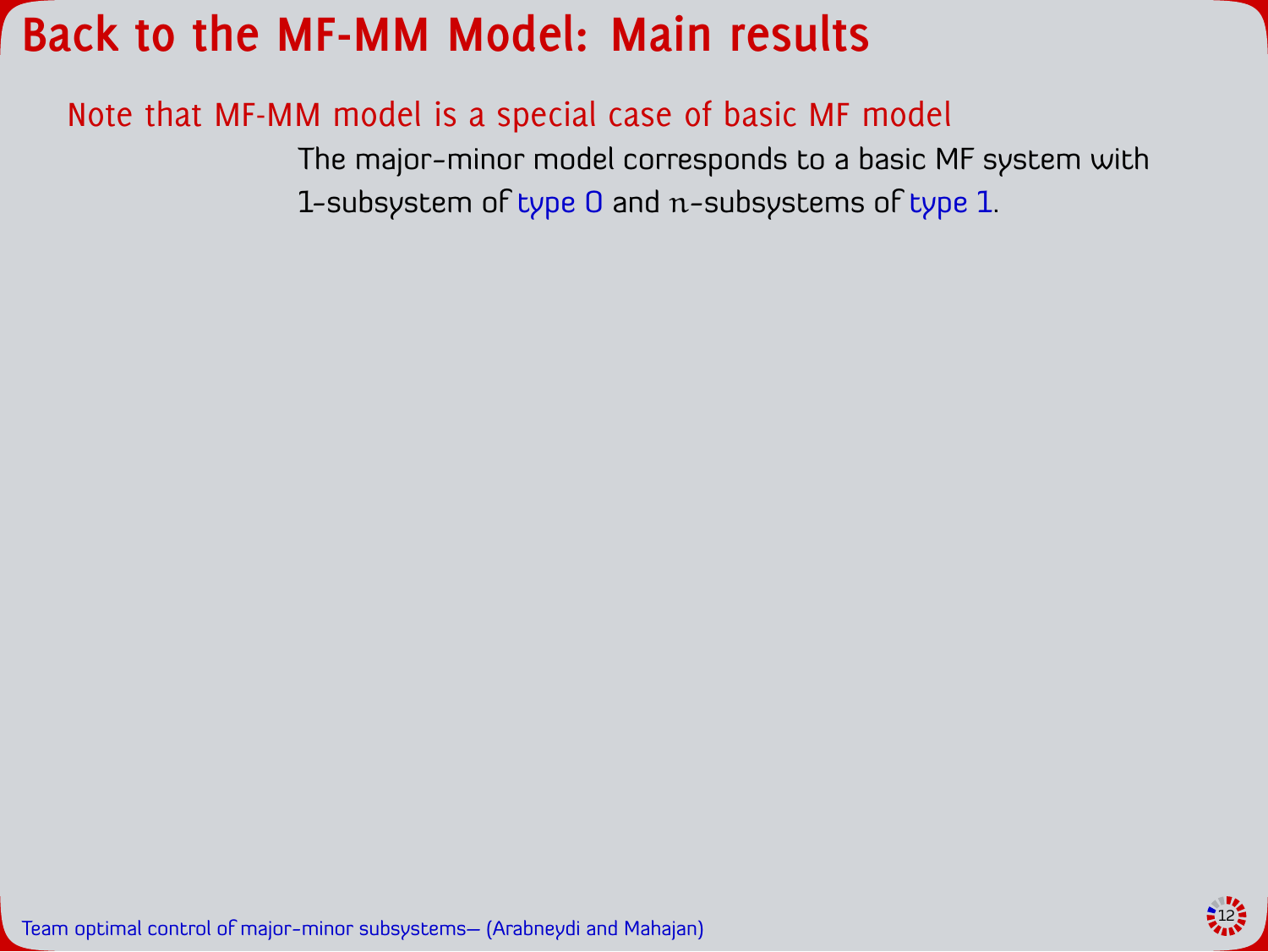### Note that MF-MM model is a special case of basic MF model

The major-minor model corresponds to a basic MF system with 1-subsystem of type 0 and n-subsystems of type 1.

Translate the results of basic MF model to the MF-MM model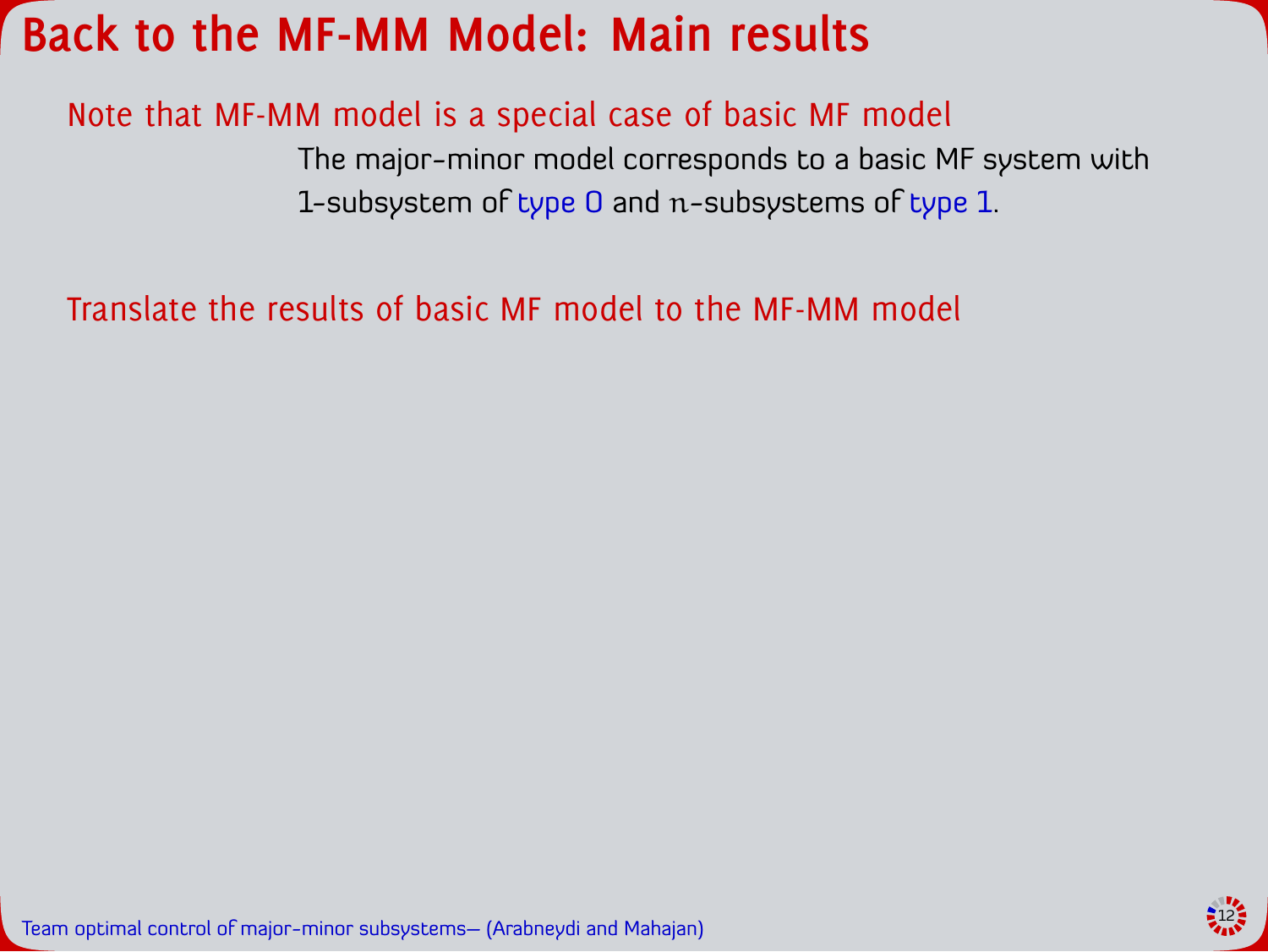### Note that MF-MM model is a special case of basic MF model

The major-minor model corresponds to a basic MF system with 1-subsystem of type 0 and n-subsystems of type 1.

#### Translate the results of basic MF model to the MF-MM model

Theorem 1a There is no loss of optimality in restricting attention to control laws of the form

 $U_t^0 = g_t^0(X_t^0, Z_t)$  and  $U_t^i = g_t^k(X_t^i, X_t^0, Z_t), \forall i \in \mathbb{N}^k$ .

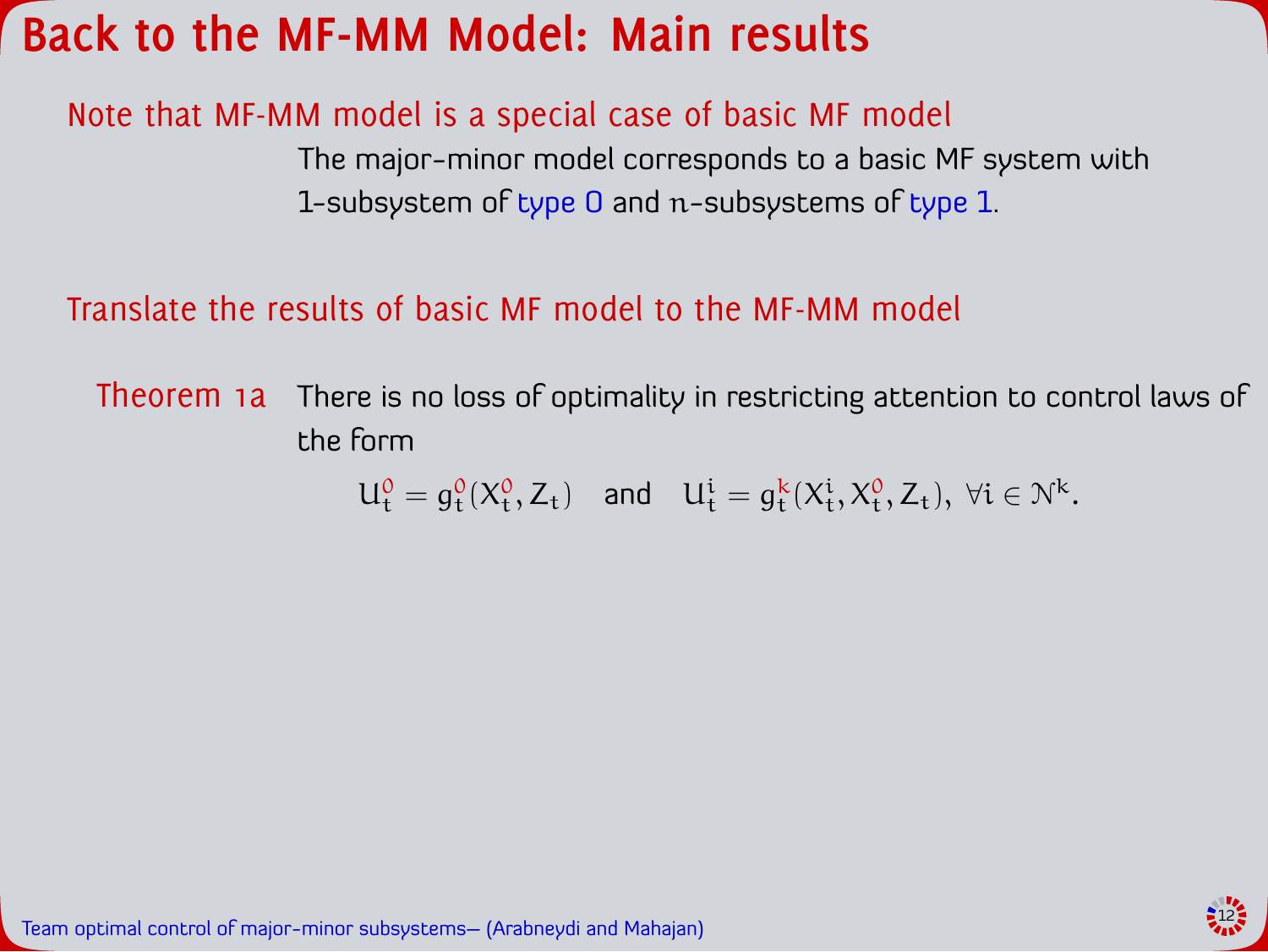### Note that MF-MM model is a special case of basic MF model

The major-minor model corresponds to a basic MF system with 1-subsystem of type 0 and n-subsystems of type 1.

#### Translate the results of basic MF model to the MF-MM model

Theorem 1a There is no loss of optimality in restricting attention to control laws of the form

$$
U^0_t=g^0_t(X^0_t,Z_t)\quad\text{and}\quad U^i_t=g^k_t(X^i_t,X^0_t,Z_t),\;\forall i\in\mathcal{N}^k.
$$

Theorem 2 $\mathbf a$  . Let  $(V_t, \psi_t^*)$  be the solution to the following dynamic program:

$$
V_t(z,x^0) = \min_{u^0,\gamma} \mathbb{E}[\ell_t(X_t^0,X_t,U_t^0,U_t) + V_{t+1}(Z_{t+1},X_{t+1}^0) \mid Z_t = z, X_t^0 = x_t^0,\\ \Gamma_t = \gamma, U_t^0 = u^0]
$$

Then,  $g_{\rm t}^{*,0}$  $\psi_t^{*,0}(z,x^0)=\psi^{*,1}(z,x^0)$ , and  $g_t^*(z,x^0,x)=\psi^{*,2}(z,x^0)(x)$  is an optimal strategy.



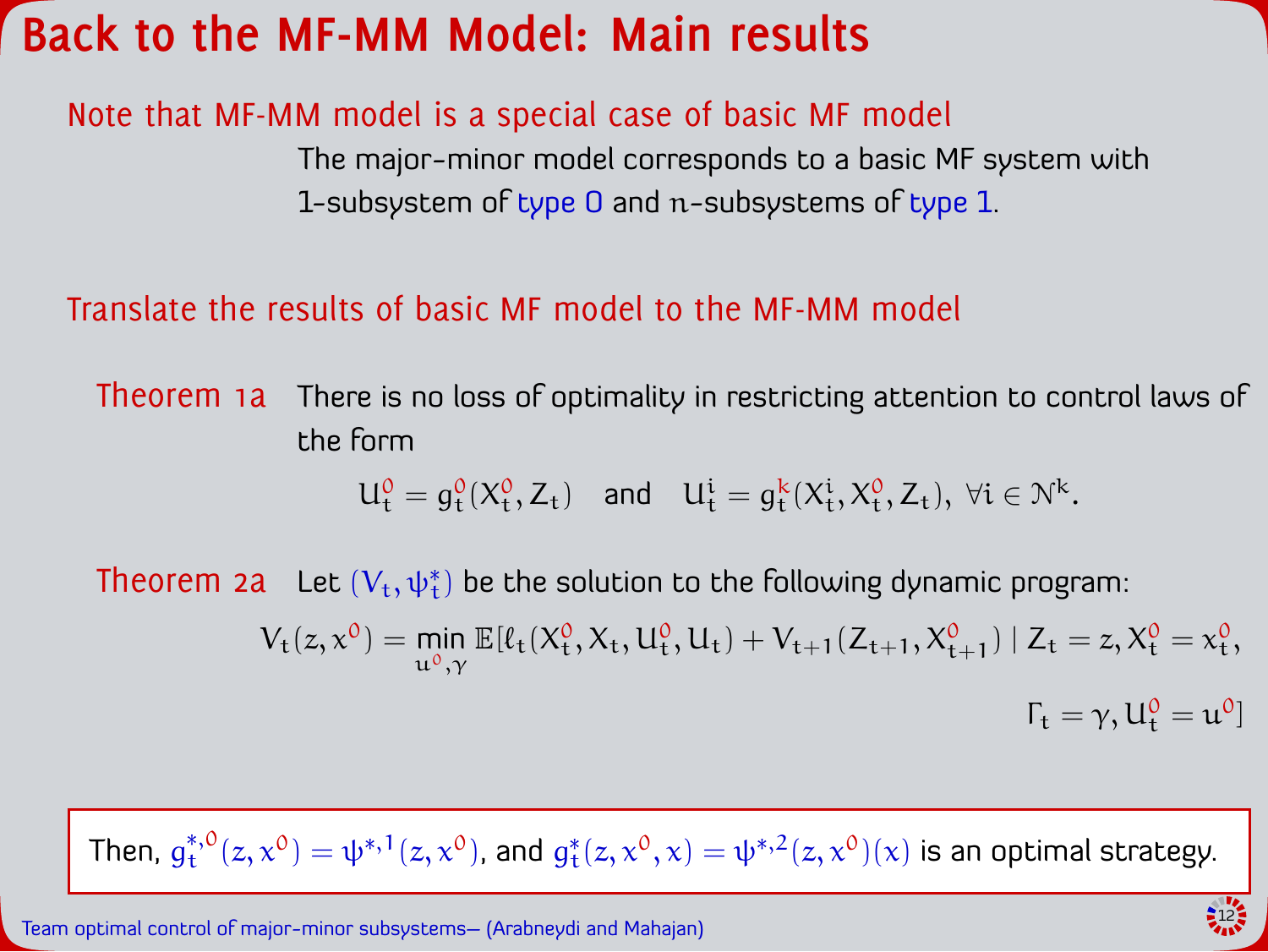### **Summary**

#### **(MF-MM) Model and Problem Formulation**

Major subsystem  $\blacktriangleright$  State  $X_t^0 \in \mathcal{X}^0$ Action  $U_t^0 \in \mathcal{U}^0$  Indexed by 0.

Minor subsystems  $\blacktriangleright$  State  $X_t^i$ 

Indexed by  $i \in \{1, \ldots, n\}$ 

Action  $U_t^i \in \mathcal{U}$ 

 $\blacktriangleright$  Mean-field of minor subsystems

$$
Z_t(x)=\frac{1}{n}\sum_{i=1}^n\mathbb{1}\{X^i_t=x\}\quad\text{or}\quad Z_t=\frac{1}{n}\sum_{i=1}^n\delta_{X^i_t}
$$

Team optimal control of major-minor subsystems– (Arabneydi and Mahajan) <sup>3</sup> **Major subsystem Minor subsystems** Dynamics  $X_{t+1}^0 = f_t^0(Z_t, X_t^0, U_t^0, W_t^0)$   $X_{t+1}^i = f_t(Z_t, X_t^0, X_t^i, U_t^i, W_t^i)$ Control  $U_t^0 = g_t^0(Z_{1:t}, X_t^0)$  $u_t^i = g_t(Z_{1:t}, X_{1:t}^0, X_t^i)$ Objective  $\qquad \mathsf{min} \, \mathbb{E} \, \Big[ \, \sum_{i=1}^N \, \mathsf{min} \, \mathsf{min} \, \mathsf{min} \, \mathsf{max} \, \Big[ \, \sum_{i=1}^N \, \mathsf{min} \, \mathsf{min} \, \mathsf{min} \, \mathsf{min} \, \mathsf{min} \, \mathsf{min} \, \mathsf{min} \, \mathsf{min} \, \mathsf{min} \, \mathsf{min} \, \mathsf{min} \, \mathsf{min} \, \mathsf{min} \, \mathsf{min} \, \mathsf{min} \, \mathsf{min} \$  $\sum_{t=1} \ell_t(X_t^0, X_t, U_t^0, U_t)$ Arbitrary cost coupling

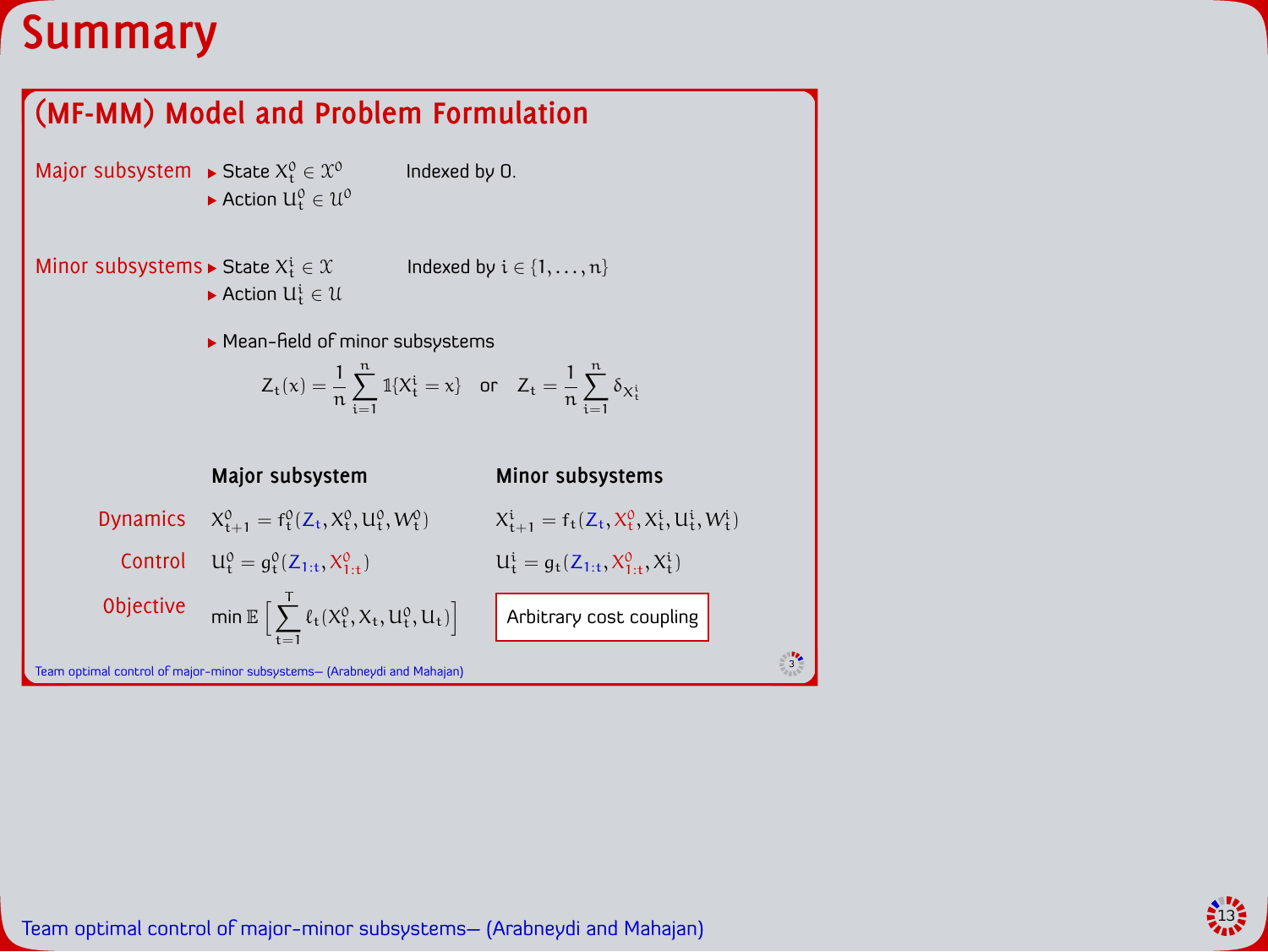



Team optimal control of major-minor subsystems– (Arabneydi and Mahajan) <sup>6</sup>

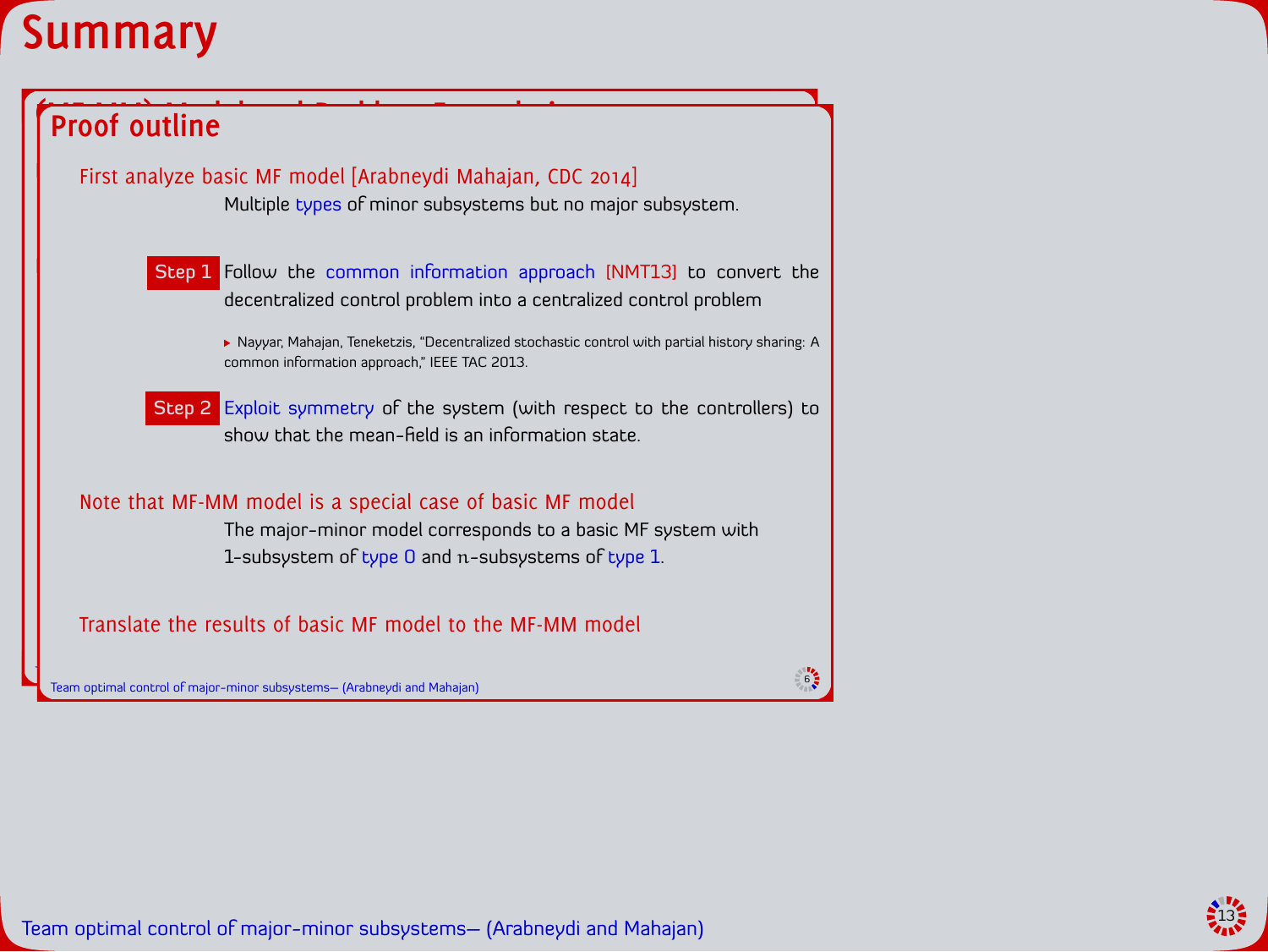



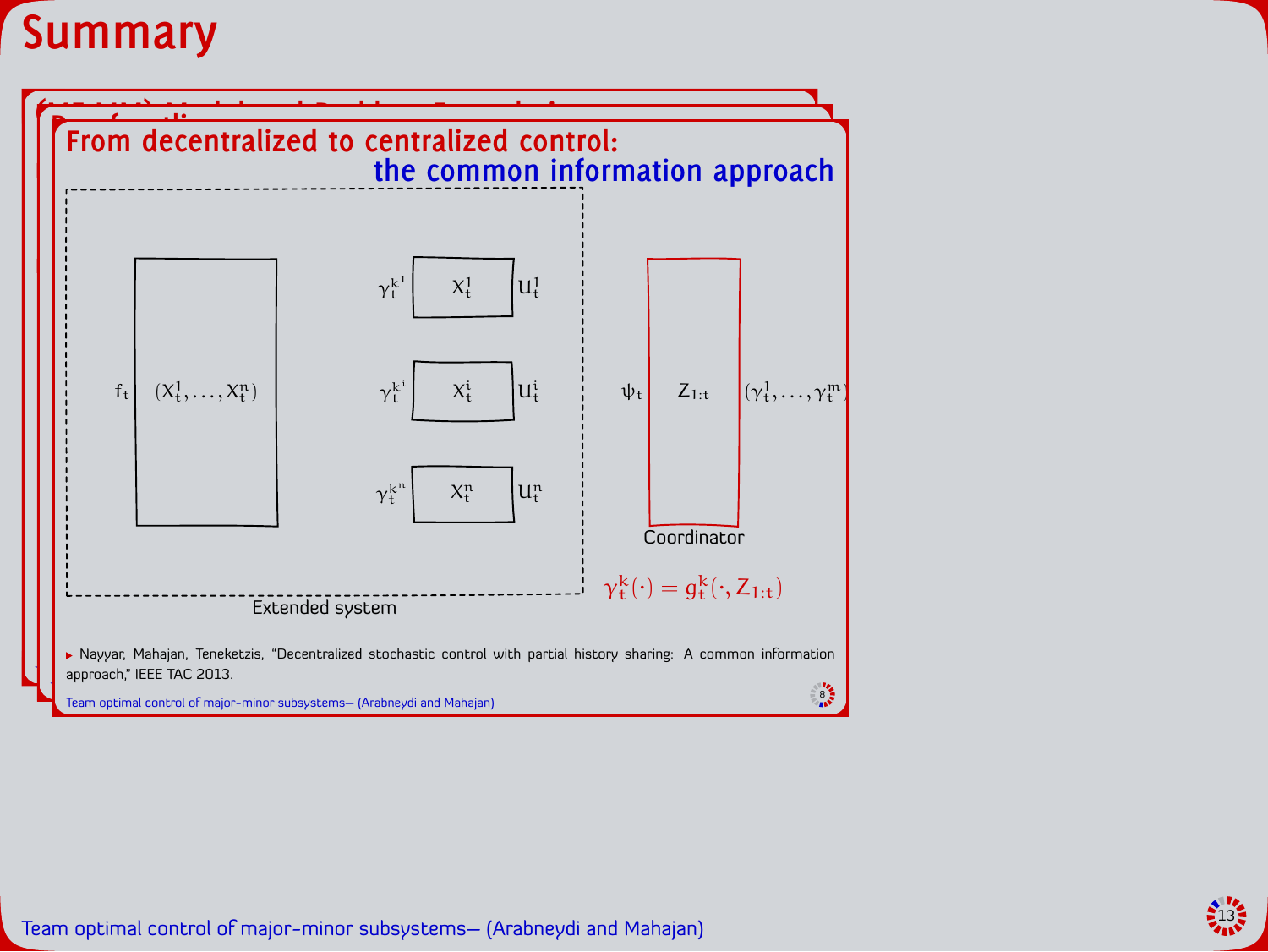### **Summary**

#### $\left| \ \right|$  explicitly state intermation state **Proof outline**  $\frac{1}{2}$  and  $\frac{1}{2}$  model  $\frac{1}{2}$  model  $\frac{1}{2}$ **From decentral interesting to control:**<br>Identifying the information state *Identifying the information state*

**(MF-MM) Model and Problem Formulation**

Key Lemma

approach,Ć IEEE TAC 2013.

$$
\mathbb{P}(X_t = x | Z_{1:t} = z_{1:t}, \Gamma_{1:t} = \gamma_{1:t}) = \mathbb{P}(X_t = x | Z_t = z_t, \Gamma_t = \gamma_t)
$$
  
= 
$$
\frac{\mathbb{1}\{x \in H(z_t)\}}{|H(z_t)|}
$$
  
where  $H(z) = \{(x^1, ..., x^n) \in \mathcal{X}^n : \text{emperial dist}(x^1, ..., x^n) = z\}$ 

Multiple types of minor subsystems but no major subsystem.

### ישוב ביותר ביותר ביותר ביותר ביותר ביותר ביותר ביותר ביותר ביותר ביותר ביותר ביותר ביותר ביותר ביותר ביותר בי<br>לא על האישי האישי האישי האישי האישי האישי האישי האישי האישי האישי האישי האישי האישי האישי האישי האישי האישי הא<br>

$$
\mathbb{P}(Z_{t+1}=z\ |\ Z_{1:t}=z_{1:t},\Gamma_{1:t}=\gamma_{1:t})=\mathbb{P}(Z_{t+1}=z\ |\ Z_{t}=z_{t})
$$

ѱ

**Follows from Lemma and (A1)** Note that MF-MM model is a special case of basic MF model

#### $\mathsf{Sufficient}$  for performance evaluation

 $\mathbb{E}[\ell_t(X_t, U_t) | Z_{1:t}, \Gamma_{1:t}] = \hat{\ell}_t(Z_t, \Gamma_t).$  $\mathbf{L} = \mathbf{L} \cdot \mathbf{L} \cdot \mathbf{L}$ 

ѱ

common information approach, écritos approximation approximation approximation approximation approximation app

Team optimal control of major-minor subsystems– (Arabneydi and Mahajan) <sup>3</sup>

Team optimal control of major-minor subsystems– (Arabneydi and Mahajan) <sup>6</sup>

**Explored Follows Fi** Follows from Lemma and the coordinated system:  $U_t = \gamma_t(X_t)$ 

γ

 $\mathbb{R}^n \times \mathbb{R}^n$ 

 $\overline{\phantom{a}}$ 

Team optimal control of major-minor subsystems– (Arabneydi and Mahajan) <sup>8</sup> Team optimal control of major-minor subsystems– (Arabneydi and Mahajan) <sup>10</sup>

 $\overline{\phantom{a}}$ 

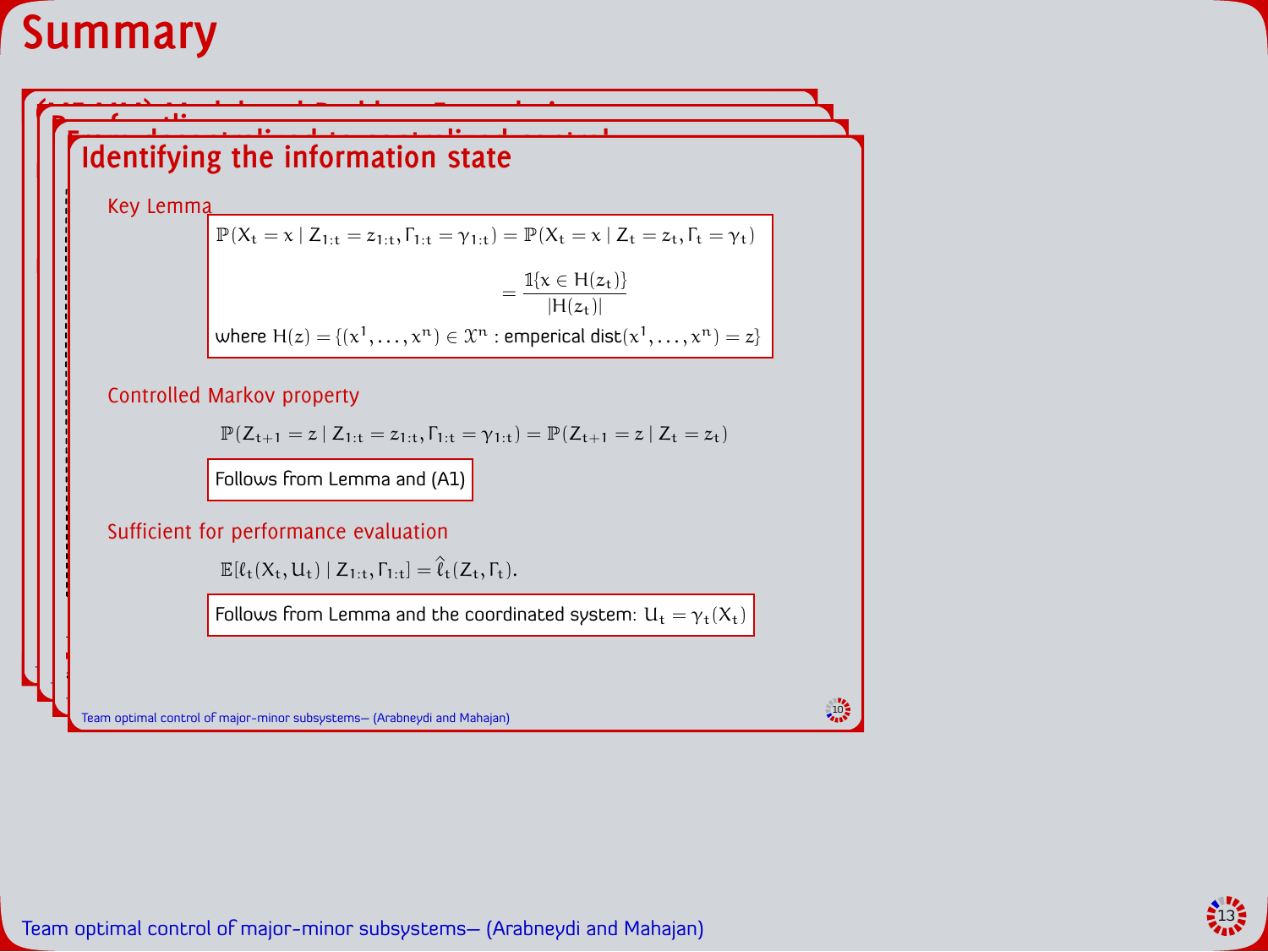### **Summary**



رواني<br>Team optimal control of major-minor subsystems– (Arabneydi and Mahajan)<br>التي تعريف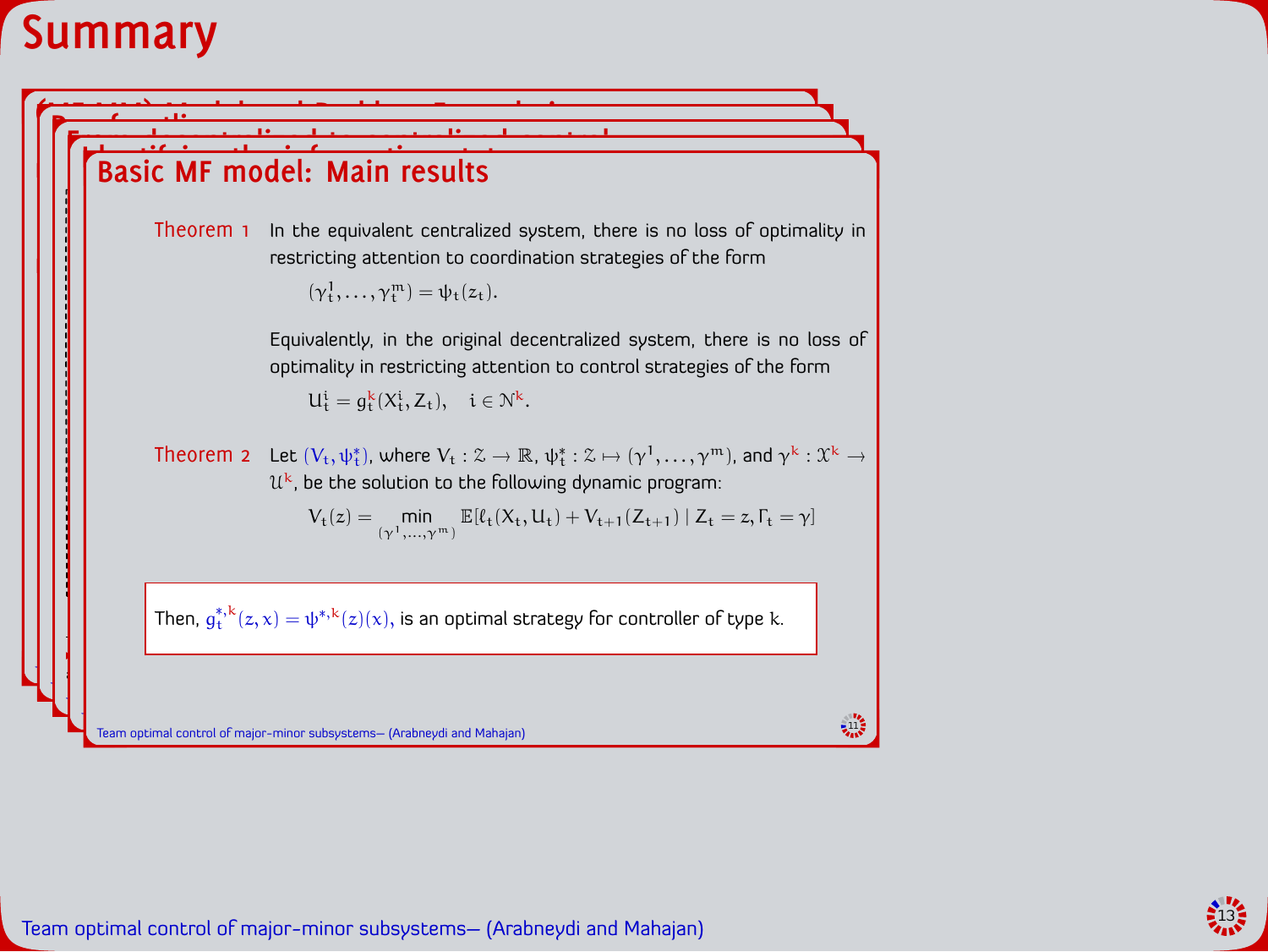



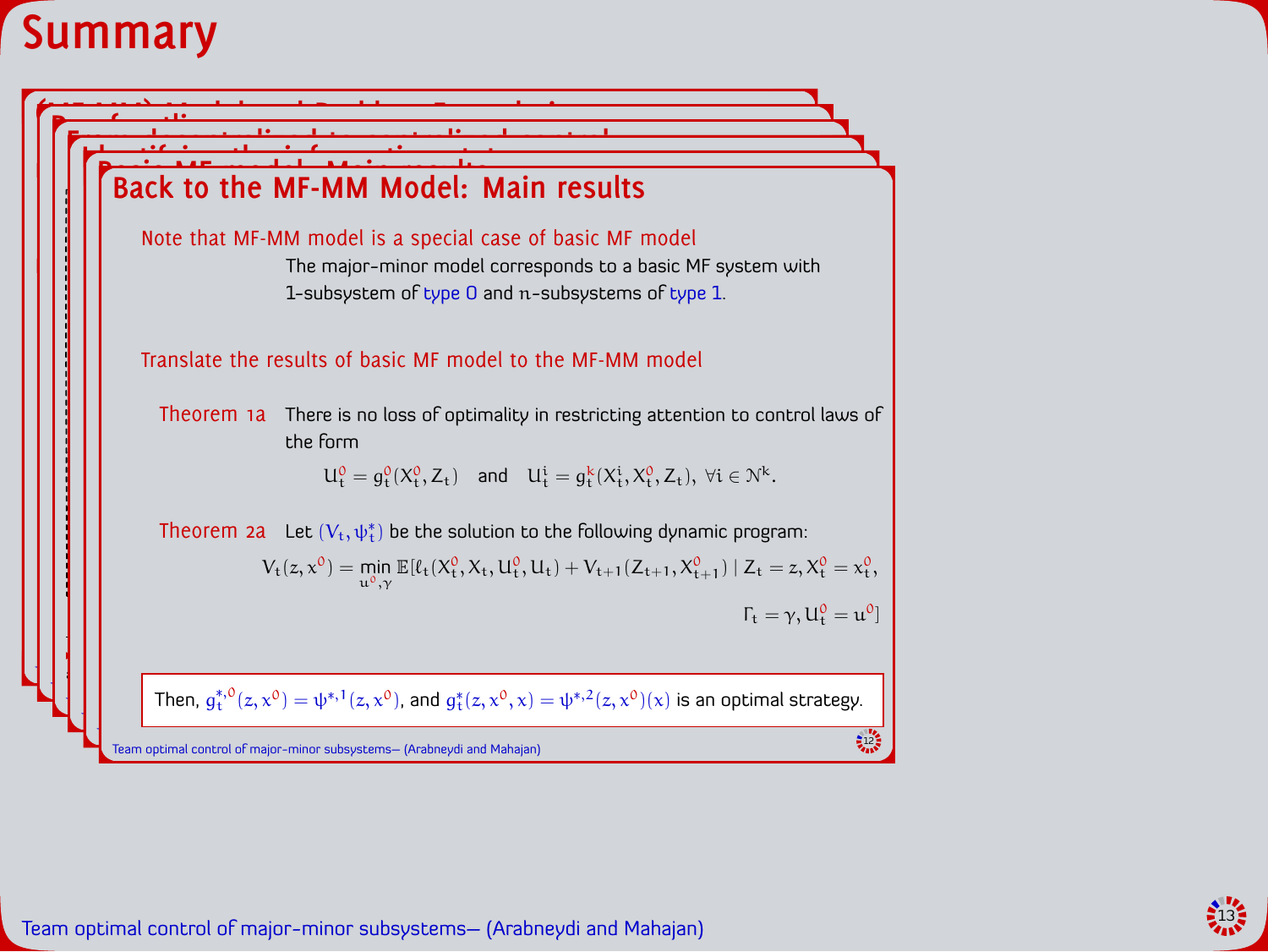

### Features of the solution

- $\triangleright$  State space of the DP increases polynomially (rather than exponentially) with the number of minor subsystems.
- Action space of DP does not depend on the  $#$  of minor subsystems.
- State and action spaces do not depend on time; hence, the results extend naturally to infinite horizon

$$
V_t(z,x^0) = \min_{u^0,\gamma} \mathbb{E}[\ell_t(X^0_t,X_t,U^0_t,U_t) + V_{t+1}(Z_{t+1},X^0_{t+1}) \mid Z_t = z, X^0_t = x^0_t,\\ \Gamma_t = \gamma, U^0_t = u^0]
$$

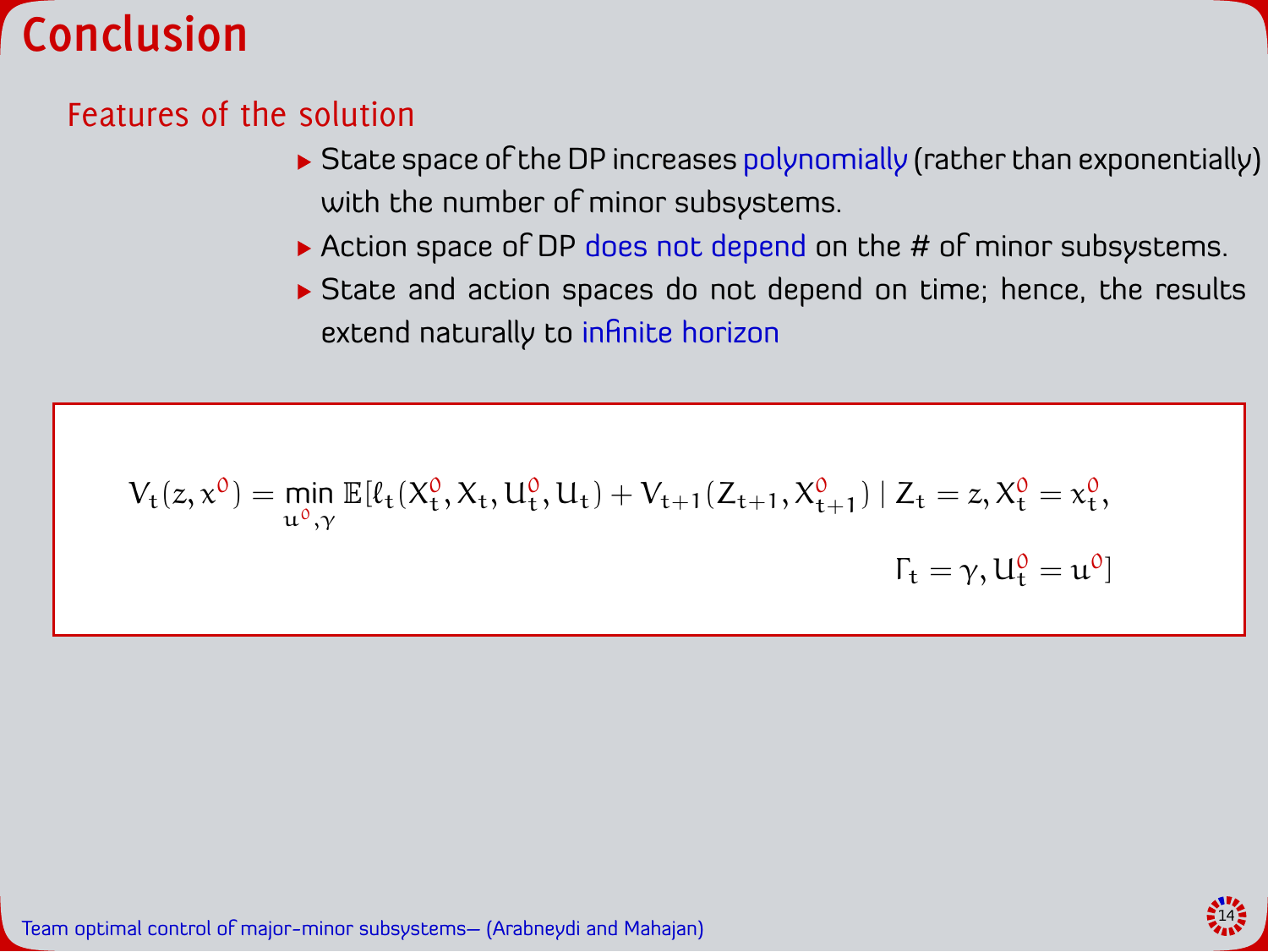

### Features of the solution

- $\triangleright$  State space of the DP increases polynomially (rather than exponentially) with the number of minor subsystems.
- $\triangleright$  Action space of DP does not depend on the # of minor subsystems.
- State and action spaces do not depend on time; hence, the results extend naturally to infinite horizon

#### Appropriateness of the model

- $\triangleright$  Assume that the mean-field is observed by all users.
- ▶ Happens naturally in some applications (e.g., EV charging, comm. nets)
- Can be computed in a distributed manner using consensus protocols.